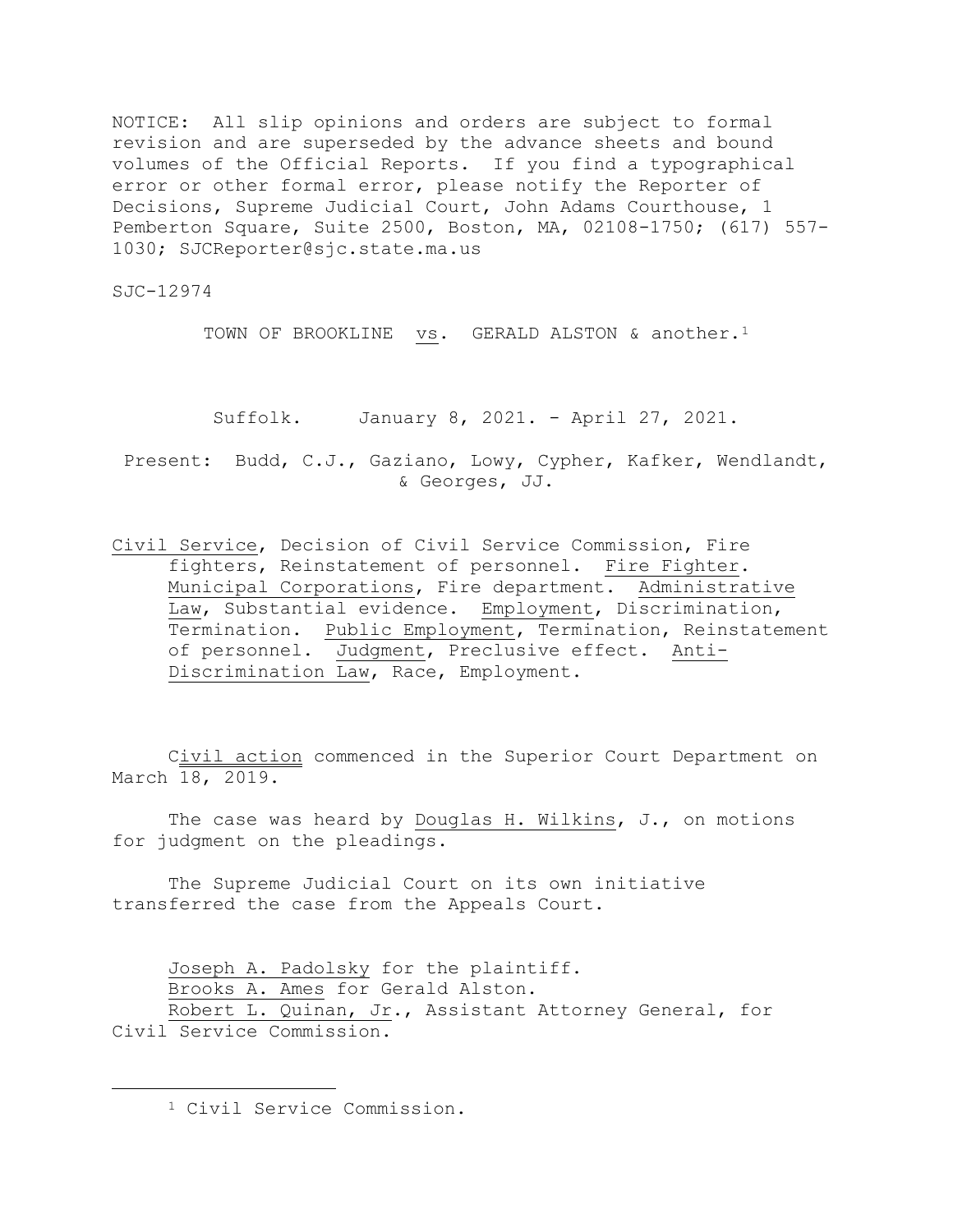Joseph L. Sulman, for Massachusetts Employment Lawyers Association & another, amici curiae, submitted a brief. Jin-Ho King & Ilyas J. Rona, for Brookline for Racial Justice and Equity & others, amici curiae, submitted a brief.

KAFKER, J. The issue presented is whether the Civil Service Commission (commission) can consider evidence related to a racially hostile or retaliatory work environment when assessing whether a municipality had just cause to terminate a tenured civil service employee. The underlying dispute in this case began with a racist comment, apparently on a misplaced telephone call. As Lieutenant Paul Pender was in a car driven by his son, he was cut off by a stranger.Pender referred to the person as a "fucking n----r." Unbeknownst to him, Pender had not properly hung up from a previous call, and he left a record of what he said on the voicemail of fellow firefighter Gerald Alston. Alston is African-American; Pender, his supervisor at the time, is Caucasian. A tumultuous six years of litigation and acrimony ensued, culminating in 2016 with Pender receiving his third promotion since leaving the voicemail and Alston being fired by the town of Brookline (town). When Alston challenged his termination before the commission, the commission first summarily concluded that the town had just cause to terminate Alston due to his extended absence from duty and his failure to cooperate with the town's return to work requirements. Alston successfully challenged that ruling in the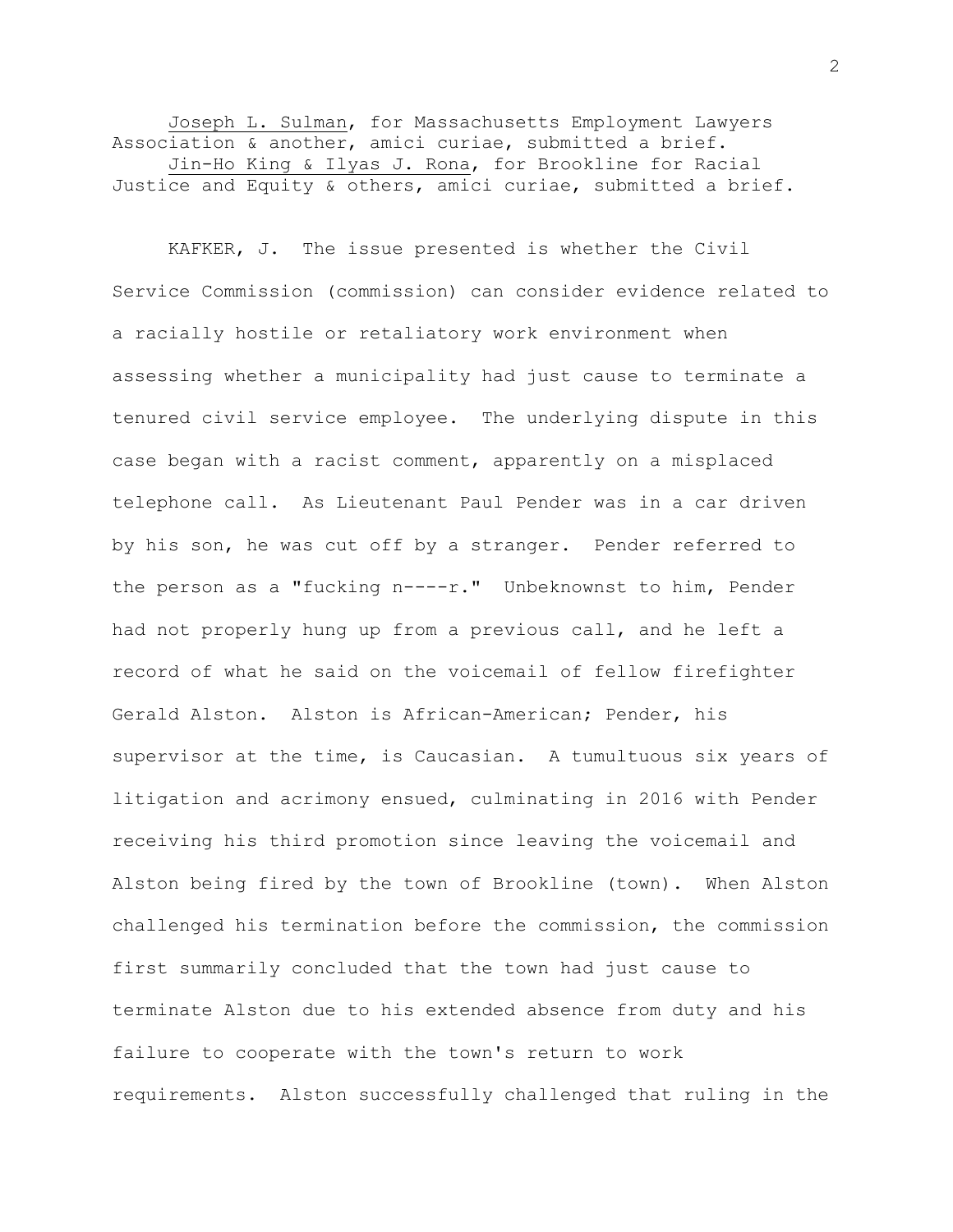Superior Court, and the matter was remanded to the commission for an evidentiary hearing. After that hearing on remand, the commission concluded that there was not just cause for the discharge, as the decision to terminate Alston was "arbitrary, capricious, and in violation of [his] rights under the civil service law to be treated fairly 'without regard to . . . [his] race.'" The commission ordered his reinstatement, and that decision was affirmed by the same Superior Court judge. The town appealed, and we transferred the matter to this court on our own motion.

We first conclude that the commission can consider, in the context of its analysis whether an employee was fired without just cause in violation of basic merit principles, evidence of discriminatory or retaliatory conduct that is more typically addressed in the context of a claim under G. L. c. 151B. The relevant statutes ensure that civil service employees are not terminated without just cause and that their termination be consistent with basic merit principles. A civil service employee whose unfitness is determined to be caused by racist remarks and retaliation in the workplace and the employer's arbitrary and capricious response to such remarks and retaliation may not be terminated by the employer responsible for causing the unfitness. Applying this standard, we conclude that the commission's determination that the town lacked just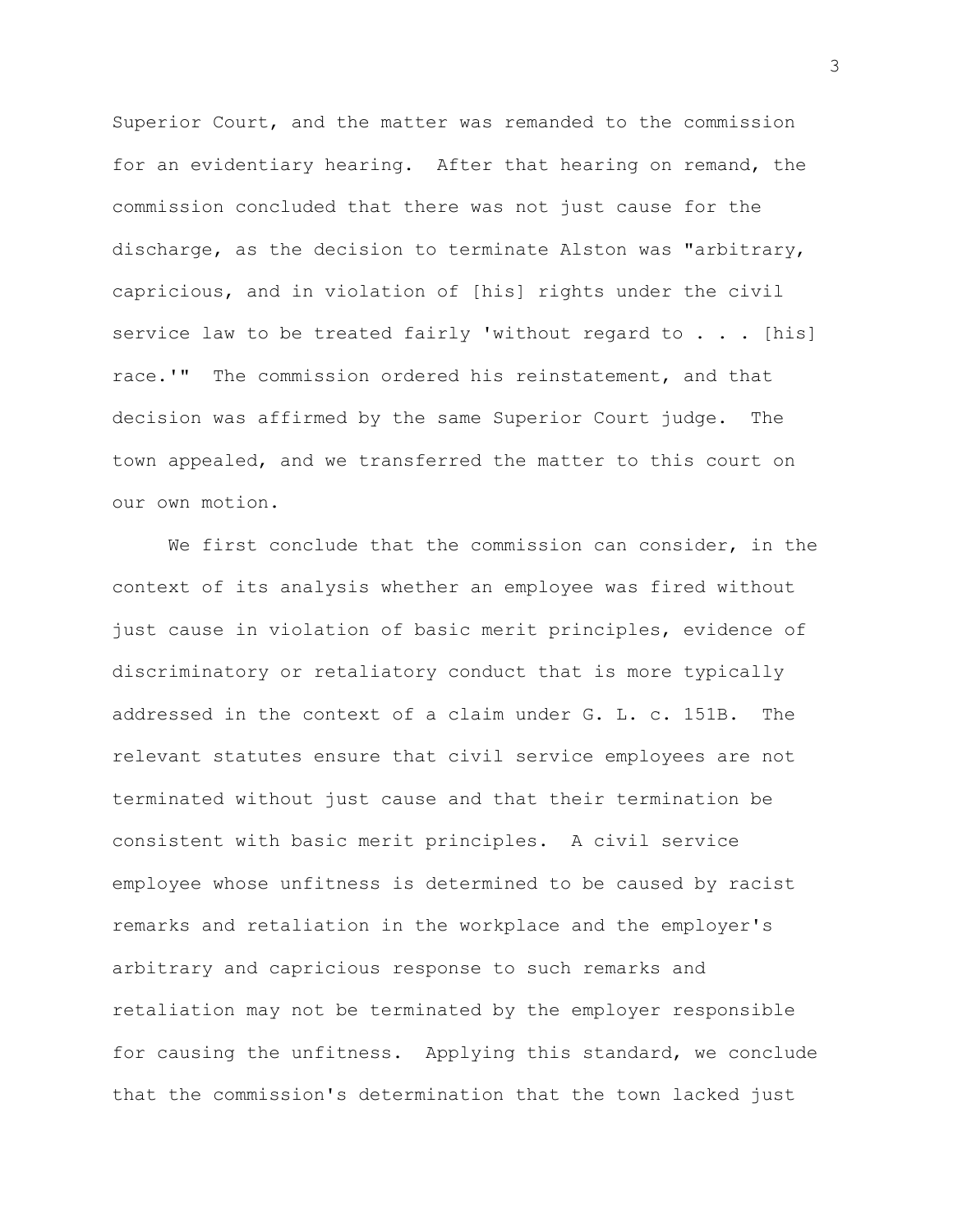cause to discharge Alston is supported by substantial evidence. Finally, as described more fully infra, we reject each of the town's arguments as to why the commission exceeded its authority and lacked substantial evidence for its decision.<sup>[2](#page-3-0)</sup>

1. Commission's findings. We present the relevant facts as found by the commission. As this case involves events that occurred over the course of six years, and because its disposition depends on the unusual, if not unique, facts found here, we provide a detailed factual and procedural background.

a. Voicemail incident. Alston became a firefighter with the town in 2002. He served on a full-time basis for eleven years. He was considered a "very good firefighter." In 2010, he was assigned to Group 2, Station 5. Pender, then a lieutenant, was one of Alston's supervisors in Group 2. Pender joined the town's fire department (department) in 1984. Prior to May 2010, Pender and Alston had a good relationship. Alston described Pender as someone he "attached to when [Alston] got on the job because [Pender] knew, as far as [Alston] could tell, everything about the station, everything about firefighting . .

<span id="page-3-0"></span><sup>2</sup> We acknowledge the amicus brief submitted by Brookline for Racial Justice and Equity, Raul Fernandez, and Brookline Budget Justice, as well as the amicus brief submitted by the Massachusetts Employment Lawyers Association and Lawyers for Civil Rights.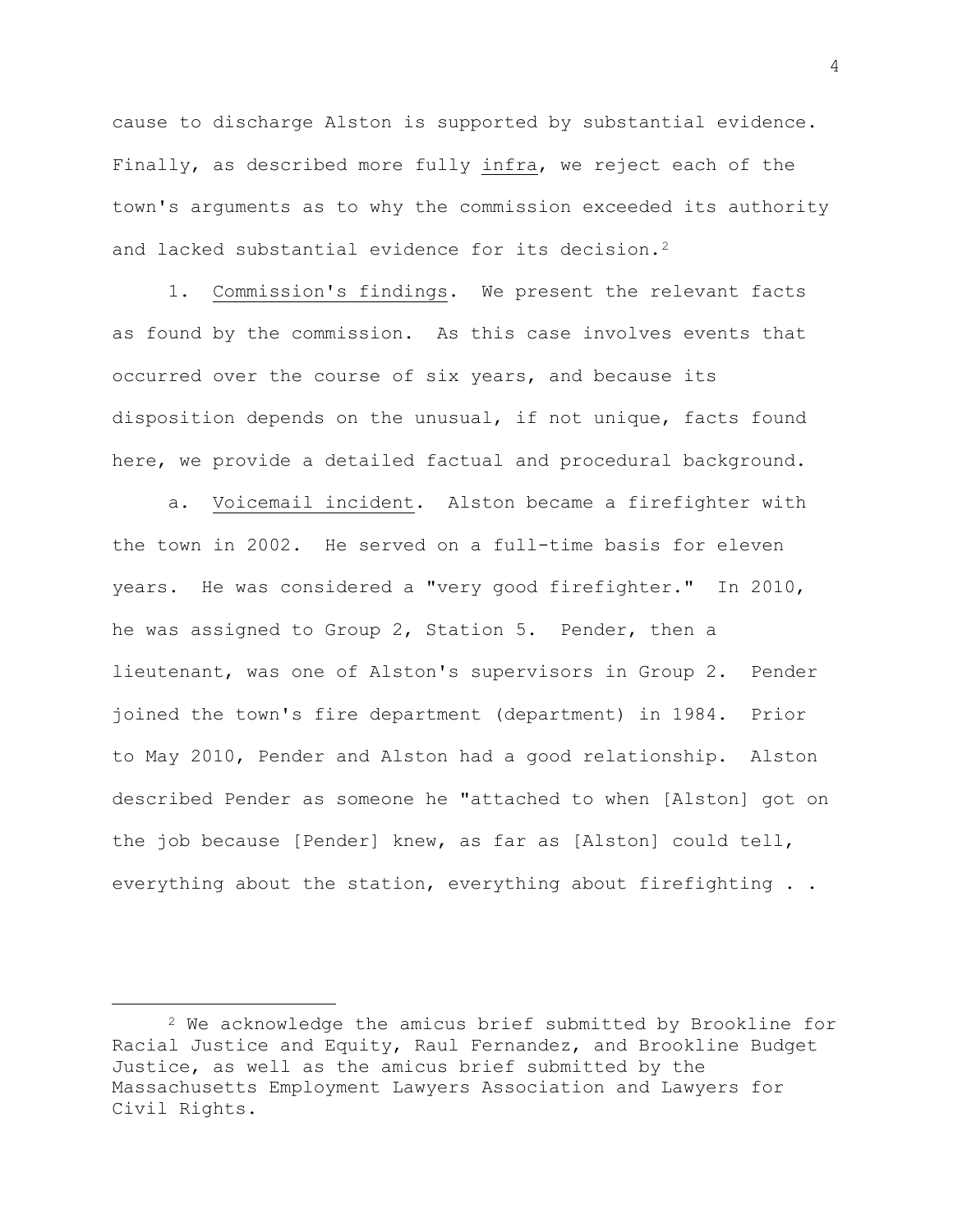. . [Alston] would ask certain questions and [Pender] always had the answer."

Early in 2010, Alston suffered an injury while on duty that kept him out of work. On May 30, 2010, Pender called Alston to check on his well-being, but the call went to Alston's voicemail. Pender thought that he had ended the call but in fact had not. As a result, Pender left the voicemail on Alston's telephone in which he said "fucking n----r."[3](#page-4-0) Alston's wife listened to the voicemail first and then told Alston to listen to it. Alston was shocked and hurt by the slur. Unsure whether the voicemail included the slur, Pender called Alston numerous times that same day and in the ensuing days; Alston never returned his calls. Pender testified that he also told other firefighters what happened and "sort of expressed relief [to them] that . . . [Alston] was [his] buddy and [he was] sure nothing was going to happen."

Alston sought advice from several senior firefighters on what he should do about the incident. He also spoke with the chief of operations, Michael O'Reilly, shortly after May 30 and played the voicemail for him. O'Reilly did not report the

<span id="page-4-0"></span> $3$  At the time he used the racial slur, Pender was in a car with his son driving. The commission credited Pender's testimony that Pender used the slur to refer to another driver, not Alston. Pender has described the driver at whom he directed the slur on various occasions as "a young black kid," a "black or Hispanic" male, and "some young gangbanger."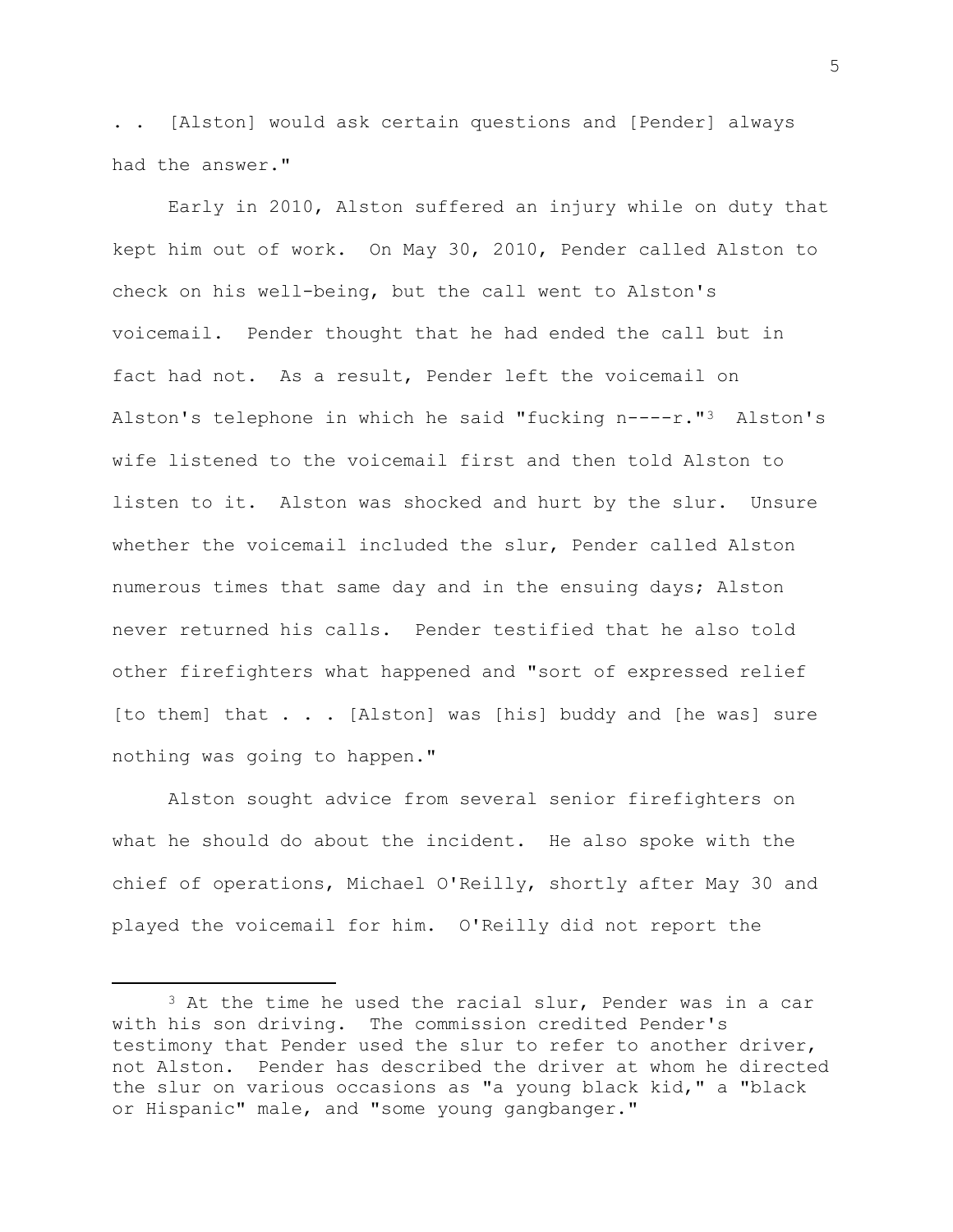incident to the fire chief or town officials. O'Reilly and Alston agreed that Alston would reach out to Pender directly. Pender and Alston spoke by telephone on July 8, and Pender told Alston that the slur was not intended for him but was directed at "some young gangbanger" who had cut him off in traffic. This further upset Alston, who ended the call. Pender called Alston again two days later and repeated his explanation of the context in which he made the slur. He also told Alston that reporting the incident to O'Reilly was the most stupid thing Alston could have done and asked Alston, "Do you want me to lose my job?"

On July 28, Alston sent a formal complaint to the then fire chief, Peter Skerry. Skerry immediately notified the town's director of human resources, Sandra DeBow. Two days later, on July 30, Alston, his wife, Skerry, O'Reilly, and town counsel met to address the complaint. Alston played the voicemail at the meeting. After hearing the message, Skerry determined that Pender's use of the slur was a fireable offense and told Alston that he would fight for Pender's termination. Alston responded that he did not want Pender terminated. Skerry also told Alston that Pender would be ineligible for a promotion and assured Alston that the department took his complaint seriously. That day, Pender was transferred to another station.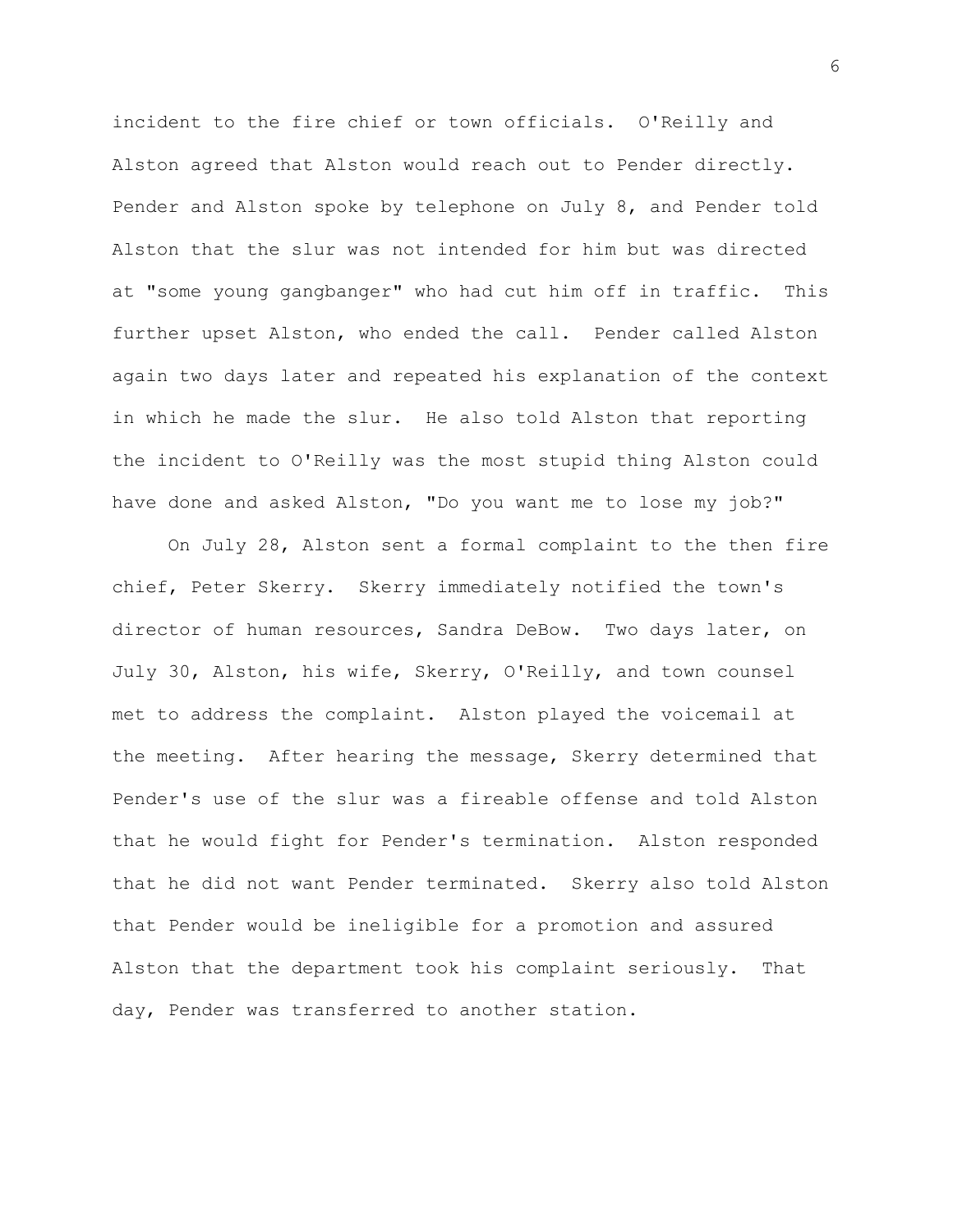DeBow began an investigation into the incident.[4](#page-6-0) As part of her investigation, she interviewed Pender on August 2. During that interview, Pender admitted using the slur but maintained that it was not directed at Alston. On August 16, DeBow issued her investigative report, which concluded that Pender's use, during a work-related call, of "profanity and a well-recognized, racially-inflammatory term rises to the level of conduct unbecoming to a firefighter as it would tend to lower the service in the estimation of the [p]ublic, and further that such conduct is also prejudicial to good order." DeBow recommended progressive discipline, Pender's permanent transfer, mediation between Alston and Pender, development of an antidiscrimination policy, and antidiscrimination training, including training on supervisors having a duty to report incidents.

On August 17, the day after DeBow issued her report, the town's board of selectmen (board) held a closed-door disciplinary hearing for Pender. Alston was not called as a witness and did not appear before the board. Skerry recommended that Pender be suspended for four tours (the equivalent of eighty-four hours of lost pay). The board rejected Skerry's recommendation and chose to suspend Pender for two tours with

<span id="page-6-0"></span><sup>4</sup> Alston wanted outside counsel, rather than Sandra DeBow, to conduct the investigation, and he and DeBow had a heated argument about this subject at some point.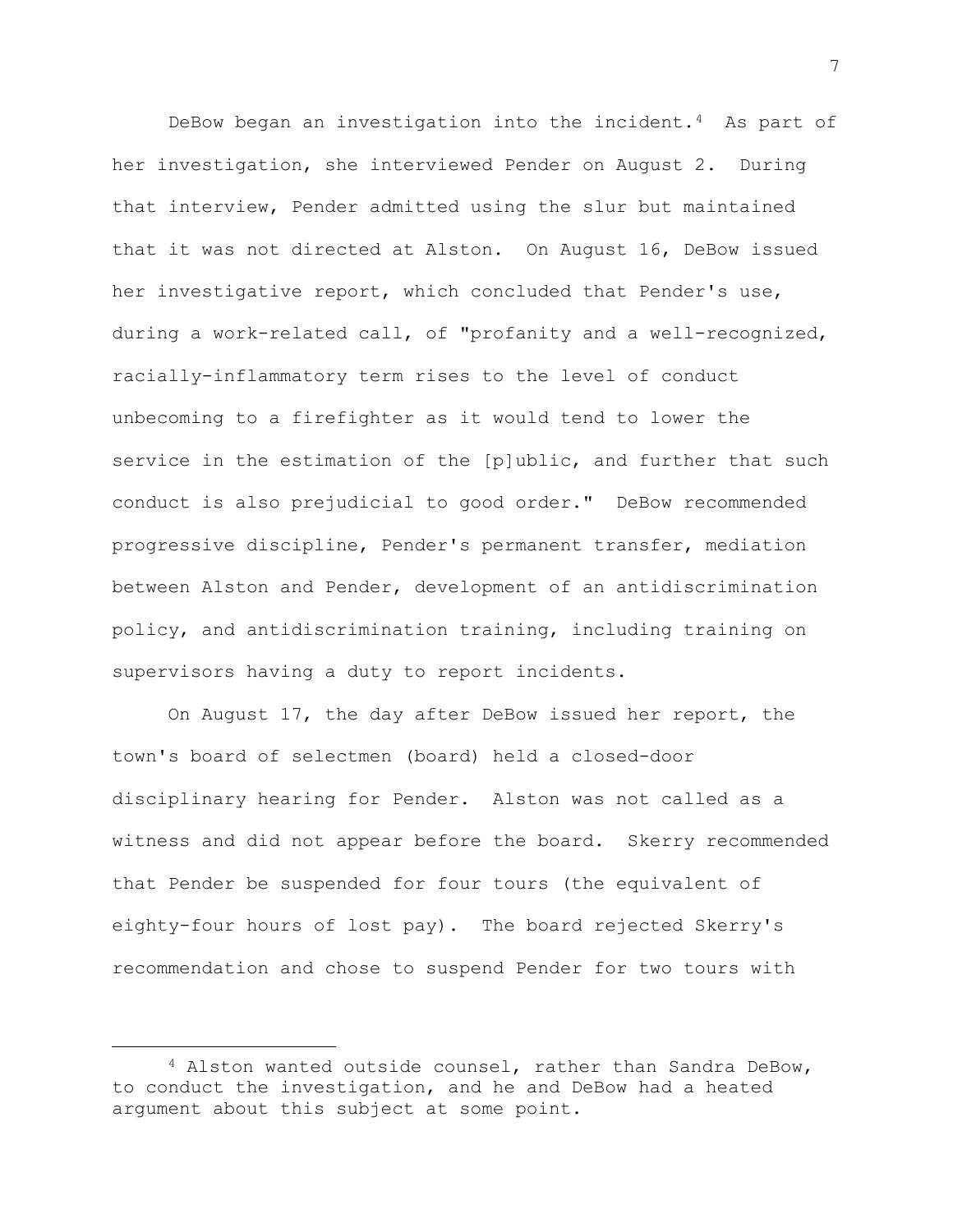another two tours held in abeyance pending no further misconduct.[5](#page-7-0) Pender served his two-tour suspension between August 30 and September 6.[6](#page-7-1)

On September 10, four days after he completed his suspension, Pender was promoted to temporary fire captain.<sup>7</sup> Alston learned of the promotion on September 15 and immediately called DeBow to voice his objection, particularly given Skerry's representations at the July 30 meeting that Pender would not be promoted. Alston also expressed his agitation with Pender's promotion when speaking with Skerry on October 12.

b. Subsequent incidents in 2010. Before Alston returned to work, Skerry met with the officers to address rumors of backlash against Alston after Pender's transfer from the station. Skerry told the officers that the town had zero

<span id="page-7-0"></span><sup>5</sup> The board also ordered Pender's permanent transfer from that station and required mediation with Alston, anger management training, and diversity training.

<span id="page-7-1"></span><sup>6</sup> Pender's two-tour suspension equated to a loss of fortytwo hours of pay. In 2013, however, Pender and the town entered a settlement agreement in which the town gave Pender forty-two hours of vacation time. Pender alleged that this time was the result of long-standing issues over vacation time with the town and not related to his 2010 suspension, but neither Pender nor the town was able to provide any documentation to support that contention.

<span id="page-7-2"></span><sup>&</sup>lt;sup>7</sup> Pender was promoted as part of a series of promotions to vacancies after a deputy chief position opened. His name fill vacancies after a deputy chief position opened. was at the top of the civil service list for the temporary captain position.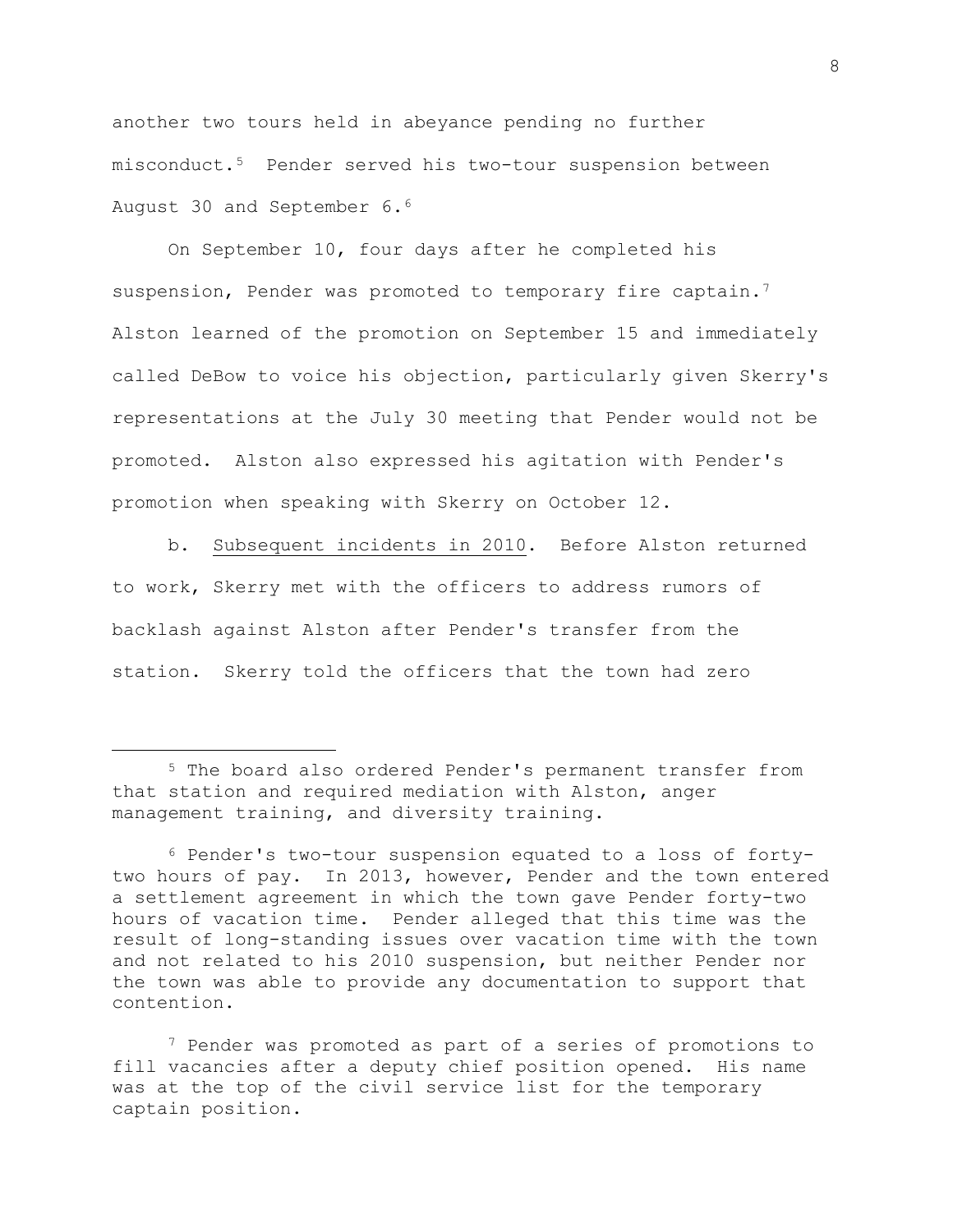tolerance for discrimination or retaliation and that a firefighter had exercised his right to file a complaint and should be treated cordially when he came back to work. Alston returned to work on September 21, 2010.

Two days after Alston returned, Firefighter Joseph Canney posted a message on the union's blog. The commission found that the post was referring to Alston. The post stated:

"FACELESS COWARD

"by Joe Canney

"To the faceless coward who for no good reason, except of course his own self interest leaked to the media about one of our BROTHER"s [sic] alleged acts of misconduct on what should have been the proudest day of their professional lives is . I honestly can't even find an appropriate word for it. I have been around this job a long time and seen and heard a lot, but this even exceeds my wildest expectations of someones [sic] having a personal agenda to destroy another. This union went through this type of personal, meritless attacks before and it almost destroyed us, don't let this ever happen again, for all our sakes!"

Alston reported the post to Skerry, and Skerry told him that he would ask the union to remove the post. The town did not investigate the post or Canney and took no further action related to the post.

In November 2010, Alston was transported by ambulance to a hospital after becoming highly agitated by the driving assignments made by his lieutenant at work. Alston was upset that he was assigned to a particular vehicle and a less senior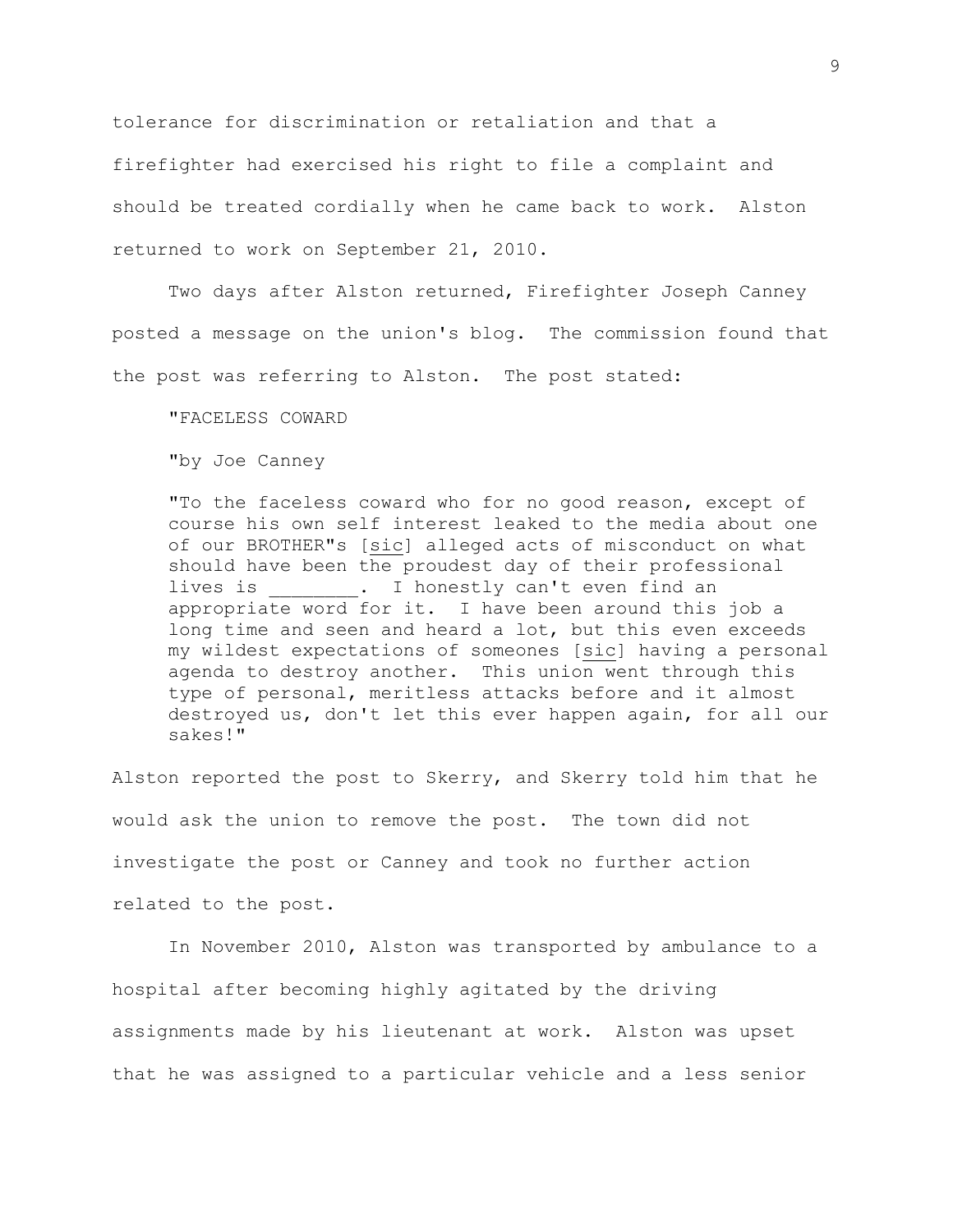probationary firefighter had been assigned to the other vehicle. The probationary firefighter was Pender's nephew. When Alston expressed his displeasure with the assignments, another firefighter responded that the assignments had nothing to do with Pender. This comment enraged and agitated Alston, and he agreed to be taken to a hospital. While in the hospital, Alston tested positive for cocaine and admitted that he had used it recently for the first time in twenty years. Alston also disclosed that he had started smoking marijuana in July to deal with his anger and anxiety and that he had lost forty pounds over the preceding few months due to his loss of appetite and stress from work.

Beginning in late 2010, Alston was diagnosed on numerous occasions with "adjustment disorder."[8](#page-9-0) Notes from a social worker interview on October 14, 2010, reveal that Alston reported experiencing racism at work and explained that his anger was exacerbated by the way in which his supervisors and colleagues responded to the incident. He raised similar concerns with treatment providers in November and December 2010 as well and continued to do so in the ensuing months.

<span id="page-9-0"></span><sup>8</sup> One of the psychiatrists who examined Alston described adjustment disorder as "a DSM-5 diagnosis in which a person has a psychological response to specific stressors, however the response is more severe or lasts longer than one would normally expect."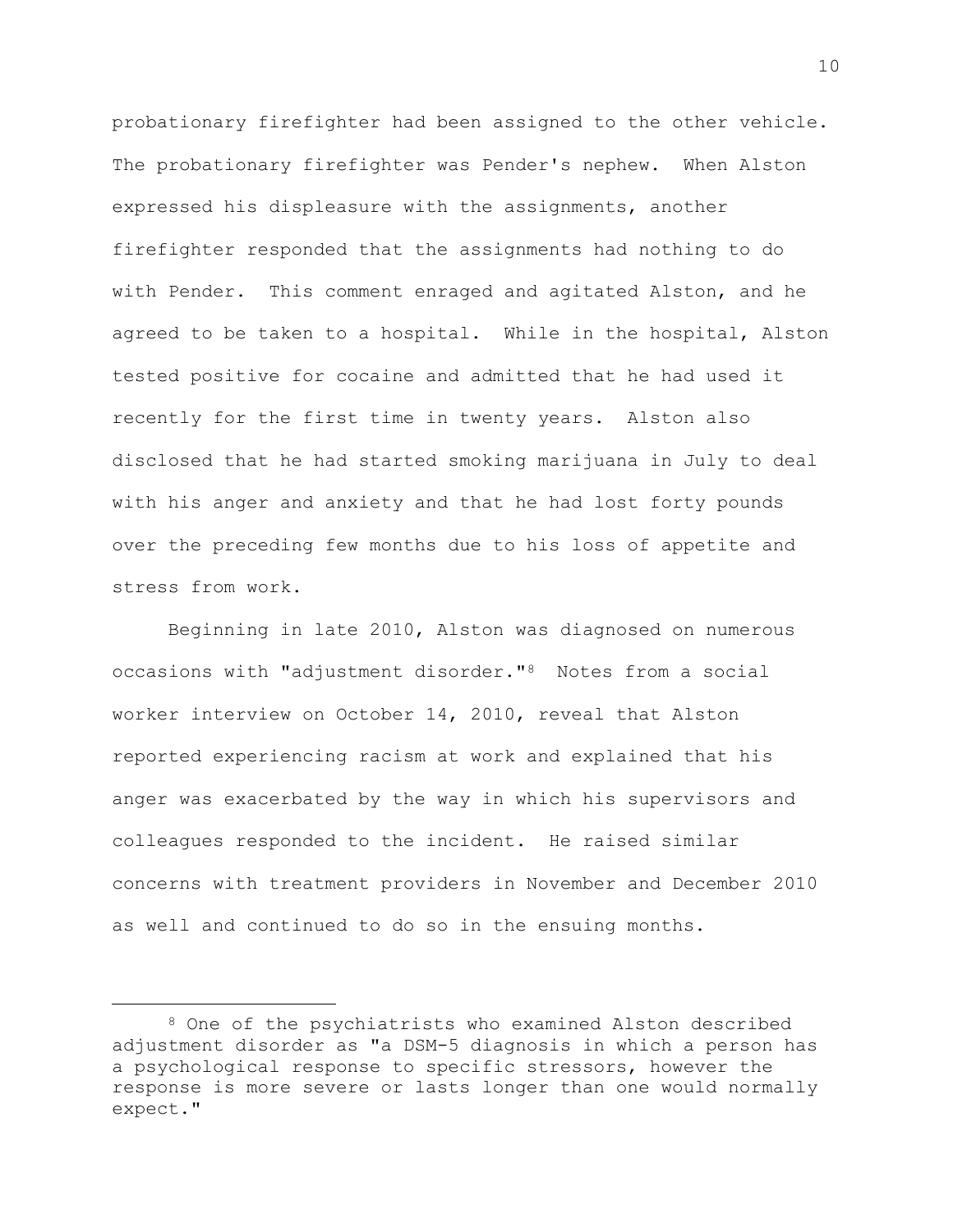c. Other allegations by Alston. Alston filed a complaint with the Massachusetts Commission Against Discrimination (MCAD) on May 24, 2012. He alleged that the town discriminated against him by promoting Pender after he used the racist slur and that the town handled the incident differently because of Alston's race. In an amended complaint filed on November 19, Alston alleged that he had been "shunned, isolated and mocked by his fellow firefighters at the direction and instruction of his superiors for three years with significantly worsening conditions" and that he had "made repeated complaints to his chiefs and human resources on a monthly, if not weekly basis" through 2011 and early 2012. $9$  The town attempted to investigate the claims in Alston's amended MCAD complaint, but Alston refused to participate in the investigation. The town could not find any corroboration for his allegations.

On at least two occasions, Pender and Alston spoke in person about the voicemail.[10](#page-10-1) After each conversation, Pender took transcript-like notes to summarize the conversations, both of which he gave to DeBow on November 19, 2013. During the first conversation, which took place in February 2011, Pender

<span id="page-10-0"></span><sup>9</sup> Alston ultimately withdrew his MCAD complaint and chose to pursue a lawsuit in court.

<span id="page-10-1"></span><sup>10</sup> Alston approached Pender and initiated the conversation on each occasion.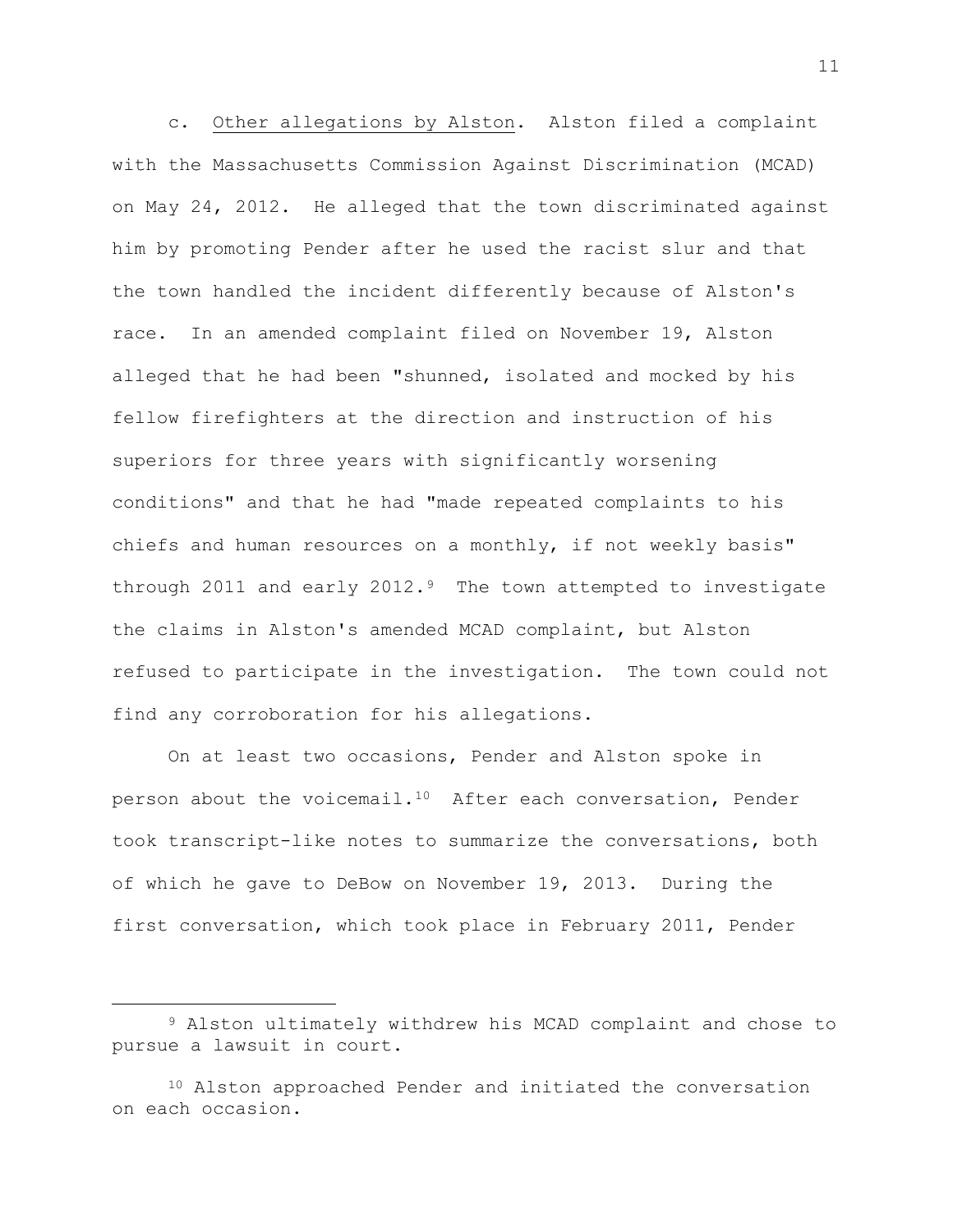told Alston, "I don't know how we can be good Gerald, you destroyed my life and ruined my career. But I'm glad you're good. . . . I tried to tell you when we talked on the phone that if you went to the Chief this would create a huge shit storm." Six days later, Alston reached out to his psychiatrist, Dr. Michael Kahn, to say that he was "very depressed, anxious, sleeping badly, crying, [and] not focusing."

On the second occasion, in late October 2013, Pender told Alston that his name and his family's name were being dragged through the mud and that Alston's lawsuit against the town "was a bunch of lies" with "very little truth in it." Pender also said that his use of the slur was the result of road rage, which "can be a side effect of [posttraumatic stress disorder], which [he] had been treated for after a bad fire the previous year." Pender also questioned Alston about statements in the lawsuit indicating that Alston said that Pender should not have been promoted. On that same day, Alston reached out to his psychiatrist and reported that he felt like "beating someone up" and was "very focused on . . . wanting to get retribution and satisfaction for his having been called a racial slur allegedly two to three years ago."

On May 1, 2013, Chief Paul Ford, the fire chief who succeeded Skerry, had recommended Pender for permanent promotion to captain. With regard to how the voicemail incident affected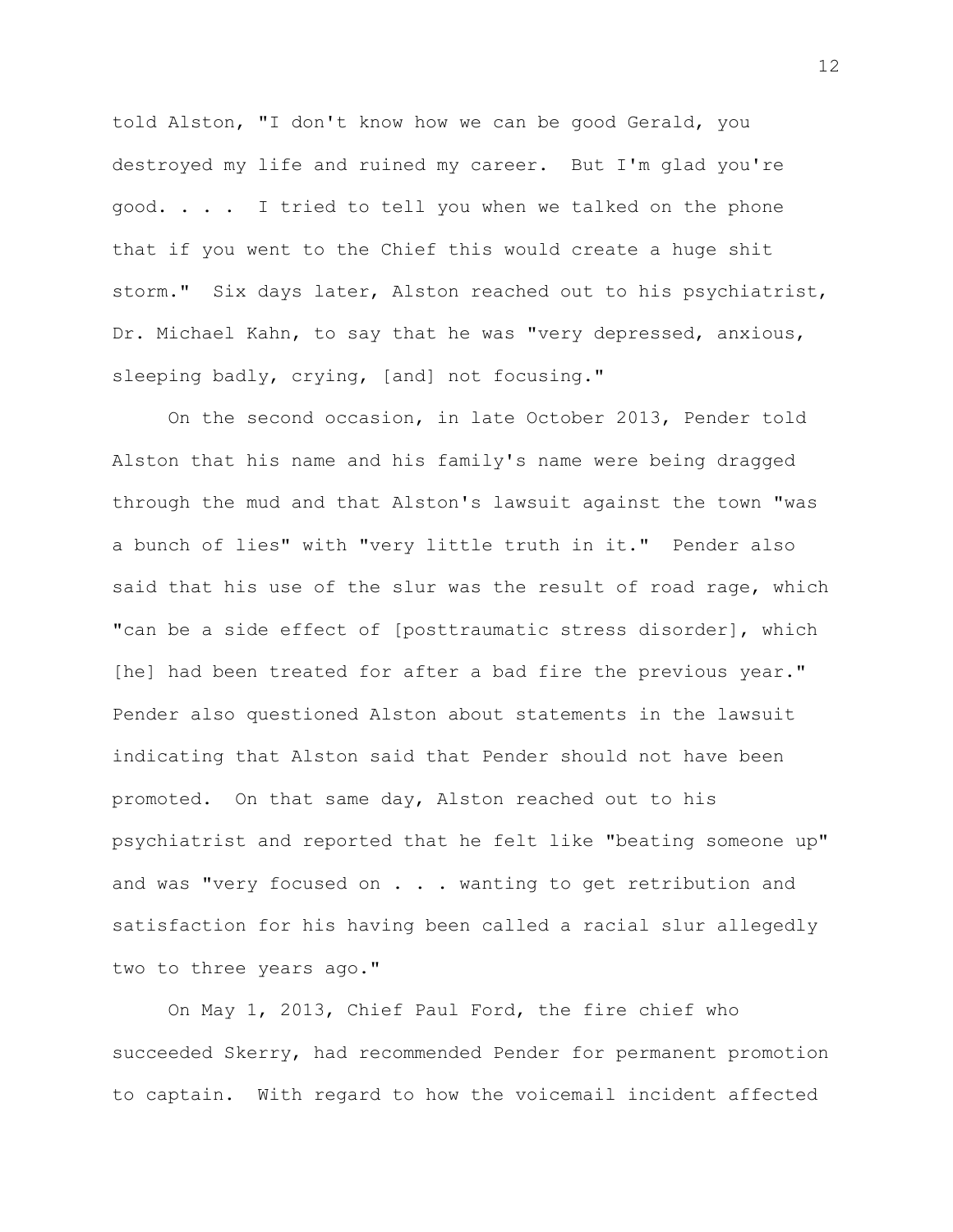his considerations, Ford later testified in a deposition, "I mean, we all know that he said something he should [not] have. . . . I looked at that he was disciplined, so, sort of paid his price." The board permanently promoted Pender to captain on May 7. In his new role, Pender served as captain of training, which he described as the second in command of training new firefighters. When training new recruits, Pender would tell them "[his] side of the story" regarding the voicemail incident and that what they heard about the incident from the media "is a bunch of lies."

On June 17, 2013, Alston commenced a civil action against the town in the Superior Court in Norfolk County (Norfolk litigation). The action was based on the same allegations as in his amended MCAD complaint and alleged discrimination under G. L. c. 151B. During discovery, Alston provided the following details on his work environment in response to interrogatories:

"I was sent to Station 4 in December of 2011 or January of 2012. When I arrived I entered the kitchen and said 'good morning guys.' One of several firefighters replied. I approached one firefighter to shake his hand at which point he stood up and walked away. I worked twenty-four hours. Prior to finishing my shift I went to the dining area to find out when dinner would be held. I found all of the firefighters on duty eating together as is the norm. I asked why I hadn't been told that dinner was happening and they replied 'what are you talking about.'

"The next morning I woke up and went to breakfast where several firefighters were sitting with Lt. Pender. Again, I stated 'good morning guys' and once again no one responded. When I began to prepare my breakfast they left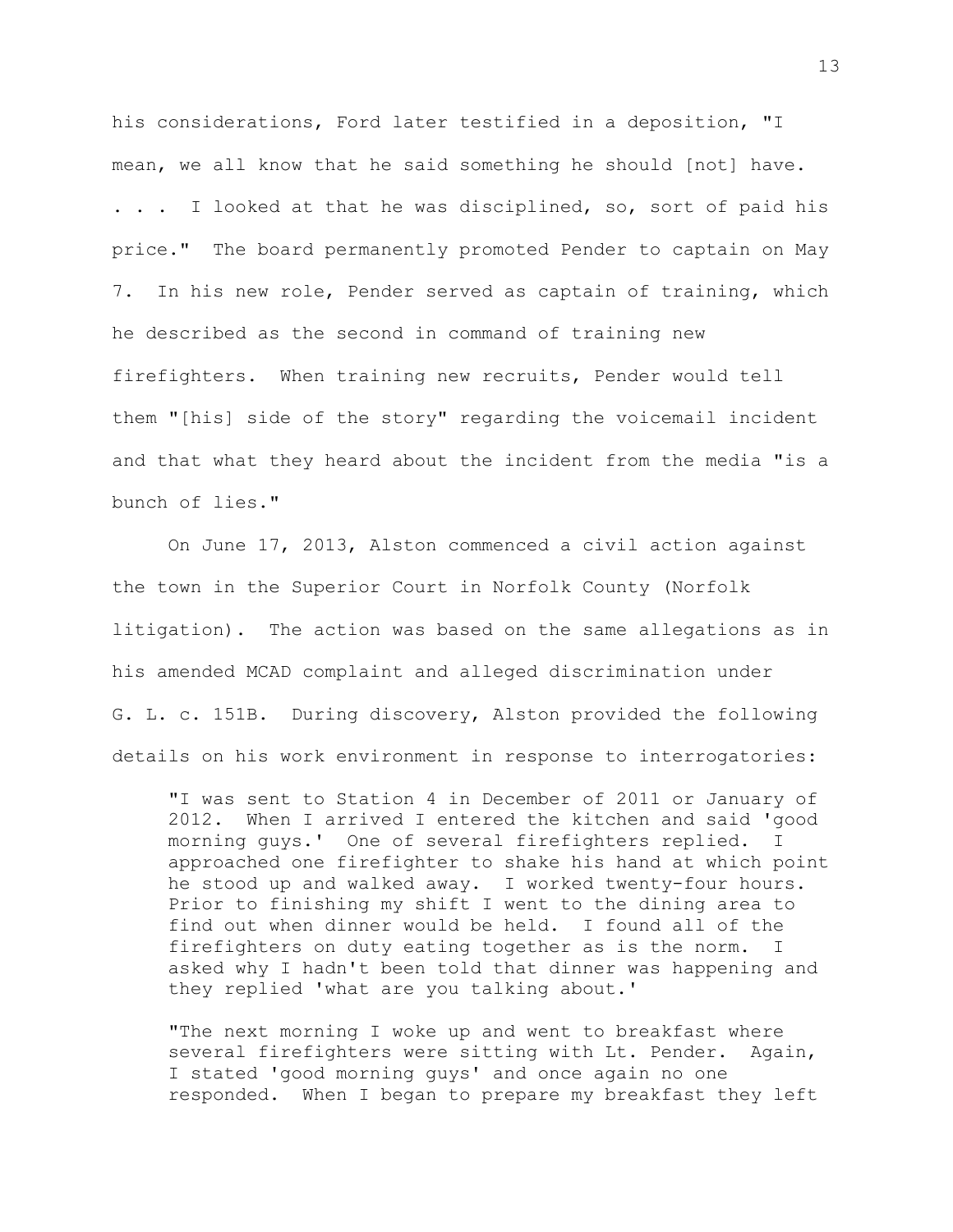the room. This was the standard response each and every time I worked in a station other than my usual Station Five for several years, until recently when this case was publicized in a local newspaper article.

 $"$  . . .

"Prior to the incident with Lt. Pender I attended many family social events for my fellow firefighters including weddings, parties, cookouts, Baptisms, graduations etc., etc. After the Lt. Pender incident I was never invited to those events. Before the Lt. Pender incident I was proud and privileged to serve as the singer of the national anthem at graduations and retirement services. After the Lt. Pender incident, to this day, I have never been invited to participate in those ceremonies in any way."

This case was dismissed in July 2014 because of Alston's noncompliance with discovery requests.[11](#page-13-0)

d. "Leave" incident. On December 18, 2013, Alston told a lieutenant that he planned to ask for a transfer to another station. The next day, as Alston was preparing to end his shift, he found the word "Leave" written on the door to his seat on the fire engine under his jacket. Alston photographed the message and told several nearby firefighters about it. Alston told these firefighters that he was not going to put up with this anymore and that he had kept quiet for a long time, and said something to the effect of "shooting up the place." When he returned for his next shift several days later, Alston addressed the group of firefighters at his station. As he was

<span id="page-13-0"></span><sup>11</sup> Alston's attempts to obtain relief from the judgment were denied in July 2015.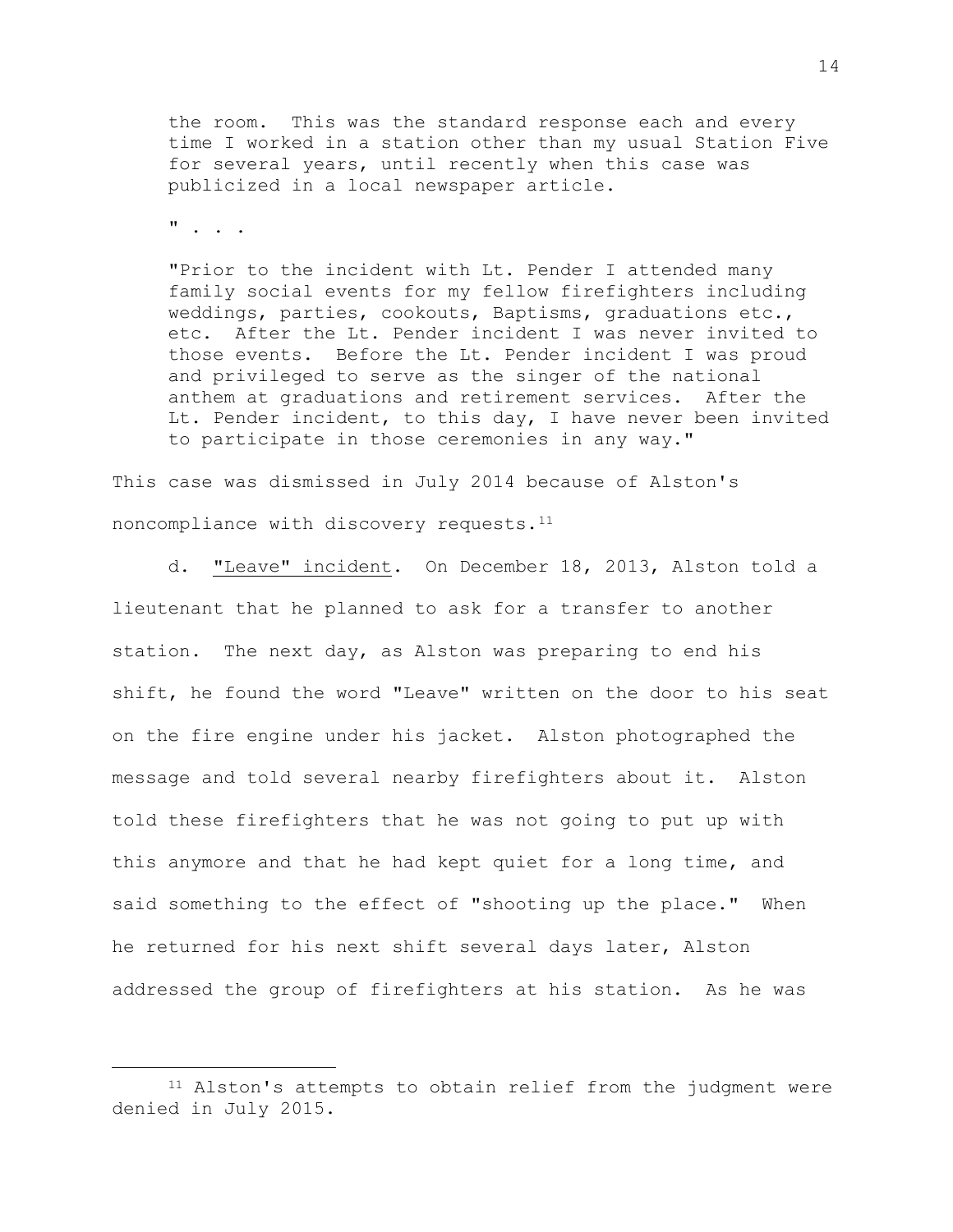speaking, he became very agitated and said, "[P]eople go postal over matters like this." The two lieutenants at the station concluded that he was likely just "blowing off steam" but reported the statements to their superior. Ford spoke directly with Alston at the station, and Alston became extremely agitated as they spoke. Alston eventually told the chief and deputy chief, "Look, he's my friend, and you're my friend, and even you could get caught in a cross-fire." Ford told Alston to go home that day. When they spoke the next day, Alston agreed that he was not in a good place with regard to his mental health and agreed to be evaluated by the town's psychiatrist, Dr. Andrew Brown. On December 27, 2013 -- five days after Alston had made the "postal" and "shooting" comments -- the chief told Alston he was not allowed on town property until Brown completed his evaluation.[12](#page-14-0) The town's police department circulated a flyer to all of its officers on around December 27 with Alston's photographs and description and information reflecting Alston's comments about "going postal."

e. Evaluations and failed attempts to return to work. Brown concluded his first fitness for duty evaluation of Alston

<span id="page-14-0"></span><sup>12</sup> Brown evaluated Alston on January 6, 2014. Brown told the chief and DeBow soon thereafter that Alston did not pose any threat to himself or others. At this point, the stay away order against Alston was withdrawn. Alston, however, never returned to work after December 22, 2013.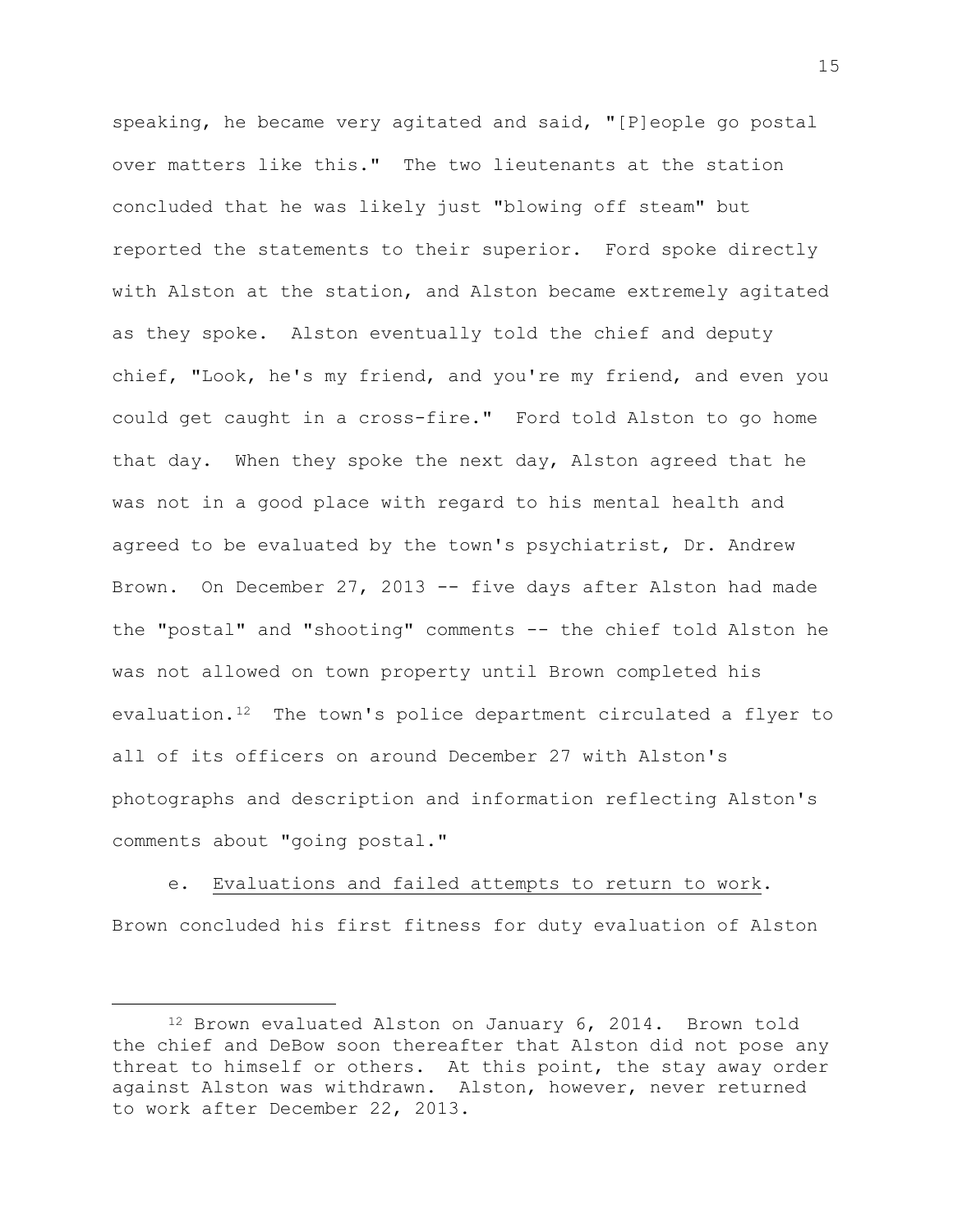on January 21, 2014, about one month after Alston's comments at the station. Brown told Ford and DeBow that Alston did not pose any threat to himself or others. Brown determined that Alston's ability to regulate his emotions was impaired and that this compromised his capacity to perform consistently the duties of a firefighter. Brown opined that Alston needed psychiatric treatment to address this impairment. Over the next few months, Brown and Kahn continued to evaluate Alston and communicate with each other about Alston's condition.

On March 19, 2014, Alston submitted a written request for a transfer to a smaller station. Around the same time, the town received Alston's medical records from his November 2010 hospital visit through discovery in Alston's lawsuit in the Norfolk litigation. These records revealed Alston's cocaine and marijuana use.

On May 14, 2014, DeBow released two investigatory reports related to the December 2013 incident. One report considered whether the "Leave" writing violated the town's antidiscrimination policy. DeBow concluded that it could not be determined who had written "Leave" or why. The report also suggested, without any factual basis, that

"the possibility cannot be discounted that the word 'Leave' was written by a member of the  $\ldots$ . fraternity to which the truck had made a run the previous evening or some other neighbor or member of the public passing by who saw a ready canvas of salt and sand and took the opportunity to write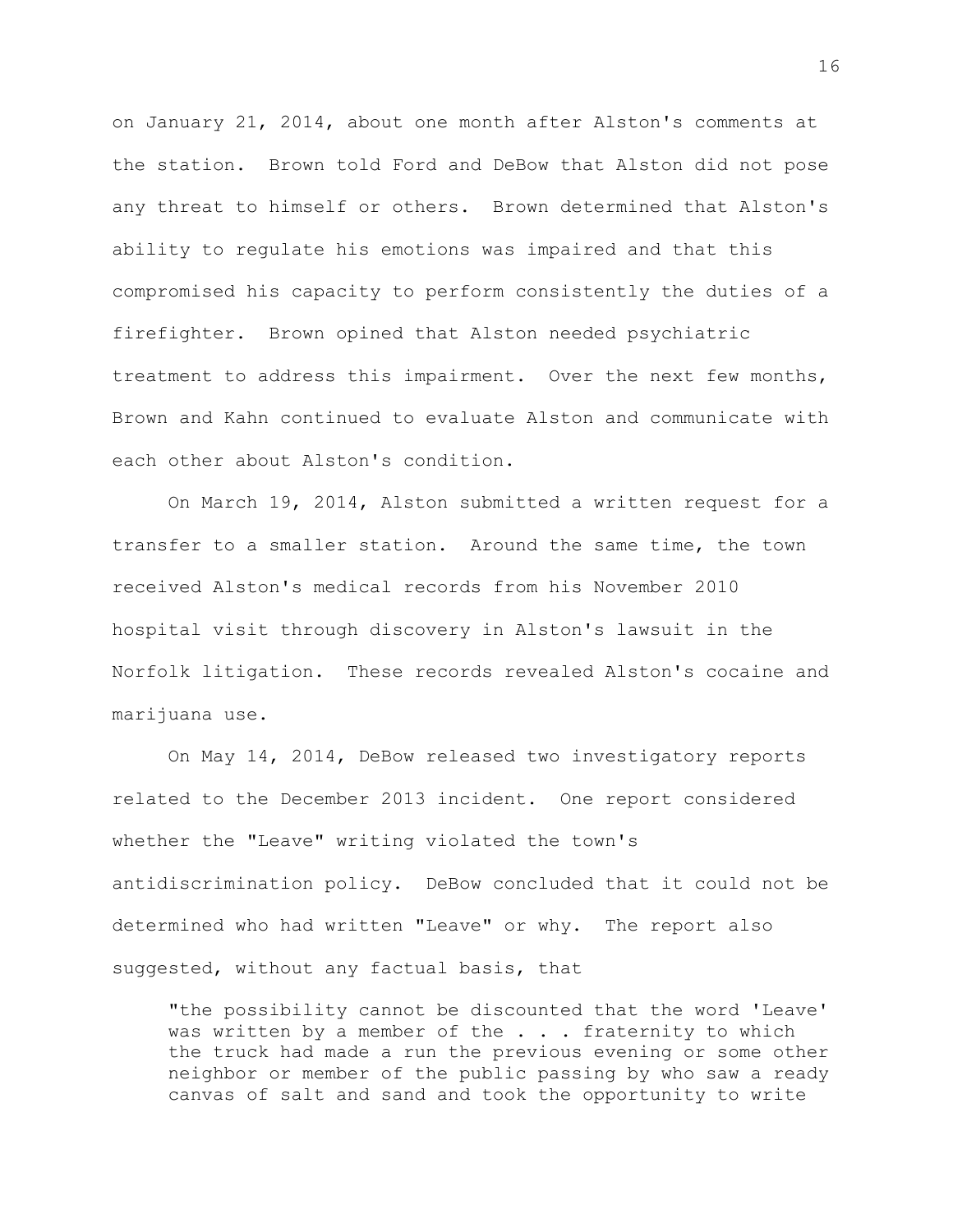the word 'leave.' Again, there is no evidence to establish that this scenario occurred nor is there any evidence that it did not occur."

In the other report, DeBow concluded that Alston violated the workplace safety policy with his "shooting" and "going postal" comments. DeBow found that these comments "caused [Alston's] co-workers to be reasonably afraid of violent acts in the workplace." The town imposed a two-tour suspension and a return to work plan on Alston. The chief wrote to Alston that he would need to meet several conditions to return to work.<sup>13</sup> The chief also told Alston that his transfer request "will be addressed upon your return to duty."

Alston met with Kahn on October 7, 2014. Kahn conveyed to the town that Alston was "angry at everyone," "in desperate financial straits," "living out of his car," upset that the Norfolk litigation had been dismissed, and concerned that Brown was lying to him. The town informed Alston that he had used up his available leave on October 23. On November 24, Alston and his attorney, accompanied by some of Alston's supporters, showed

<span id="page-16-0"></span><sup>&</sup>lt;sup>13</sup> Those conditions were (1) regular and ongoing psychiatric treatment; (2) execution of a release authorizing the town to discuss his treatment and progress with his provider; (3) completion of an anger management course; (4) satisfactory reevaluation of his fitness to return to duty by a town psychiatrist; and (5) random urine drug testing for twenty-four months upon his return to work. Alston satisfied each of the first three conditions in the following months. Around this time, his complaint in the Norfolk litigation was dismissed.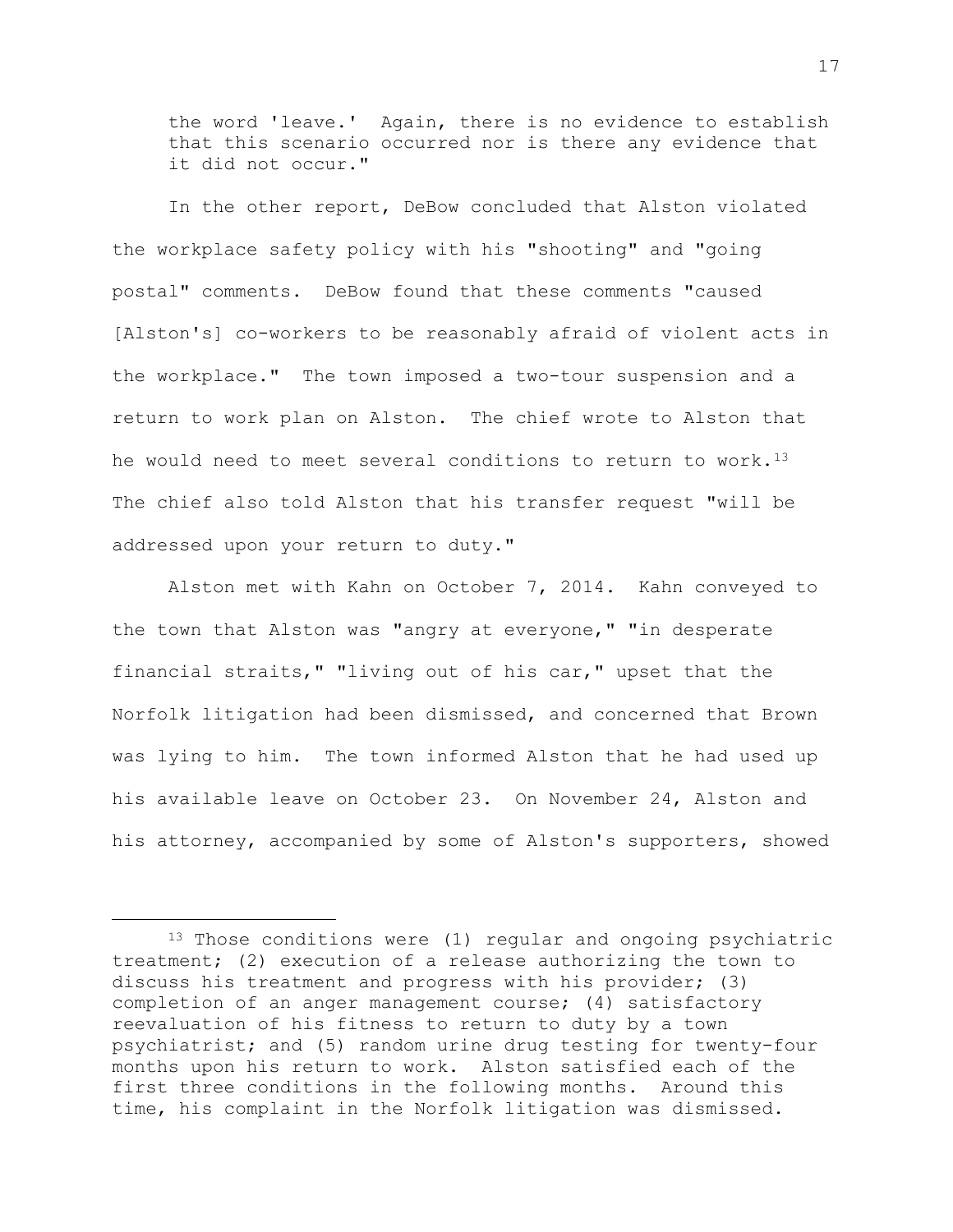up for a meeting with the fire chief and DeBow. The meeting did not go forward, however, as Alston and his attorney insisted that the supporters be allowed to be present. On the next day, November 25, DeBow sent Alston a letter that faulted Alston for not attending meetings at which his return to work (with or without accommodations) would be discussed, gave Alston until December 4 to identify reasonable accommodations for his return, and notified Alston that he had to attend a follow-up evaluation on December 5. Later, on December 19, a member of the board wrote a letter to Alston that stated:

"The Board of Selectmen acknowledged more than four years ago, and this Board acknowledges today, that unspeakable words were left on your voicemail that should never have been said. We acknowledge the deep hurt that those words caused you, and we acknowledge the wrongdoing of your supervisor. We are also informed that the supervisor who uttered those words to you and was formally disciplined for the incident offered his apology to you, and has since repeatedly expressed remorse and regret for his conduct."

f. Evaluation by Dr. Price. Dr. Marilyn Price conducted the follow-up evaluation of Alston on February 12, 2015.[14](#page-17-0) Price met with Alston for about three hours and reviewed all of his medical records. She described her role as "to say can [Alston] go back and work and under what circumstances can he go back to work."

<span id="page-17-0"></span><sup>14</sup> The town replaced Brown with Price because Alston no longer trusted Brown. Alston's concern was partially based on the fact that Brown did not disclose that he was a former student of Kahn, Alston's personal psychiatrist.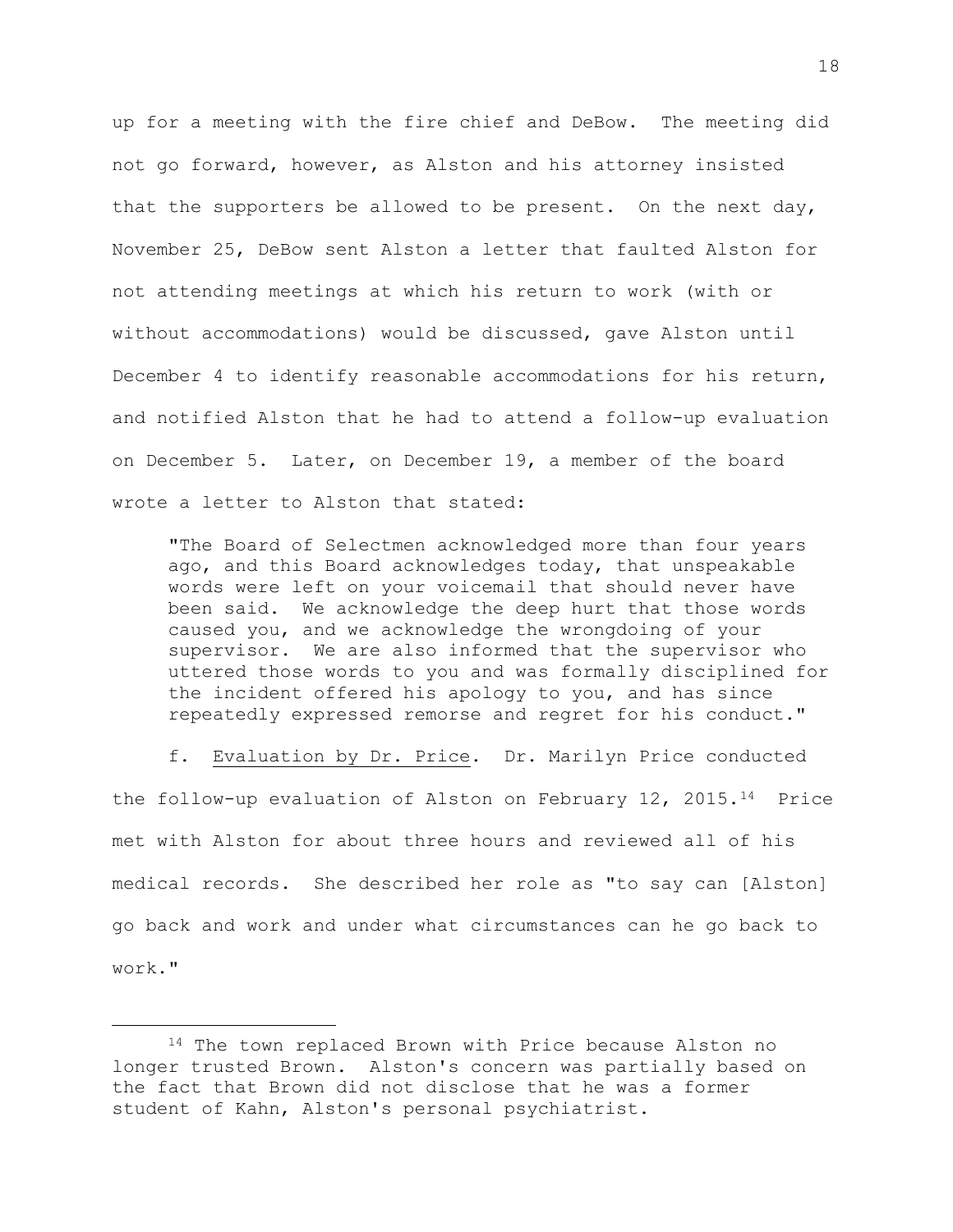As several other providers had previously done, Price diagnosed Alston with adjustment disorder. She identified four stressors that affected Alston: the voicemail from Pender; Pender's promotion to temporary captain in September 2010; the reference to the Pender incident by a superior in November 2010; and discovering the word "Leave" under his jacket in December 2013. Price found that "[h]earing a racial slur from a Lieutenant he trusted was especially troubling to Firefighter Alston because it called into question how he was really perceived by his fellow firefighters and raised concern about whether others would have his back in dangerous situations." She explained that the effect of these stressors was "perpetuated" because legal issues and negotiations "keep the stressor alive, essentially." She further explained, "Unless the work environment can be modified so that Firefighter Alston's level of stress is decreased, it is very unlikely that he would be able to work effectively and have the level of trust of his fellow firefighters that is required." Price also gave great weight to the fact that Alston said that he wanted to return to work.

Price concluded that Alston could return to work if three conditions were met. First, Alston would have to receive monthly treatment from a psychiatrist and weekly treatment with a therapist. Second, there would have to be reasonable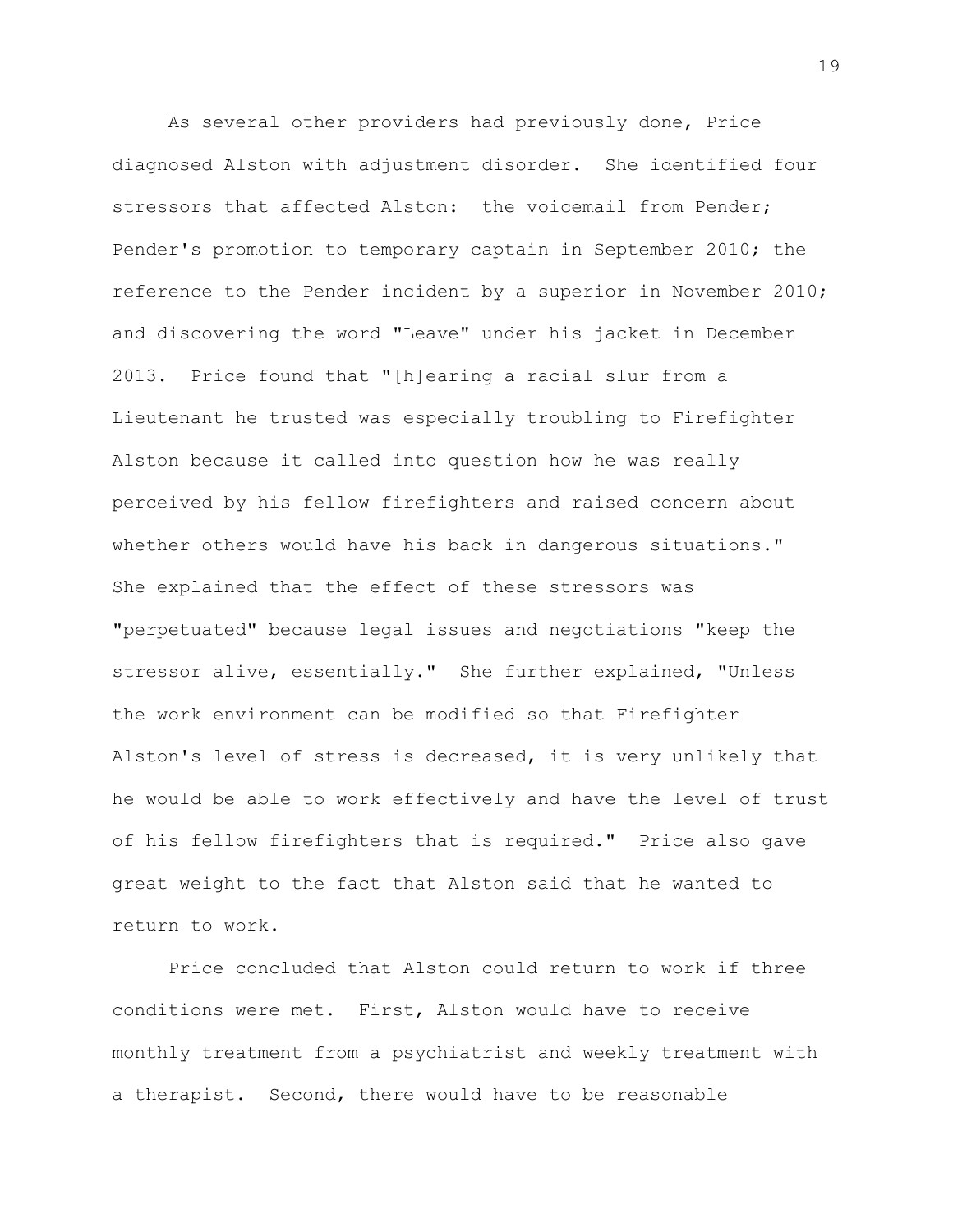workplace accommodations that reduced the level of stress for Alston. Third, Alston would have to undergo random drug screening for two years after he returned to work. The town sent Price's report to Alston on March 25, 2015.

After Price completed her evaluation and issued her report, the town attempted to schedule meetings and communicate with Alston on numerous occasions regarding his return to work. Beginning in August 2015, the town reached out to Alston or his attorney a number of times with little success. For example, after the town identified March 7, 2016, as a return to work date, it scheduled Alston for a drug test on February 10, but Alston failed to appear. Then, after demanding to Ford that he be allowed to meet with the full board in March 2016, Alston and his attorney did not respond to subsequent calls and letters from Ford and his successor. Alston and his attorney continued to ignore the department's attempts to contact Alston and schedule meetings through August 2016.

Alston commenced a lawsuit in Federal court in December 2015 against the town, the union, and various town officials, alleging civil rights violations under Federal law. A Federal judge concluded that Alston could not bring any claims that he either brought or could have brought in the Norfolk litigation. Alston v. Brookline, 308 F. Supp. 3d 509, 516 (D. Mass. 2018). The judge granted summary judgment in favor of the town on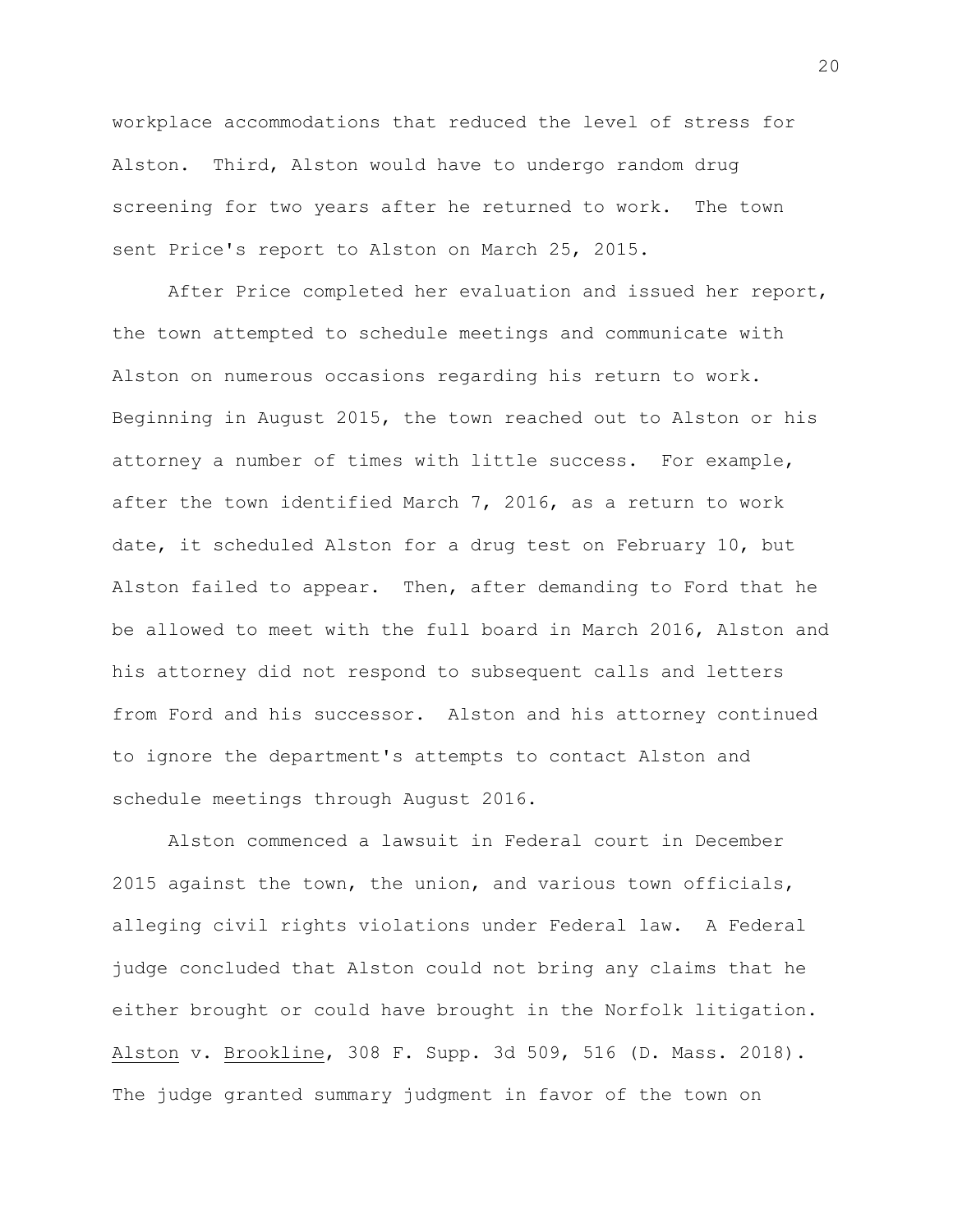Alston's remaining claims, concluding that there was no genuine dispute of material fact that the town did not discriminate against Alston. Alston vs. Brookline, U.S. Dist. Ct., No. 15- 13987-GAO (D. Mass. Apr. 2, 2020). Rather, the judge concluded that the town fired Alston because "he repeatedly declined to attend meetings he was invited to or present evidence of his own about his ability to return to work." Id. Alston's appeal from the summary judgment decision currently is pending.

g. Pender's third promotion and Alston's termination. On June 16, 2016, Pender was recommended for another promotion to temporary deputy fire chief. Pender provided the board with a written statement as it considered the recommendation on June 21. In that statement, Pender told the board that he had "apologized countless times for [his] action [on the day he left the voicemail]" and stated, "I don't know what happened back then between Mr. Alston and the Town, but apparently he felt slighted somehow. His course of action, which gets the most attention, is to drag me into it all over again." Several firefighters spoke on Pender's behalf, decrying the "narrative fabricated" against Pender and the town. One of the deputy chiefs said, "[W]e should have all moved on" and lamented the "smear campaign" led by "a few people with a separate agenda."

At a subsequent hearing on July 12, several members of the board endorsed Pender's promotion. One member emphasized,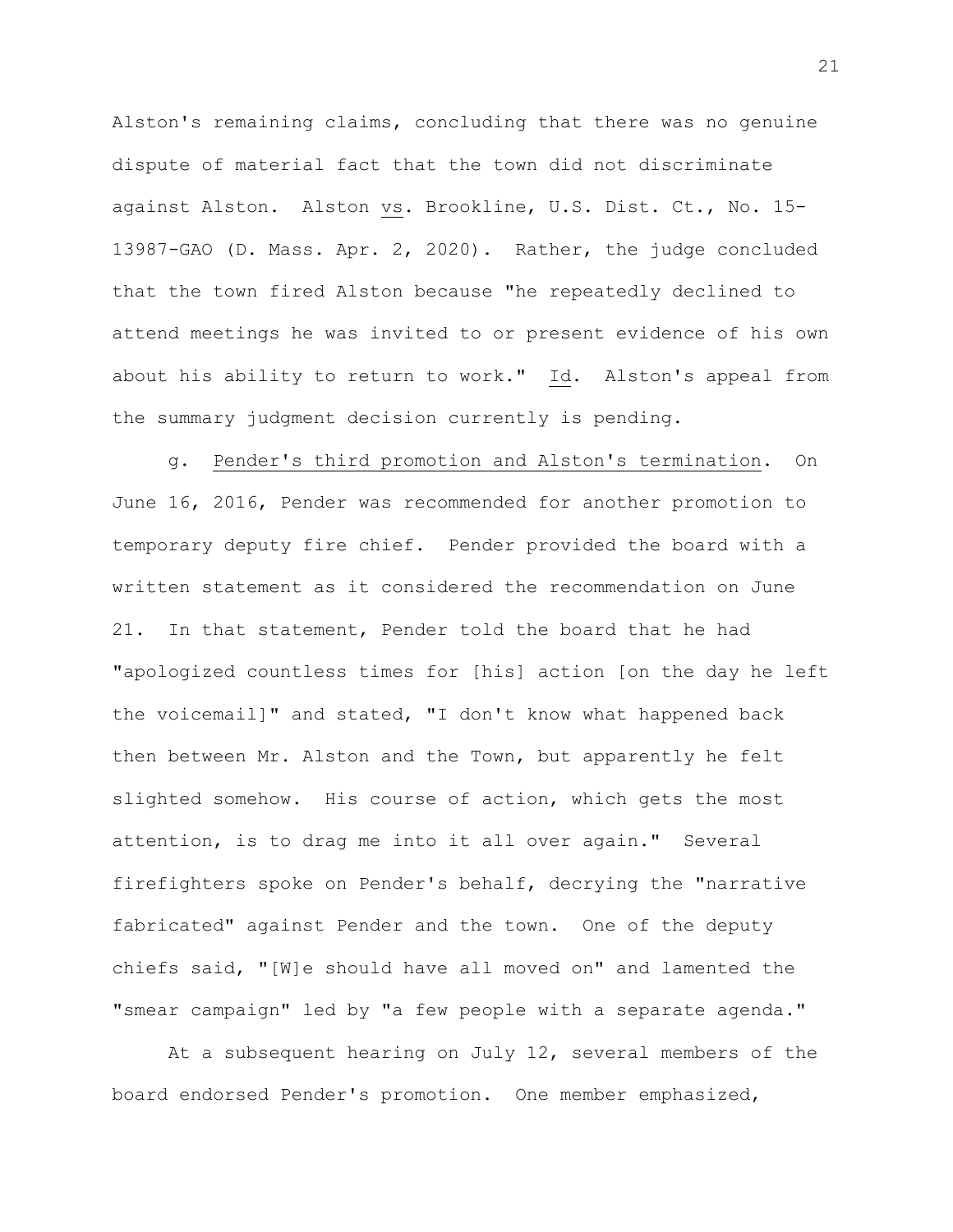"Brookline needs to move on and cease debating past rights and wrongs. A better future is not possible if we remain trapped in conversations about perceived past misdeeds or mistakes." Another stated that

"hav[ing] 'zero tolerance' for any use of the N word, or any of the other words that have vile and hurtful histories and usages, would not be good policy where that use is a one-time and isolated act. Such an act warrants discipline, but the use of racist slur six years ago, without more, cannot be justification to permanently preclude someone form [sic] the benefits of employment he would otherwise be entitled to receive. . . . [Pender,] after having made this grievous mistake, did come around and begin to repair the damage he caused . . . . "

Pender's promotion became effective a few days later, on July 18.

On July 21, 2016, DeBow informed Alston that the town had scheduled a return to work evaluation for him on August 2. When Alston failed to appear for the evaluation, the town notified Alston of his contemplated discharge on August 17. An outside hearing officer held a hearing on August 30 and issued a report recommending that the town terminate Alston. The town notified Alston of the hearing officer's findings on September 30 and told him that his termination would be considered at the October 5 board meeting. The board voted to terminate Alston at that meeting.[15](#page-21-0)

<span id="page-21-0"></span><sup>15</sup> Alston had been absent from work on various forms of leave since December 22, 2013.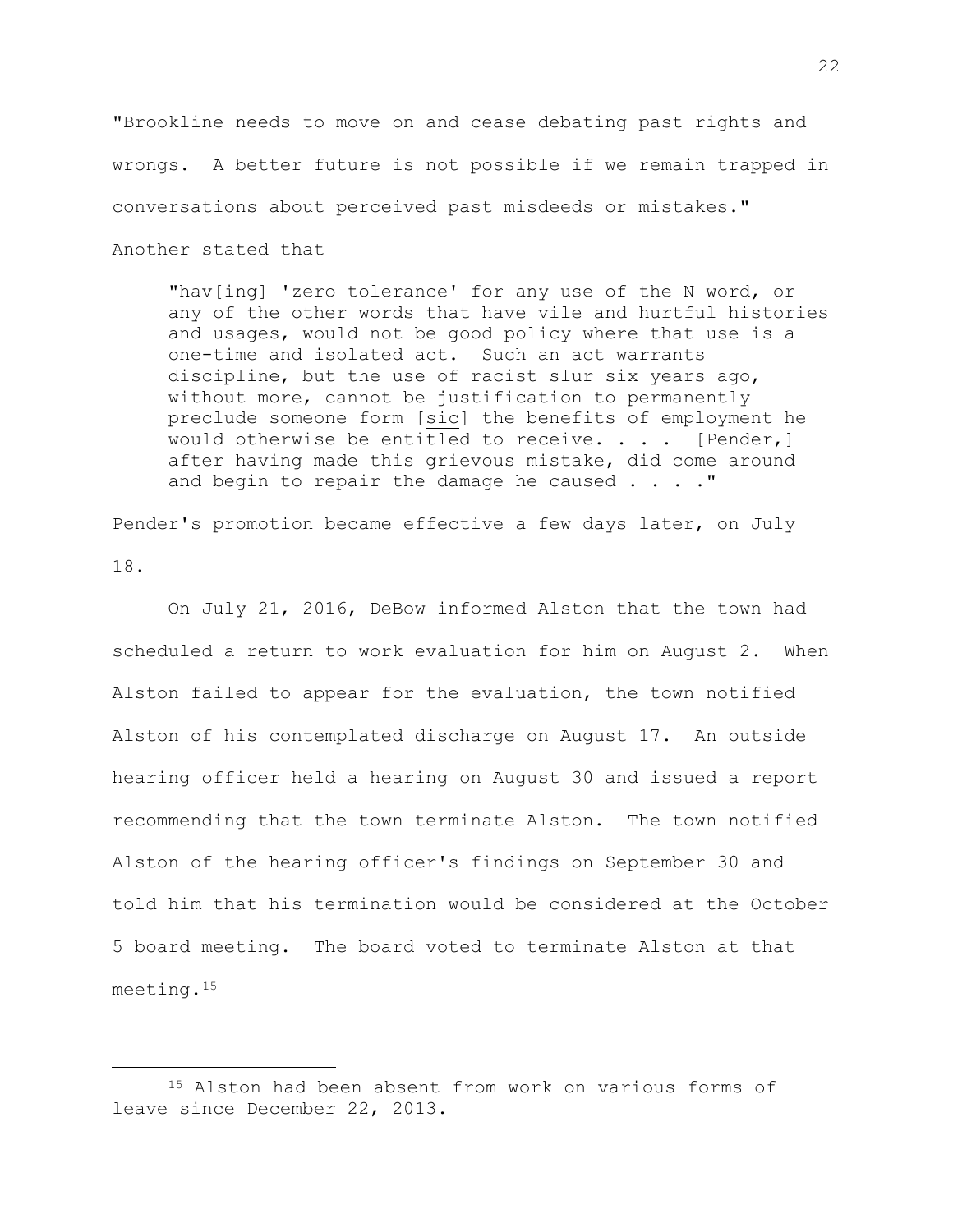2. Procedural history. Alston appealed from his termination to the commission. In 2017, the commission upheld his termination and dismissed Alston's appeal in a summary decision. The commission concluded that the town "had reasonable justification to conclude that [Alston] was not then capable of performing the duties of his position as a . . . Firefighter and that there was no reasonable basis to expect his return to duty at any time in the foreseeable future, with or without accommodations." Alston appealed from this order to the Superior Court under G. L. c. 30A, § 14. The judge vacated the commission's order and remanded it to the commission for an evidentiary hearing. The judge, interpreting the civil service law, held that "an employer lacks 'just cause' if a termination would not have occurred but for the employer's racially hostile environment, maintained in violation of basic merit principles." The judge also reasoned that "an employer has no right to demand proof that an otherwise fit employee can perform job duties in a racially hostile environment." The judge concluded that the commission could not decide the issues in a summary decision and remanded the case to the commission for the evidentiary hearing.

On remand, the commission conducted a ten-day evidentiary hearing**.** It heard testimony from fourteen witnesses and received 280 exhibits. As discussed more fully infra, the commission concluded that the town lacked just cause to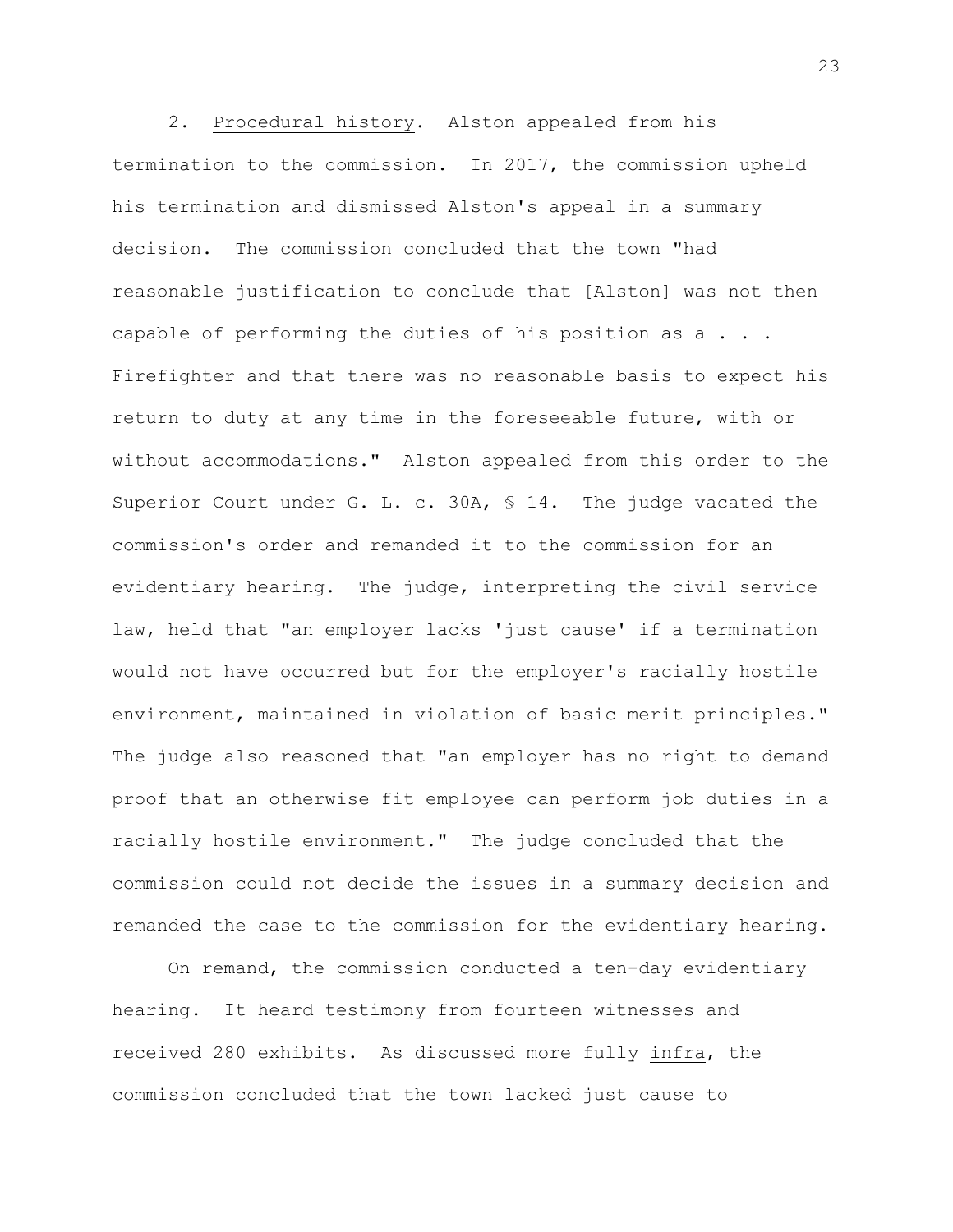terminate Alston and ordered his reinstatement. The town then appealed from the commission's order to the Superior Court. The Superior Court judge granted Alston's motion for judgment on the pleadings. The town appealed.

3. Discussion. The town raises numerous issues on appeal. At the heart of the town's appeal, however, are two core arguments. The town first argues that the commission exceeded its authority by considering claims of discrimination that must instead be addressed under G. L. c. 151B, and by ignoring the preclusive effect of prior litigation. The town then argues that the commission's determination that the town lacked just cause to terminate Alston is not supported by substantial evidence. Rather, according to the town, the evidence demonstrates that the town had just cause to terminate Alston because he could not perform the duties of a town firefighter and failed to comply with the town's return to work requirements. We address each argument in turn infra, starting with the two relevant statutes and explaining the overlapping protections they provide, how the statutes interact with each other, and the remedies each furnishes.

a. Relevant statutory language. Under the civil service law, G. L. c. 31, an appointing authority cannot discharge or remove an employee without "just cause." G. L. c. 31, § 41 ("Except for just cause . . . , a tenured employee shall not be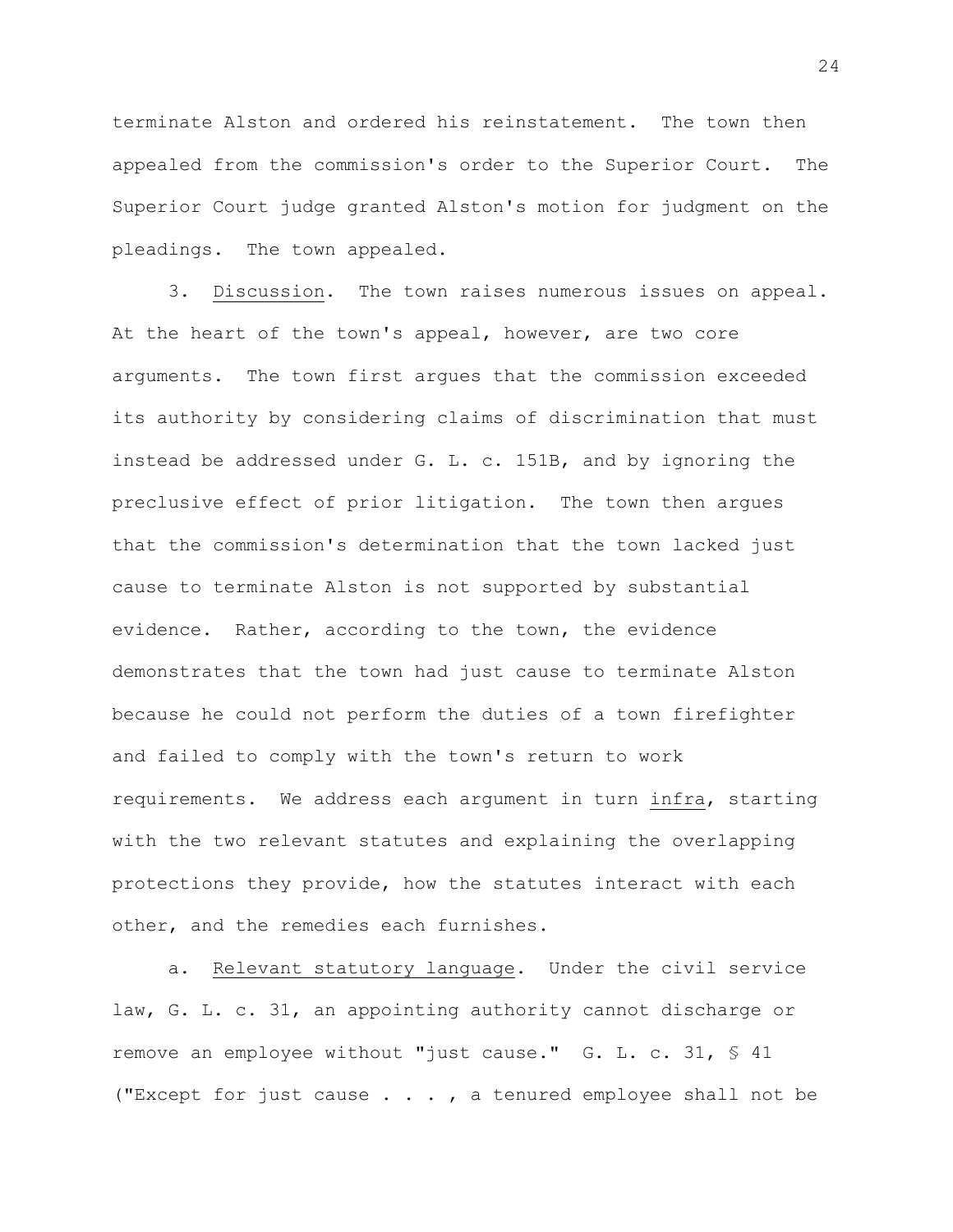discharged . . . [or] removed . . ."). Although the civil service law does not define what constitutes "just cause," we have held that it exists where the employee has committed "substantial misconduct which adversely affects the public interest by impairing the efficiency of the public service." Doherty v. Civil Serv. Comm'n, 486 Mass. 487, 493 (2020), quoting Police Comm'r of Boston v. Civil Service Comm'n, 39 Mass. App. Ct. 594, 599 (1996). Such misconduct is generally understood to include misconduct at work, e.g., Doherty, supra at 489 (commission found just cause for discipline where employee was "rude" and "unprofessional" and charged with unsatisfactory performance), or a failure to perform duties or meet job requirements, see Cullen v. Mayor of Newton, 308 Mass. 578, 581 (1941) (civil service law permits "removal of those who have proved to be incompetent or unworthy to continue in the public service"). See also Nolan v. Police Comm'r of Boston, 383 Mass. 625, 630 (1981) (police department "has the authority and duty to determine a police officer's fitness to perform his duties or to return to full working status"). When reviewing civil service disciplinary actions, the civil service law mandates that the commission reverse an action of the appointing authority "if the employee, by a preponderance of evidence, establishes that said action was based . . . upon any factor or conduct on the part of the employee not reasonably related to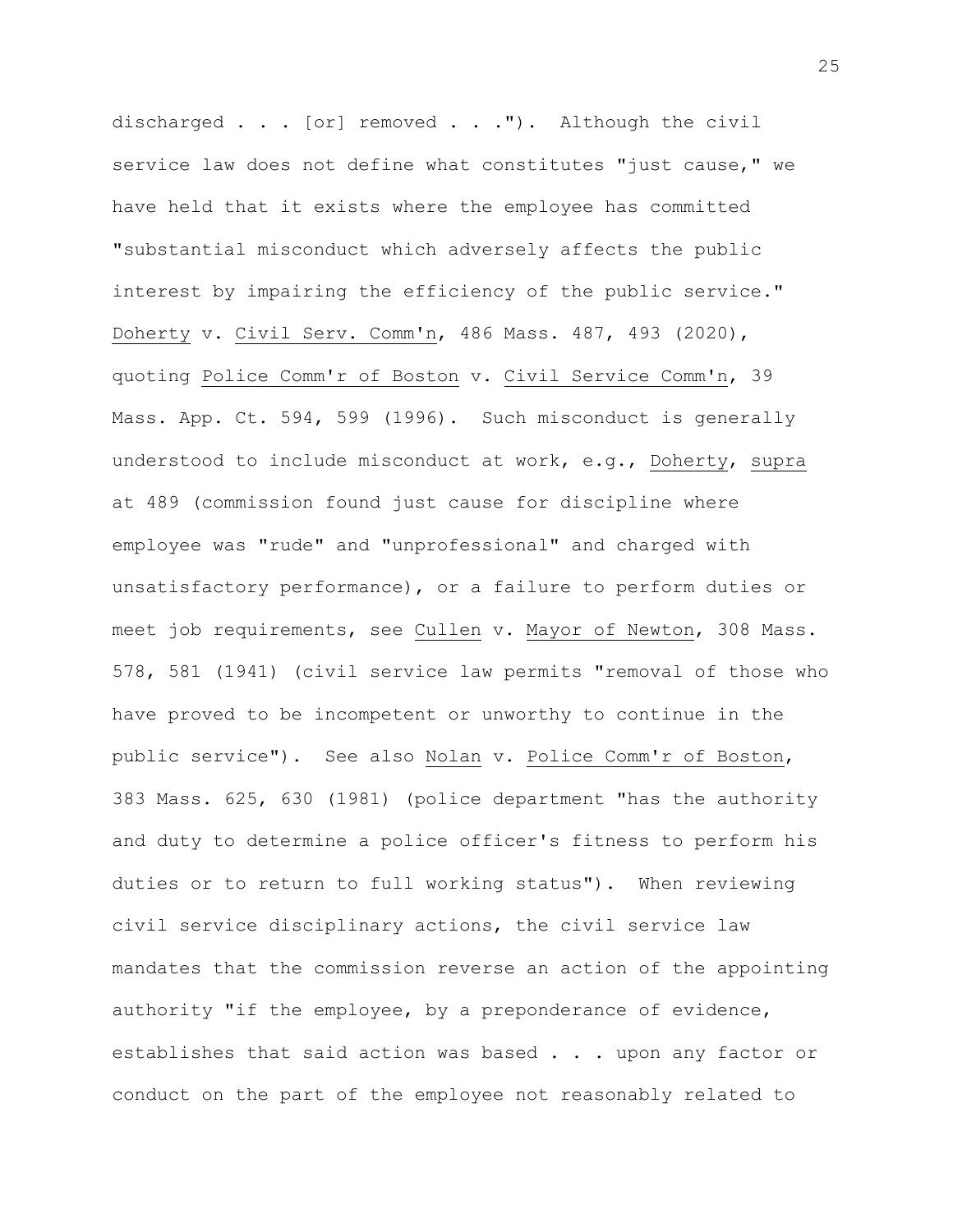the fitness of the employee to perform in his position." G. L. c. 31, § 43.

In determining whether the decision was based on improper factors, we must also recognize that the civil service law expressly mandates that decisions be consistent with "basic merit principles." Massachusetts Ass'n of Minority Law Enforcement Officers v. Abban, 434 Mass. 256, 264 (2001) (fundamental purpose of civil service law is "to ensure decision-making in accordance with basic merit principles"). "Basic merit principles" include "assuring fair treatment of all applicants and employees in all aspects of personnel administration without regard to political affiliation, race, color, age, national origin, sex, marital status, handicap, or religion and with proper regard for privacy, basic rights outlined in [G. L. c. 31] and constitutional rights as citizens" (emphases added). G. L. c. 31, § 1.

Despite this express language directed at fair treatment of all employees regardless of race, the town contends that G. L. c. 151B provides the exclusive remedy to address the type of misconduct at issue. This argument oversimplifies the relationship between the two statutes. Chapter 151B specifically prohibits a broad range of discrimination in employment on the grounds of race, sex, sexual orientation, gender identity, national origin, disability, or religion. See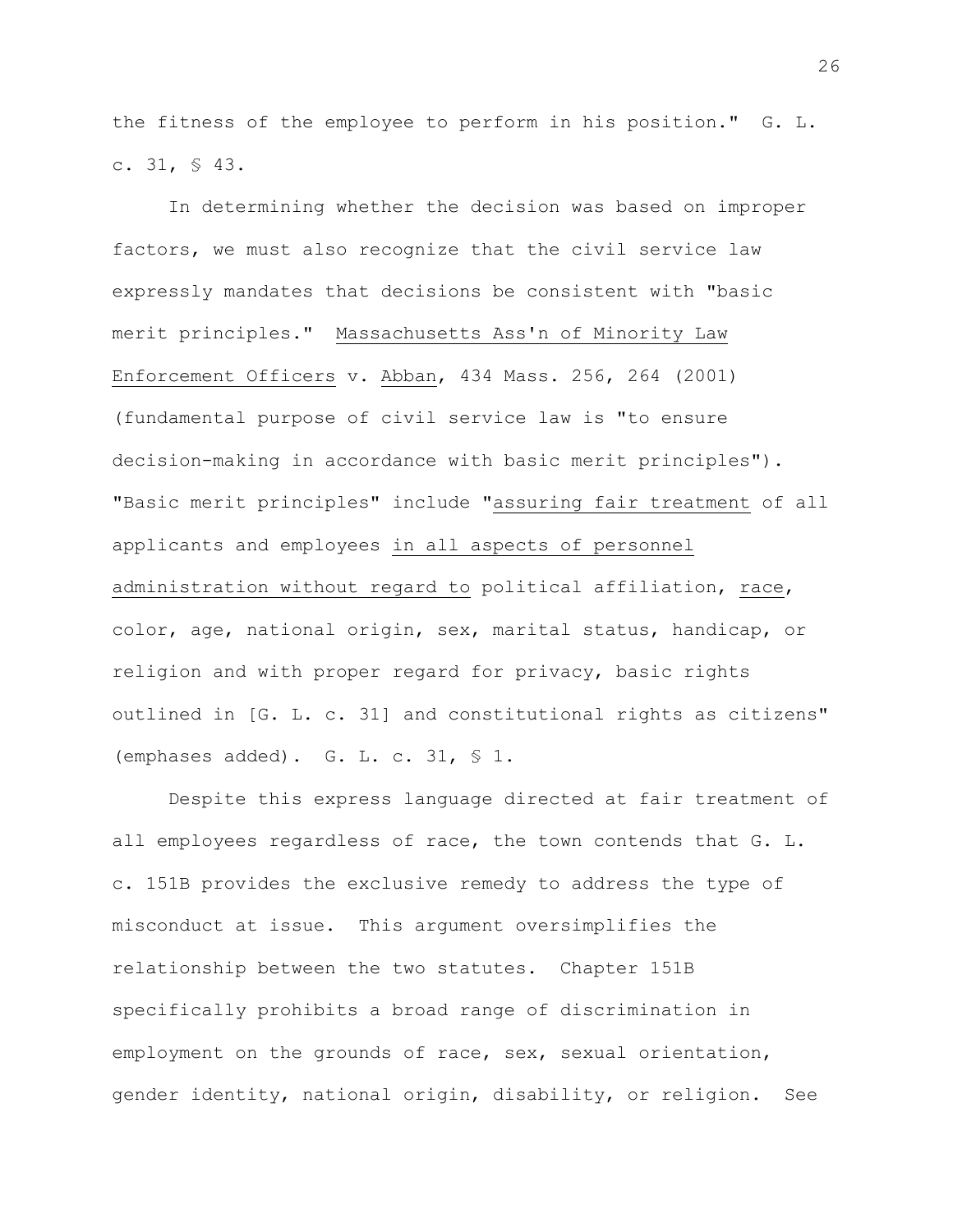G. L. c. 151B, § 4. It "creates an administrative procedure for the enforcement of antidiscrimination statutes of the Commonwealth." See Charland v. Muzi Motors, Inc., 417 Mass. 580, 582 (1994). As relevant here, employees can bring a claim against their employer under c. 151B for a hostile work environment. See College-Town, Div. of Interco, Inc. v. Massachusetts Comm'n Against Discrimination, 400 Mass. 156, 162 (1987) ("The discrimination prohibited by G. L. c. 151B, § 4 [1], encompasses a work environment pervaded by abuse and harassment"). An employee may also bring a claim of retaliation. See, e.g., Psy-Ed Corp. v. Klein, 459 Mass. 697, 707 (2011) (employee has claim for retaliation under c. 151B where employee engaged in protected conduct, he or she suffered some adverse action, and causal connection exists between conduct and adverse action).[16](#page-26-0) Chapter 151B provides a

<span id="page-26-0"></span><sup>16</sup> Retaliation is a different claim from discrimination under G. L. c. 151B. See Verdrager v. Mintz, Levin, Cohn, Ferris, Glovsky, & Popeo, P.C., 474 Mass. 382, 405 (2016). "An employee bringing a retaliation claim is not complaining of discriminatory treatment as such, but rather of treatment that 'punish[es]' her for complaining of or otherwise opposing such discriminatory treatment." Id., quoting Ruffino v. State St. Bank & Trust Co., 908 F. Supp. 1019, 1040 (D. Mass. 1995). Therefore, a "claim of retaliation may succeed even if the underlying claim of discrimination fails, provided that in asserting her discrimination claim, the claimant can 'prove that [she] reasonably and in good faith believed that the [employer] was engaged in wrongful discrimination'" (alterations in original). Psy-Ed Corp., 459 Mass. at 706–707, quoting Abramian v. President & Fellows of Harvard College, 432 Mass. 107, 121  $(2000)$ .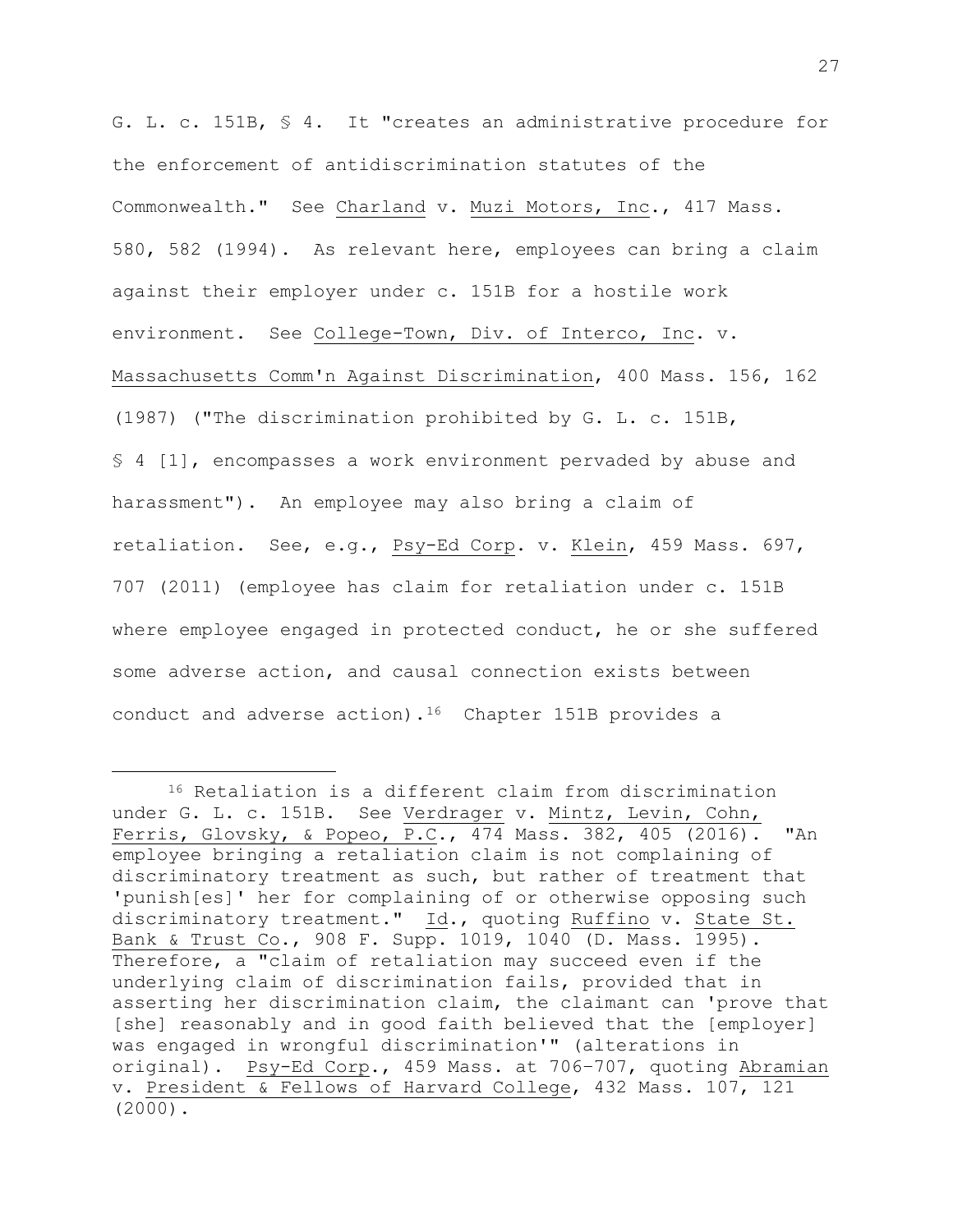comprehensive set of remedies that address discrimination, harassment, and retaliation, including those based on race.<sup>[17](#page-27-0)</sup>

In this case we must determine how G. L. cc. 31 and 151B interact in cases involving civil service employees. Generally, "[i]n the absence of explicit legislative commands to the contrary, we construe statutes to harmonize and not to undercut each other." Ryan v. Mary Ann Morse Healthcare Corp., 483 Mass. 612, 620 (2019), quoting School Comm. of Newton v. Newton Sch. Custodians Ass'n, Local 454, SEIU, 438 Mass. 739, 751 (2003). We "attempt to interpret statutes addressing the same subject matter harmoniously, 'so that effect is given to every provision in all of them.'" Green v. Wyman-Gordon Co., 422 Mass. 551, 554 (1996), quoting 2B Singer, Sutherland Statutory Construction § 51.02, at 122 (5th ed. 1992). In fact, in an analogous context, we concluded that the existence of a distinct, but overlapping, statutory scheme permitted an aggrieved party to pursue a remedy under either the civil service law or the

<span id="page-27-0"></span><sup>&</sup>lt;sup>17</sup> Both courts and the MCAD have broad authority to remedy c. 151B violations. G. L. c. 151B, § 5. The statute includes a nonexhaustive list of remedial actions that the MCAD can take, including "hiring, reinstatement or upgrading the employees, with or without back pay, or restoration to membership in any respondent labor organization." Id. See Stonehill College v. Massachusetts Comm'n Against Discrimination, 441 Mass. 549, 567, cert. denied sub nom. Wilfert Bros. Realty Co. v. Massachusetts Comm'n Against Discrimination, 543 U.S. 979 (2004). Damages are also available, including compensatory damages, front pay, emotional distress damages, and punitive damages.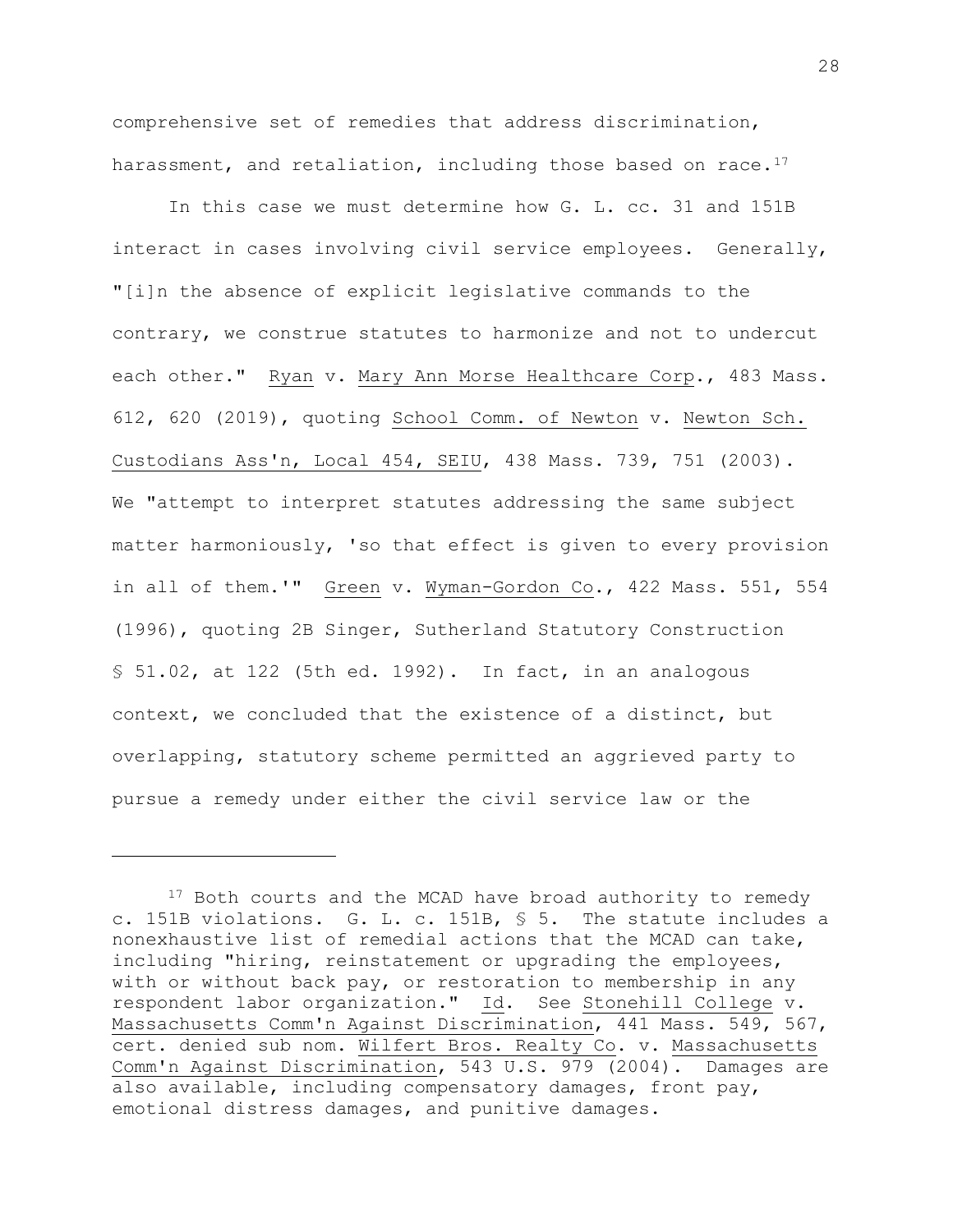related statute. See Fernandes v. Attleboro Hous. Auth., 470 Mass. 117, 126 (2014) ("Although both the civil service law and the Wage Act address wrongful conduct arising in the employment context, they have distinct purposes and, as a consequence, provide different remedies for the violation of their statutory mandates").

In the instant case, G. L. c. 151B provides specific guidance on how it interrelates with other statutes. General Laws c. 151B, § 9, provides:

"This chapter shall be construed liberally for the accomplishment of its purposes, and any law inconsistent with any provision of this chapter shall not apply, but nothing contained in this chapter shall be deemed to repeal any provision of any other law of this commonwealth relating to discrimination; but, as to acts declared unlawful by [G. L. c. 151B, § 4], the administrative procedure provided in this chapter under [§ 5] shall, while pending, be exclusive; and the final determination on the merits shall exclude any other civil action, based on the same grievance of the individual concerned." (Emphases added.)

The language as to repeal and exclusivity is carefully drafted here. As the foregoing indicates, nothing about G. L. c. 151B was intended to repeal any portion of any existing law "relating to discrimination," which includes the civil service law protection against discharges without just cause and enforcement of basic merit principles.<sup>[18](#page-28-0)</sup> Instead, G. L. c. 151B

<span id="page-28-0"></span><sup>&</sup>lt;sup>18</sup> The civil service system has been in existence since at least 1884. See St. 1884, c. 320. "Race" was added to the definition of "basic merit principles" in 1981. See St. 1981,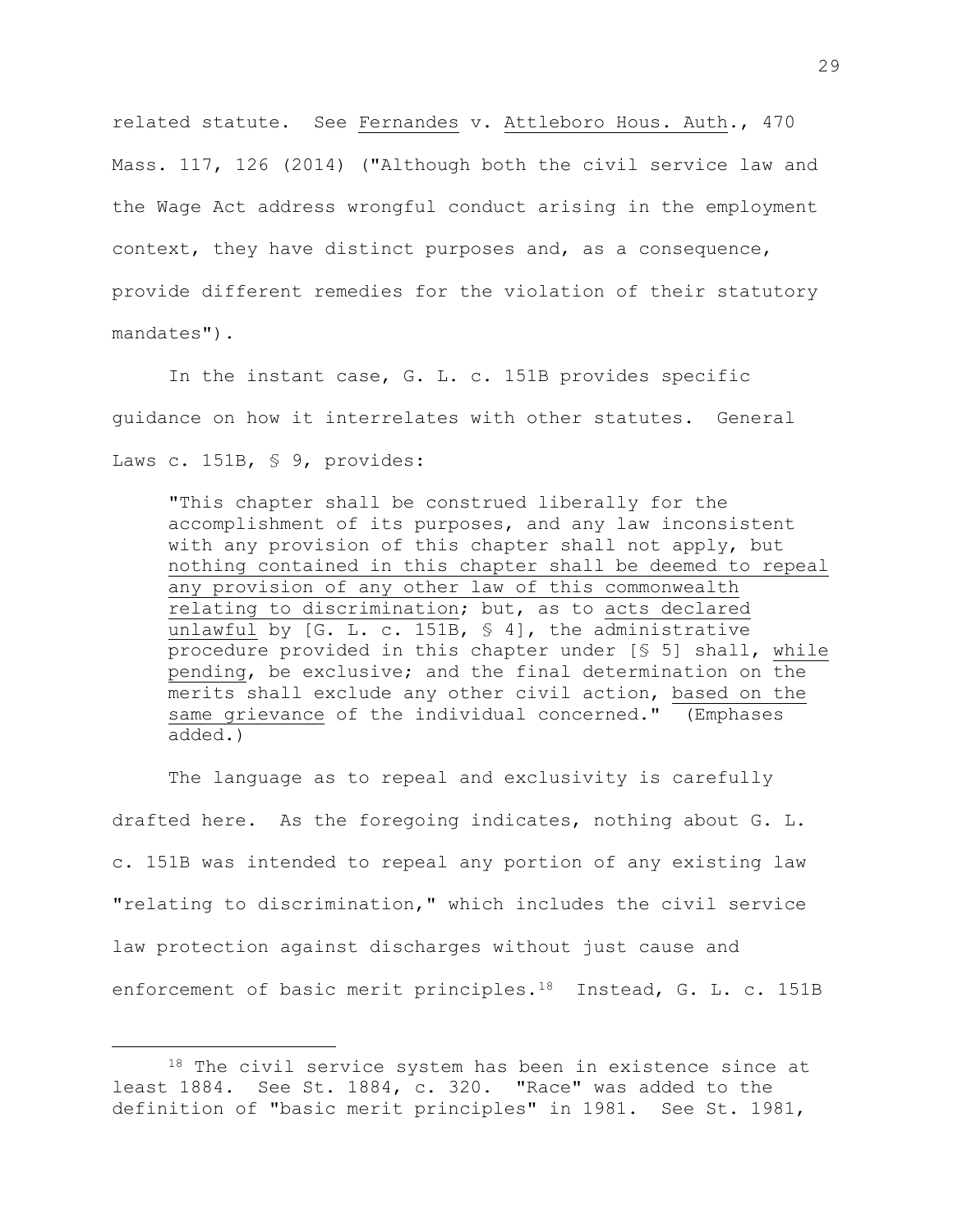proceedings are exclusive as to "acts declared unlawful" by c. 151B only when administrative proceedings are pending before the MCAD, or a final determination on the merits has been made "based on the same grievance." This prioritization regarding "acts declared unlawful by [G. L. c. 151B, § 4,]" makes sense given that G. L. c. 151B is designed specifically to address discrimination and provides a comprehensive remedial structure to rectify discrimination. See Green, 422 Mass. at 555 (G. L. c. 151B is "broad and comprehensive remedial scheme"). Here, however, Alston's only MCAD proceeding ended several years before he sought review of his termination with the commission. There was no proceeding pending under G. L. c. 151B, § 5, when Alston appealed from his termination to the commission. Therefore, neither \$ 9 nor G. L. c. 151B more broadly bar the commission from considering conduct related to discrimination when reviewing whether the town had just cause to terminate Alston.

Moreover, interpreting the civil service law in a way that permits the commission to consider racist or retaliatory statements and acts, and the municipality's improper response to those statements and actions, in the commission's just cause determination does not displace or undermine the purpose served

c. 767, § 10. General Laws c. 151B originally was enacted in 1946. See St. 1946, c. 368, § 4.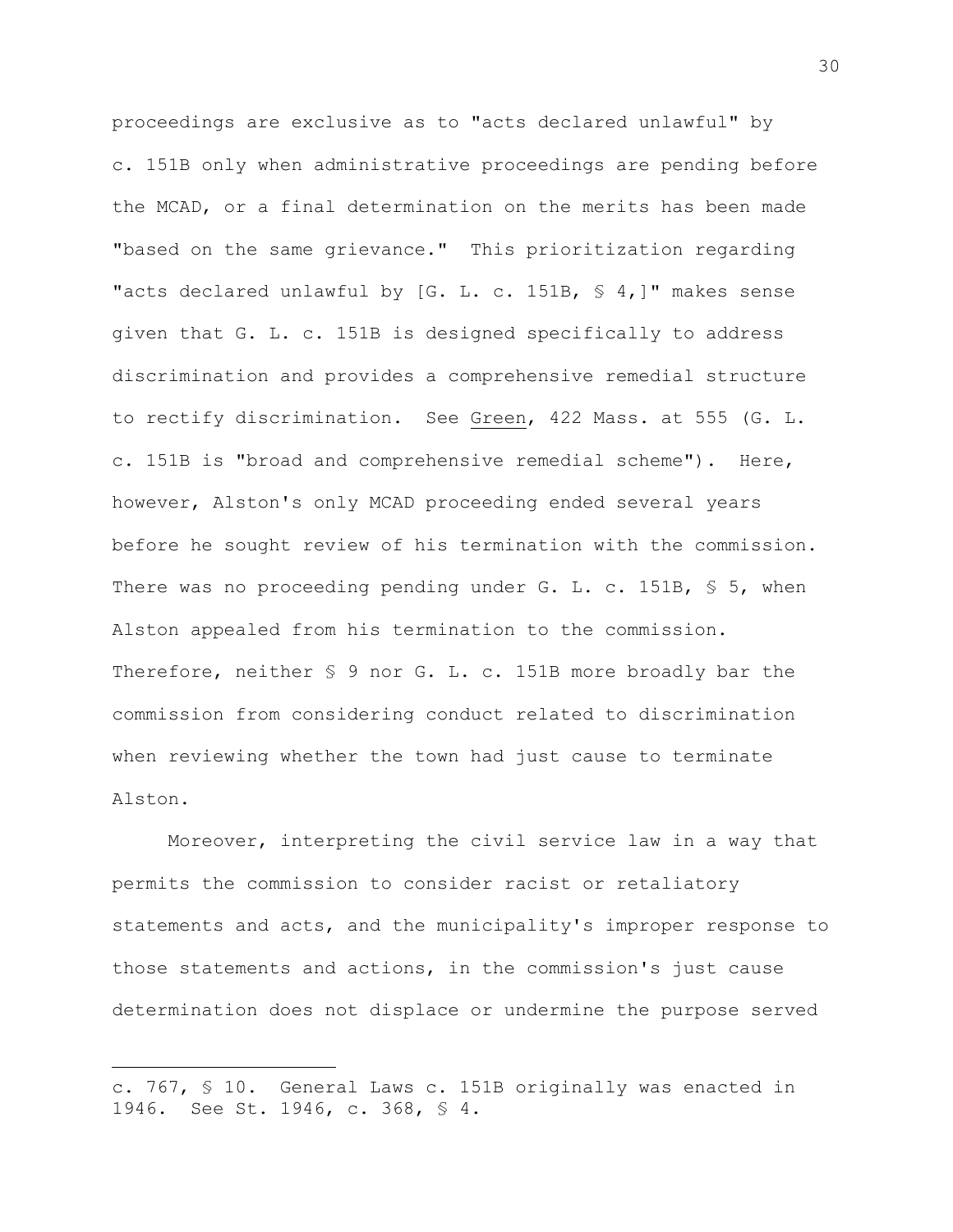by G. L. c. 151B. The just cause analysis may overlap with, but remain different from, a determination of discrimination. The commission here focused on arbitrary and capricious decisionmaking in response to the racist statement and apparently retaliatory acts without making express findings of discrimination or retaliation as defined by G. L. c. 151B. It need not do so to find a lack of just cause.<sup>19</sup> Racist and retaliatory acts, combined with an arbitrary and capricious response by the employer, may be found to be sufficient to support a determination that the discharge was unjustified. A civil service employee has greater job protection than most

## <span id="page-30-0"></span><sup>19</sup> As the hearing officer explained:

"It is not necessary to conclude whether the Town violated the state's anti-discrimination law to decide this appeal and I have not attempted to do so here. The Commission is not mandated to function as an alternative to MCAD or the Court as an adjudicator of the rights of those who have experienced discrimination or retaliation in violation of their civil rights or other laws. However, when a civil service appointing authority commits acts which are fundamentally unfair and fall within the penumbra of the prohibited conduct of those laws, it is appropriate for the Commission to take notice of that misconduct in order to fulfil the statutory mandate to assure 'fair treatment' of civil service employees, free from 'arbitrary and capricious' acts, 'without regard' for an employee's 'race' or other protected status, and 'with proper regard' for civil service law and an employee's 'constitutional rights, as citizens.' G. L. c. 31, § 1."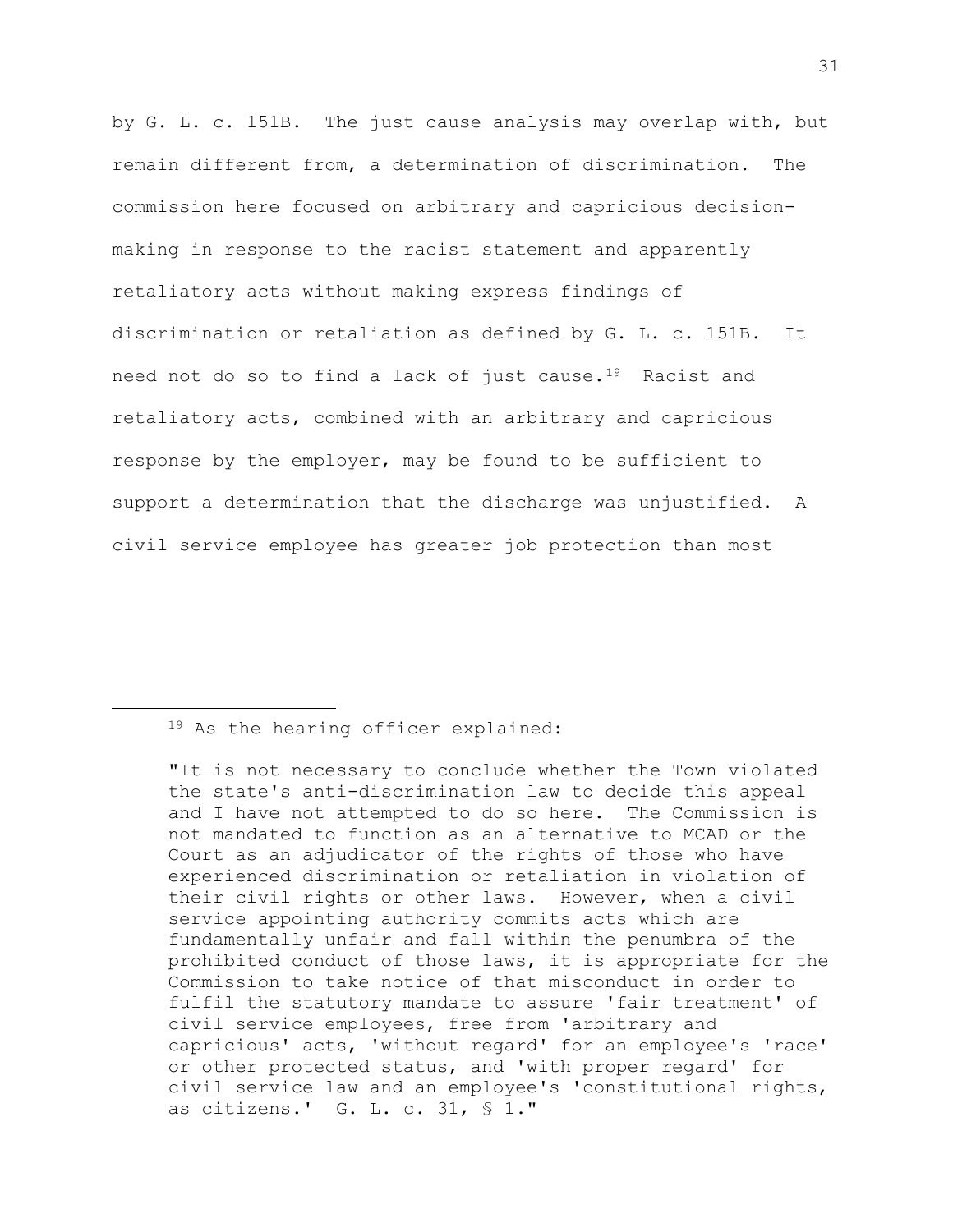other employees as reflected in the just cause provision, and additional procedural and job-specific rights.[20](#page-31-0)

From the foregoing, it is clear that the commission's mandate is to protect civil service employees from termination from employment for reasons that violate basic merit principles. As most relevant here, the commission may determine that an employee has been subject to, and rendered unfit by, racist and retaliatory acts and an arbitrary and capricious response to those acts by the municipality. See Malloch v. Hanover, 472 Mass. 783, 799-800 (2015) (promotion and bypass decision tainted by gender bias would violate basic merit principles). The commission can further determine that, in these circumstances, termination of such an employee violates basic merit principles. More specifically, the commission may find that the employer is responsible for the intolerable workplace conditions, including racist and retaliatory acts, that have rendered the employee unfit to perform his or her duties and resulted in the employee's discharge, and therefore the employee's unfitness is not just cause for his or her termination. Cf. Salvi v. Suffolk County Sheriff's Dep't, 67 Mass. App. Ct. 596, 606-607 (2006)

<span id="page-31-0"></span><sup>20</sup> We need not decide today to what extent a decision on the merits rejecting a claim of discrimination under G. L. c. 151B by either the MCAD or a court would have preclusive effect on the commission's ability to consider discriminatory conduct as part of its analysis as to whether a municipality had just cause.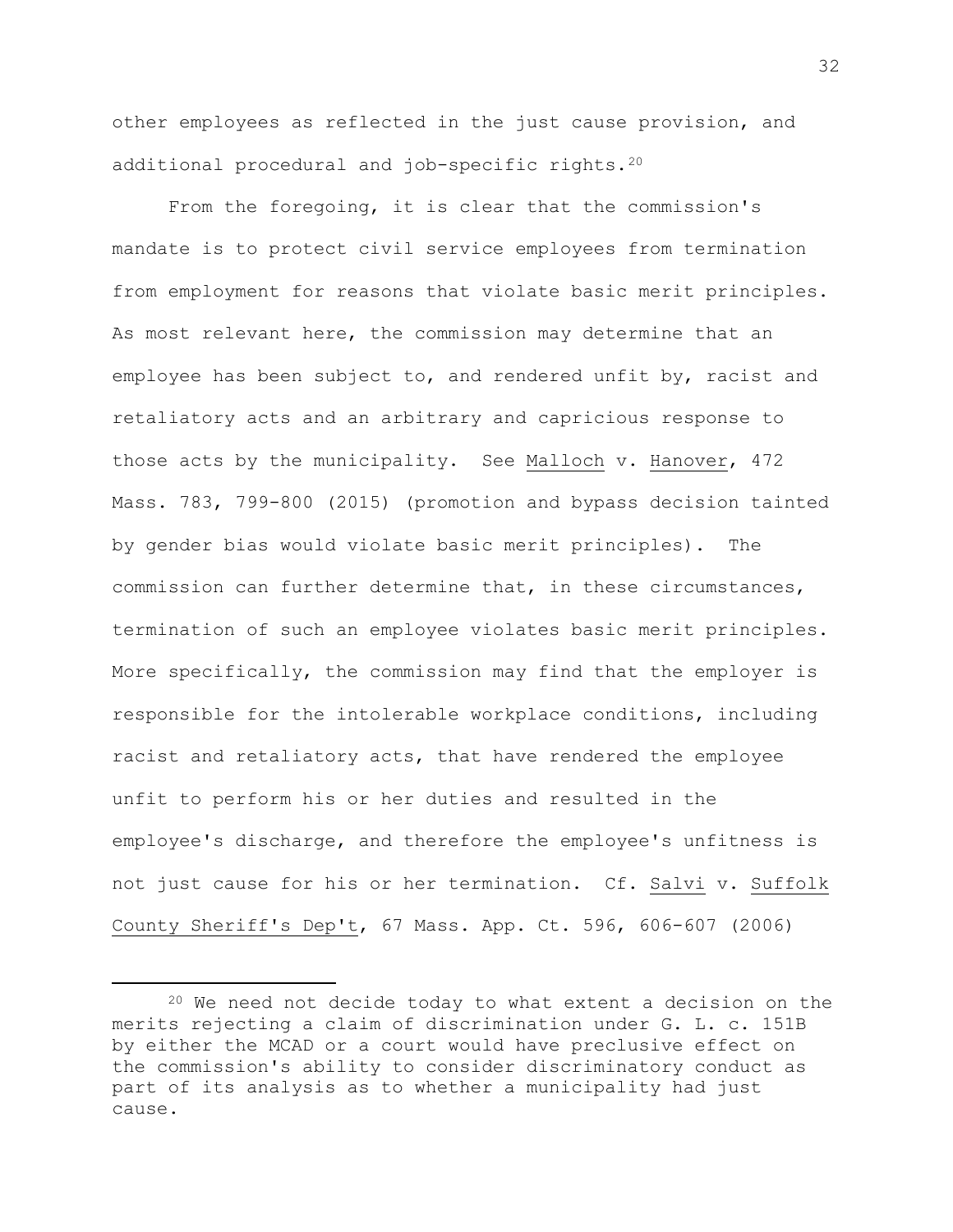(homophobic slurs, shunning, and inappropriate corrective action resulting in intolerable workplace conditions and deterioration of employee's mental health found to constitute constructive discharge). Rather, the intolerable workplace environment that the municipality created or sustained is the cause of the employee's unfitness and unjust termination. Cf. GTE Prods. Corp. v. Stewart, 421 Mass. 22, 34 (1995) (where employee resigns because of work environment created by employer that is "so difficult as to be intolerable," resignation treated as if employer terminated employee); Salvi, supra. To reiterate, in making this determination, the commission has the authority to hear evidence and make findings based on the types of discriminatory and retaliatory statements and actions that are proscribed by G. L. c. 151B.[21](#page-32-0)

The town also argues that the commission is barred by claim preclusion and issue preclusion. The town argues that Alston previously litigated his claims in the Norfolk litigation, and the judge's dismissal in that case bars Alston from relitigating his allegations of discrimination in this case. "Claim

<span id="page-32-0"></span><sup>&</sup>lt;sup>21</sup> The town relies on our decision in Charland, 417 Mass. at 586, in which we held that "where applicable, G. L. c. 151B provides the exclusive remedy for employment discrimination not based on preexisting tort law or constitutional protections." As we have explained, however, Alston did not bring an employment discrimination claim against the town; rather, he contested whether the town had just cause to terminate him from his position.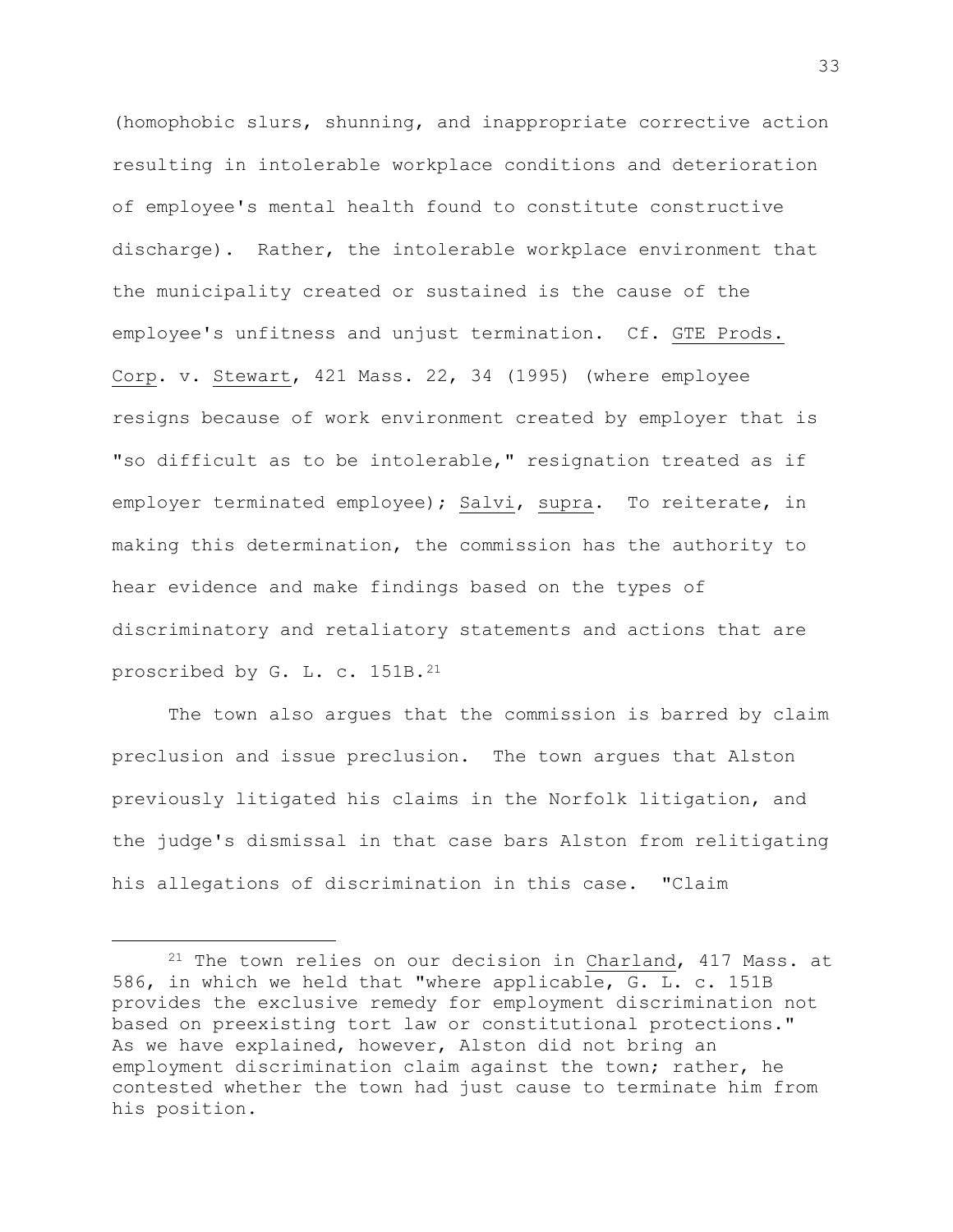preclusion makes a valid, final judgment conclusive on the parties and their privies, and prevents relitigation of all matters that were or could have been adjudicated in the action." DeGiacomo v. Quincy, 476 Mass. 38, 41 (2016), quoting Kobrin v. Board of Registration in Med., 444 Mass. 837, 843 (2005). "[C]laim preclusion requires three elements: '(1) the identity or privity of the parties to the present and prior actions, (2) identity of the cause of action, and (3) prior final judgment on the merits.'" DeGiacomo, supra, quoting Kobrin, supra.

On the other hand, "[i]ssue preclusion 'prevents relitigation of an issue determined in an earlier action where the same issue arises in a later action, based on a different claim, between the same parties or [parties in privity with the same parties].'" DeGiacomo, 476 Mass. at 42, quoting Kobrin, 444 Mass. at 843. "A party is precluded from relitigating an issue where '(1) there was a final judgment on the merits in the prior adjudication; (2) the party against whom preclusion is asserted was a party (or in privity with a party) to the prior adjudication; and (3) the issue in the prior adjudication was identical to the issue in the current adjudication,' was essential to the earlier judgment, and was actually litigated in the prior action." DeGiacomo, supra, quoting Kobrin, supra.

The judge below concluded that claim preclusion did not apply because Alston was not raising claims under G. L. c. 151B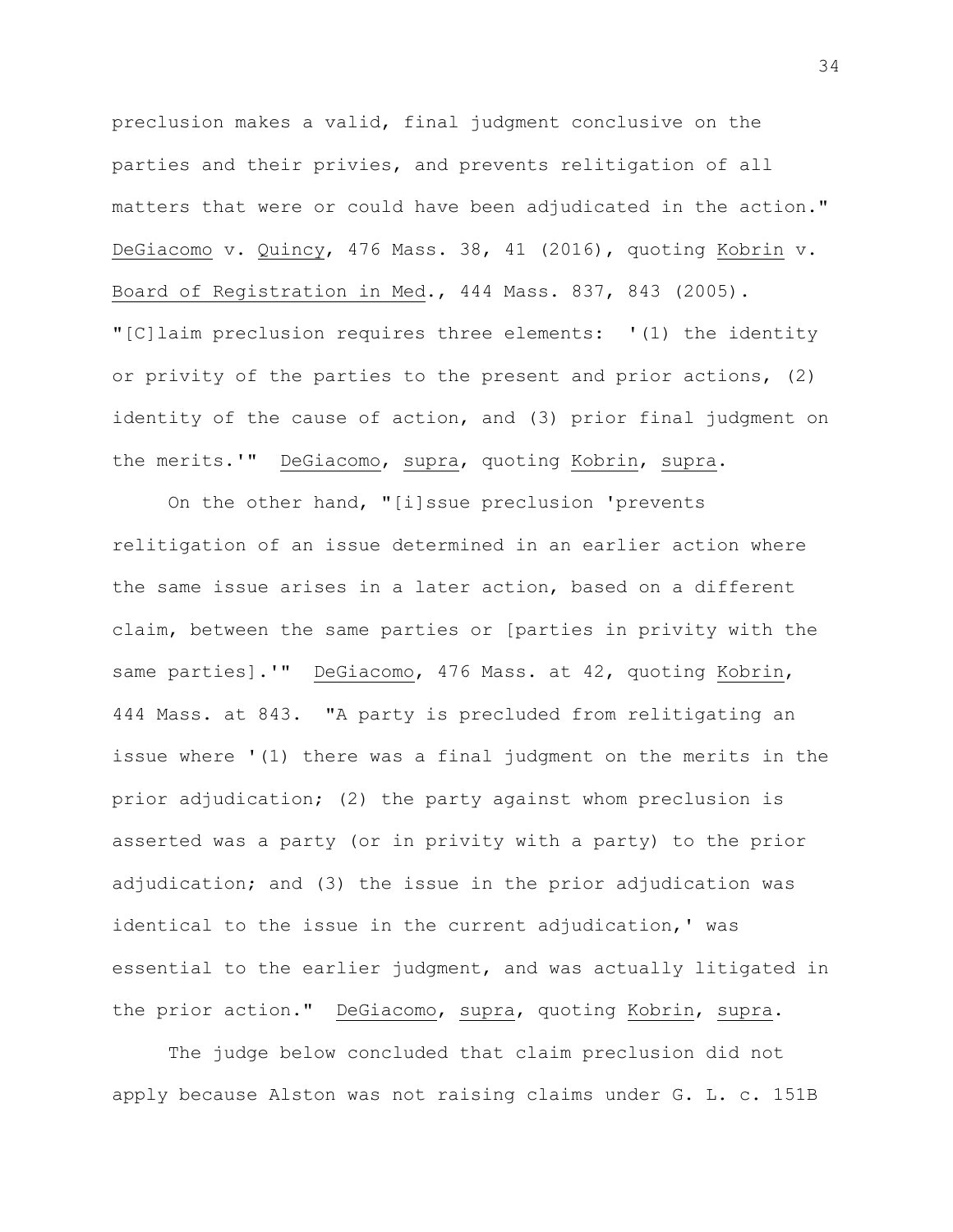as he had in the Norfolk litigation. Similarly, the judge concluded that the Norfolk litigation did not determine any facts, and therefore, issue preclusion did not apply.

We agree that neither claim nor issue preclusion applies here. Claim preclusion clearly is inapplicable, as the two actions involve different claims. The Norfolk litigation involved claims under G. L. c. 151B; the present case involves a challenge to Alston's termination under G. L. c. 31, §§ 41 and 43.

Issue preclusion also does not apply. Even if an identical issue could be identified, which is doubtful here,  $22$  "issue preclusion can be used only to prevent relitigation of issues actually litigated in the prior action" (emphasis added). Kobrin, 444 Mass. at 843-844. There is no indication that the parties actually litigated the issues of discrimination and retaliation, as the case was dismissed as a discovery sanction.

<span id="page-34-0"></span><sup>22</sup> The Norfolk litigation involved allegations of racial discrimination based on the voicemail and subsequent acts of retaliation prior to 2014; the present litigation involves a challenge to the town's termination of Alston without just cause in 2016. Although the pre-2014 discriminatory and retaliatory acts figured into the 2016 analysis, as discussed supra, the issue whether the town discriminated against Alston under G. L. c. 151B prior to 2014 is different from whether the town had just cause to terminate Alston in 2016 under G. L. c. 31, § 41. Thus, although the two cases involve some of the same underlying facts, the issues in each case appear to be distinct. See Kobrin, 444 Mass. at 843 (no issue preclusion where issues not identical).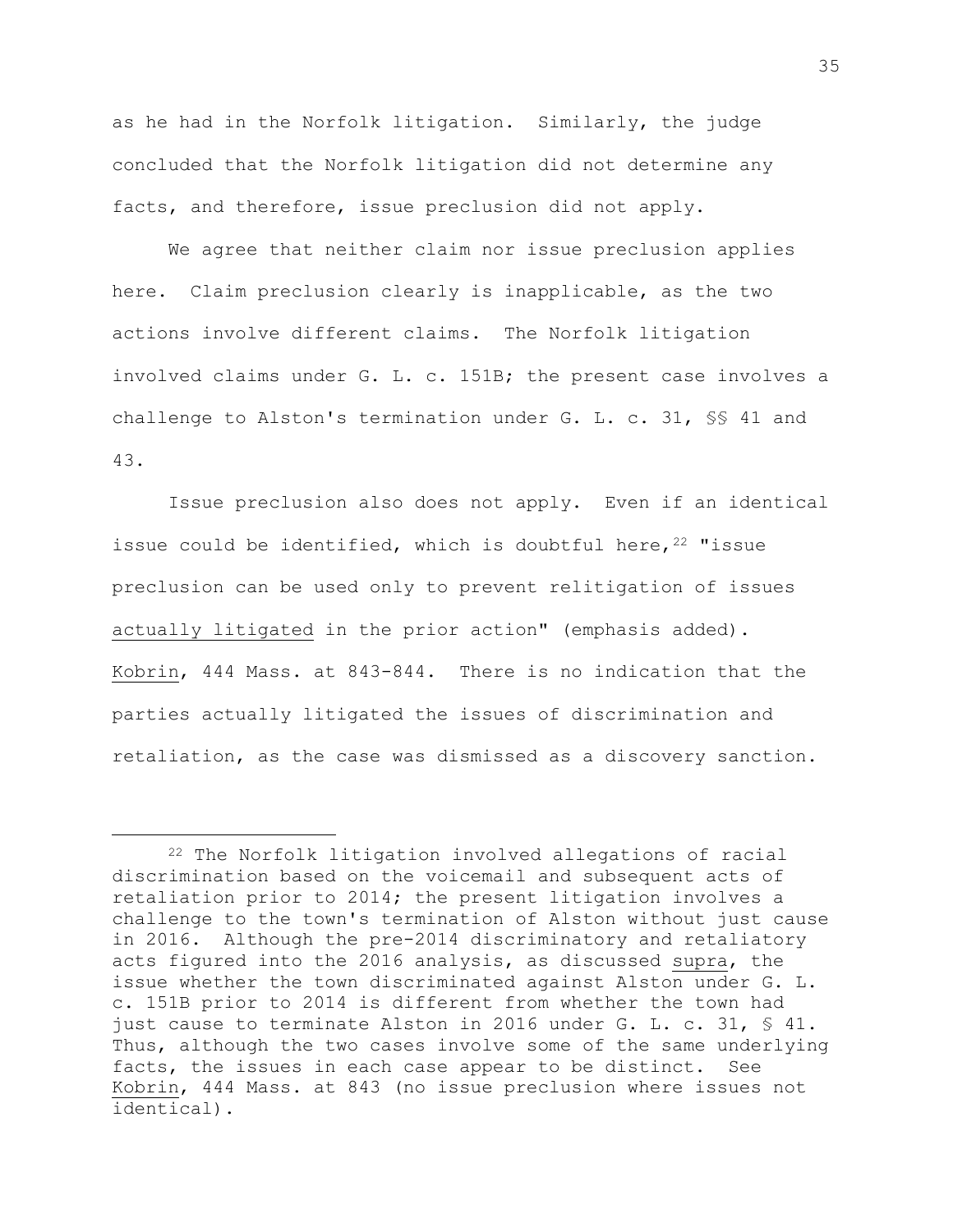b. Substantial evidence. The decision of the commission "will be upheld unless it is 'unsupported by substantial evidence[,] . . . arbitrary or capricious, an abuse of discretion, or otherwise not in accordance with the law.'" Boston Police Dep't v. Civil Serv. Comm'n, 483 Mass. 461, 469 (2019), quoting G. L. c. 30A, § 14 (7). "Substantial evidence is 'such evidence as a reasonable mind might accept as adequate to support a conclusion.'" Boston Police Dep't, supra at 474, quoting G. L. c. 30A, § 1 (6). Importantly, we "give due weight to the experience, technical competence, and specialized knowledge of the agency, as well as to the discretionary authority conferred upon it." G. L. c. 30A, § 14 (7). "This standard of review is highly deferential to the agency on questions of fact and reasonable inferences drawn therefrom." Flint v. Commissioner of Pub. Welfare, 412 Mass. 416, 420 (1992). Accordingly, as the party challenging the commission's order here, the town "bears a heavy burden." Spencer v. Civil Serv. Comm'n, 479 Mass. 210, 215 (2018).

We begin with the commission's summary of its decision, which clearly and concisely encapsulates its findings of fact and legal analysis:

"A white Brookline Fire Lieutenant made the racist comment 'fucking [n-word]' to describe a motorist who the lieutenant believed to be black or Hispanic. That racist comment inadvertently ended up on the voice mail of the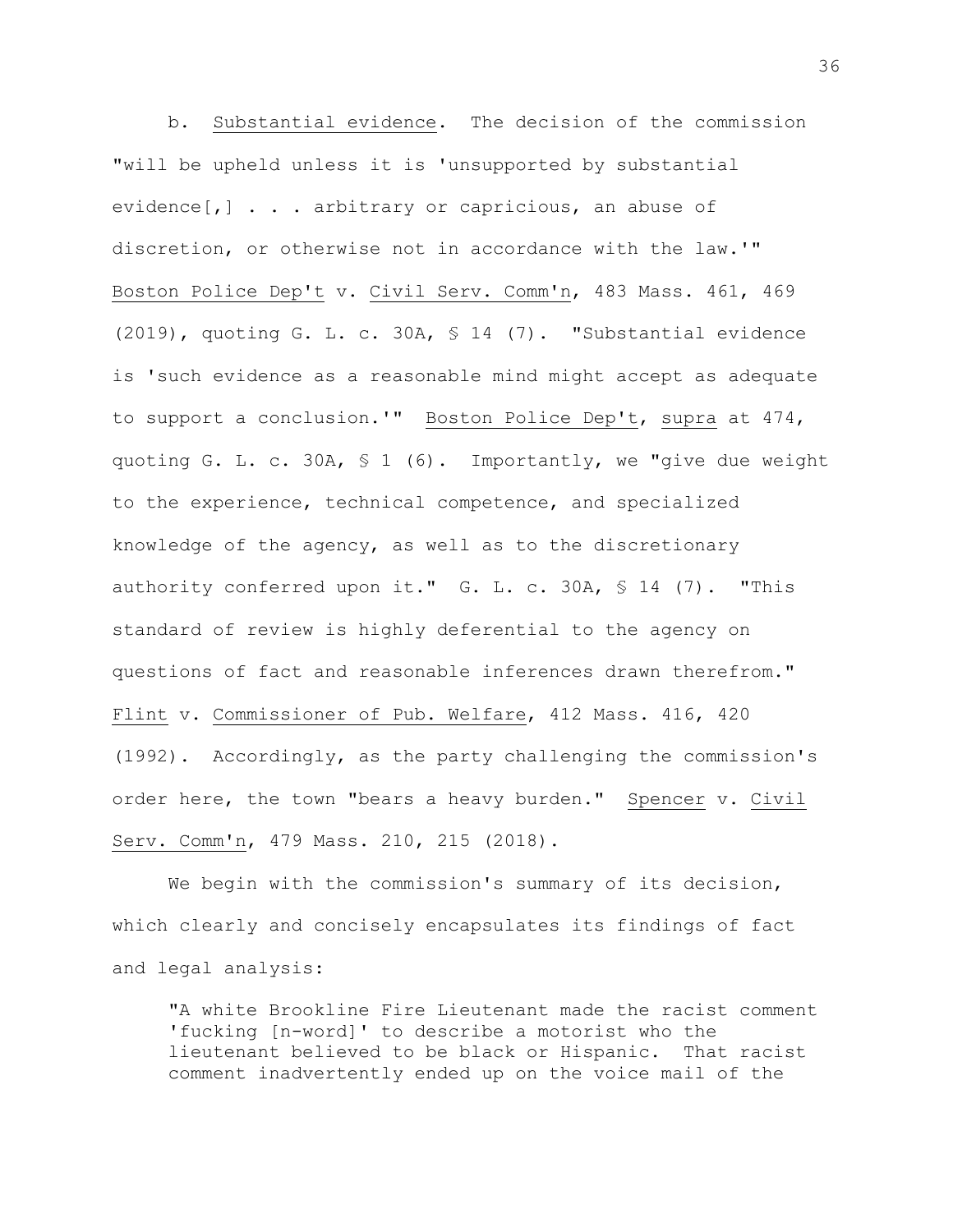lieutenant's employee, Gerald Alston, an African American firefighter in the Brookline Fire Department.

"Town officials responded with a minor, short-term suspension of the lieutenant followed by his almostimmediate promotion. Thereafter, Town officials: granted further promotions of the lieutenant; failed to prevent retaliatory behavior against Firefighter Alston; and enabled the lieutenant to use his position to lobby many other members of the force against Firefighter Alston and paint himself as the victim.

"These actions by the Town were arbitrary, capricious, and in violation of Firefighter Alston's rights under the civil service law to be treated fairly '. . . without regard to political affiliation, race, color, age, national origin, sex, marital status, handicap, or religion and with proper regard for . . . basic rights outlined in [the civil service law] and constitutional rights as citizens . . . .' G. L. c. 31, § 1. The Town's own actions and inactions were the reasons that made it impossible for Firefighter Alston to return to work, which formed the basis of the Town's decision to terminate his employment.

"When a municipality's own violation of a tenured employee's rights has prevented the employee from returning to work, as here, the Town cannot use that inability to work as just cause for discharging the employee from his tenured position."

We conclude that there is substantial evidence to support this decision; it is also a correct statement of the law. For these reasons, we affirm.

Beginning with the original incident, the commission's findings show that the board's handling of the use of racist language by Pender was woefully deficient and insensitive given the concerns raised by Alston about racist behavior and retaliation. As the commission explained: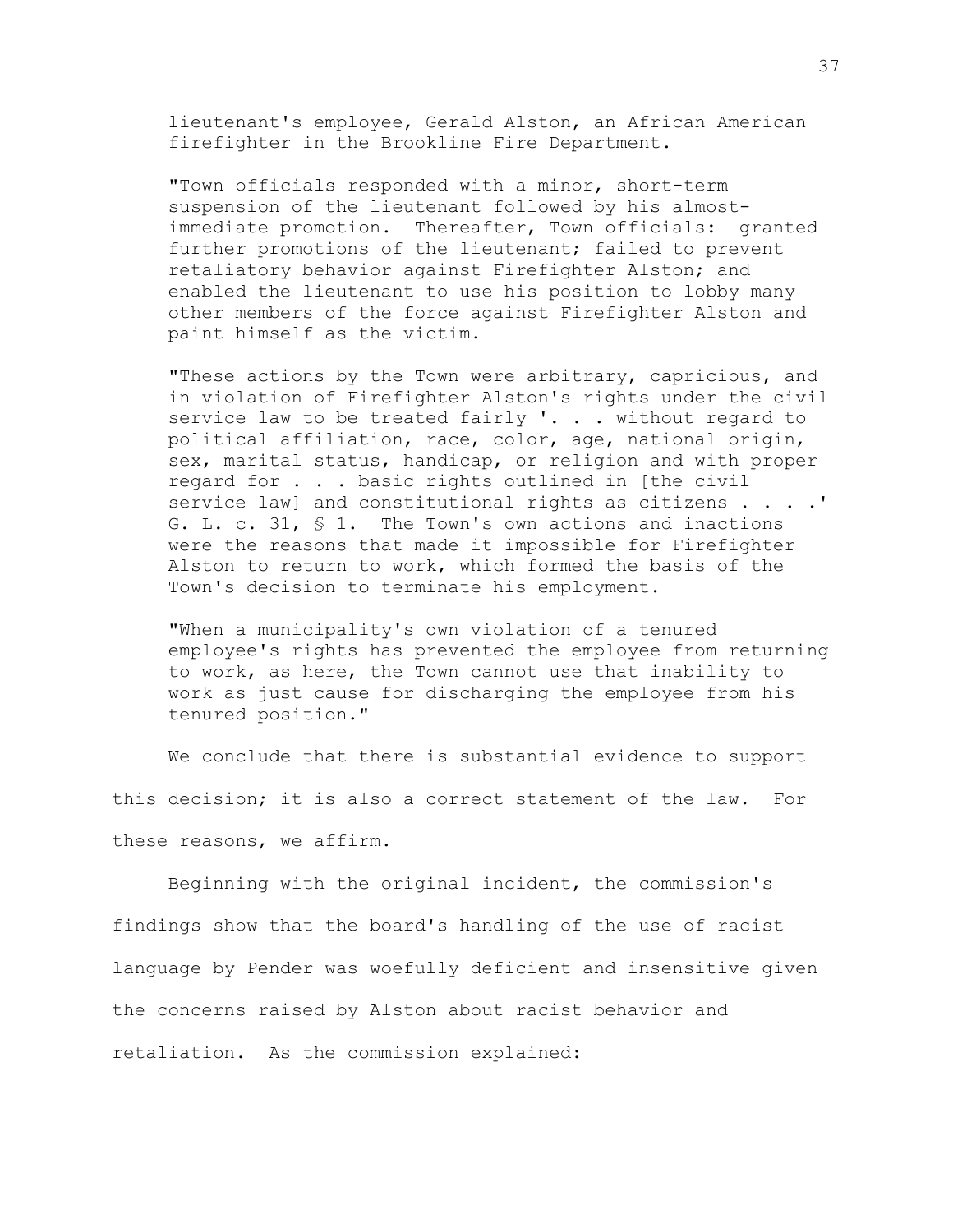"The Town's failure to respond to the report of the racial epithet in a timely manner; their failure to impose a proper level of discipline; and their decision to repeatedly promote Mr. Pender showed that the Town failed to comprehend the seriousness of Mr. Pender's use of the racial epithet and the damaging impact it had on Firefighter Alston."

Not only did it take weeks for the department to begin investigating the incident, but the board also then failed to conduct any meaningful inquiry into the incident, instead conducting what the commission described as "an informal discussion" with Pender and his attorney.[23](#page-37-0) It also disregarded

<span id="page-37-0"></span><sup>&</sup>lt;sup>23</sup> We emphasize today what should no longer need to be said in 2021 -- the use of "n----r" has absolutely no place in any workplace environment in the Commonwealth, including among those subject to the civil service laws. The Appeals Court has previously condemned the use of "n----r" in this context. See Green v. Harvard Vanguard Med. Assocs., 79 Mass. App. Ct. 1, 8 (2011) (phrase "fucking [n----r]" is "disgusting, demeaning, and humiliating" and use of words and their "impact upon those to whom they are directed  $\ldots$  is a grave matter"); Augis Corp. v. Massachusetts Comm'n Against Discrimination, 75 Mass. App. Ct. 398, 409 (2009) ("[This slur] inflicts cruel injury by its very utterance. It is degrading, it is humiliating, and it is freighted with a long and shameful history of humiliation, the ugly effects of which continue to haunt us all. The words have no legitimate place in the working environment -- indeed, they have no legitimate place -- and there is no conceivable justification for their use by a workplace supervisor"). Other courts have echoed these sentiments, emphasizing how harmful the word is. See, e.g., Ayissi-Etoh v. Fannie Mae, 712 F.3d 572, 580 (D.C. Cir. 2013) (Kavanaugh, J., concurring) (term "sums up . . . all the bitter years of insult and struggle in America" [citation omitted]); Hrobowski v. Worthington Steel Co., 358 F.3d 473, 477 (7th Cir. 2004) (courts "recognize that the [slur] can have a highly disturbing impact on the listener"); Spriggs v. Diamond Auto Glass, 242 F.3d 179, 185 (4th Cir. 2001) ("[f]ar more than a mere offensive utterance," term is "pure anathema to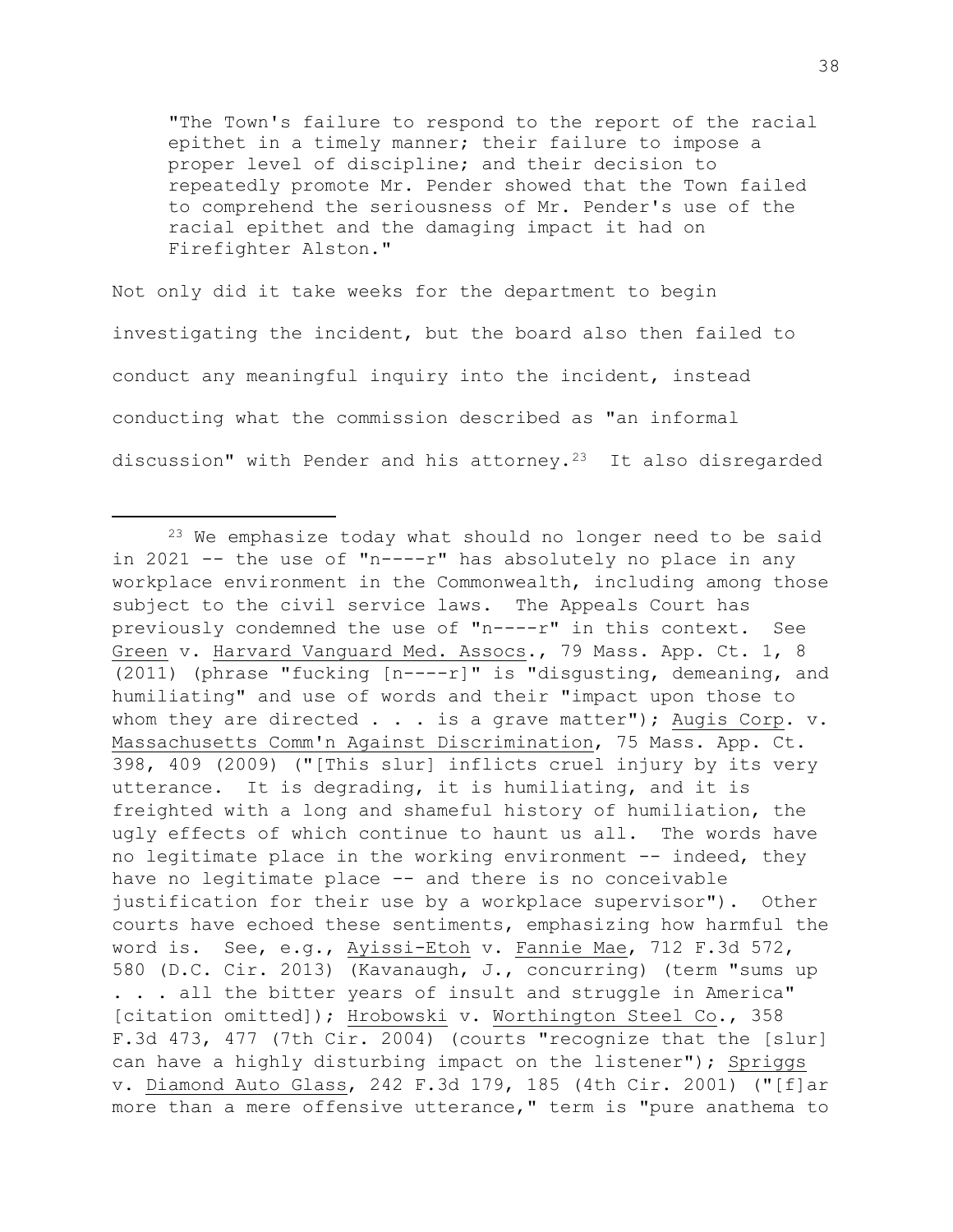the disciplinary recommendation of the chief of the department at the time and gave Pender a more lenient punishment.

That Pender was promoted almost immediately after serving his suspension further compounded the initial failures. Alston was shocked by Pender's promotion because he had been assured by the chief that Pender would not be promoted. The town and the department have attempted to justify this promotion by arguing that it was automatic because Pender was at the top of the civil service list and that it was temporary. As the commission emphasized, candidates at the top of the list easily can be passed over provided reasonable justification exists. See Sherman v. Randolph, 472 Mass. 802, 804 (2015) ("Candidates at the top of the list  $\ldots$  . may be bypassed if the appointing authority chooses a candidate lower on the eligibility list based on reasonable justification"). The town or the department clearly had such justification here given Pender's recent actions.

Thereafter, Pender was promoted at least two more times, further compounding Alston's sense that racism in his workplace was not being addressed. As the commission emphasized:

"After being promoted, Mr. Pender used his position as Captain of Training to tell his 'side of the story'

African-Americans" [quotation omitted]); Monteiro v. Tempe Union High Sch. Dist., 158 F.3d 1022, 1034 (9th Cir. 1998) ("the most noxious racial epithet in the contemporary American lexicon").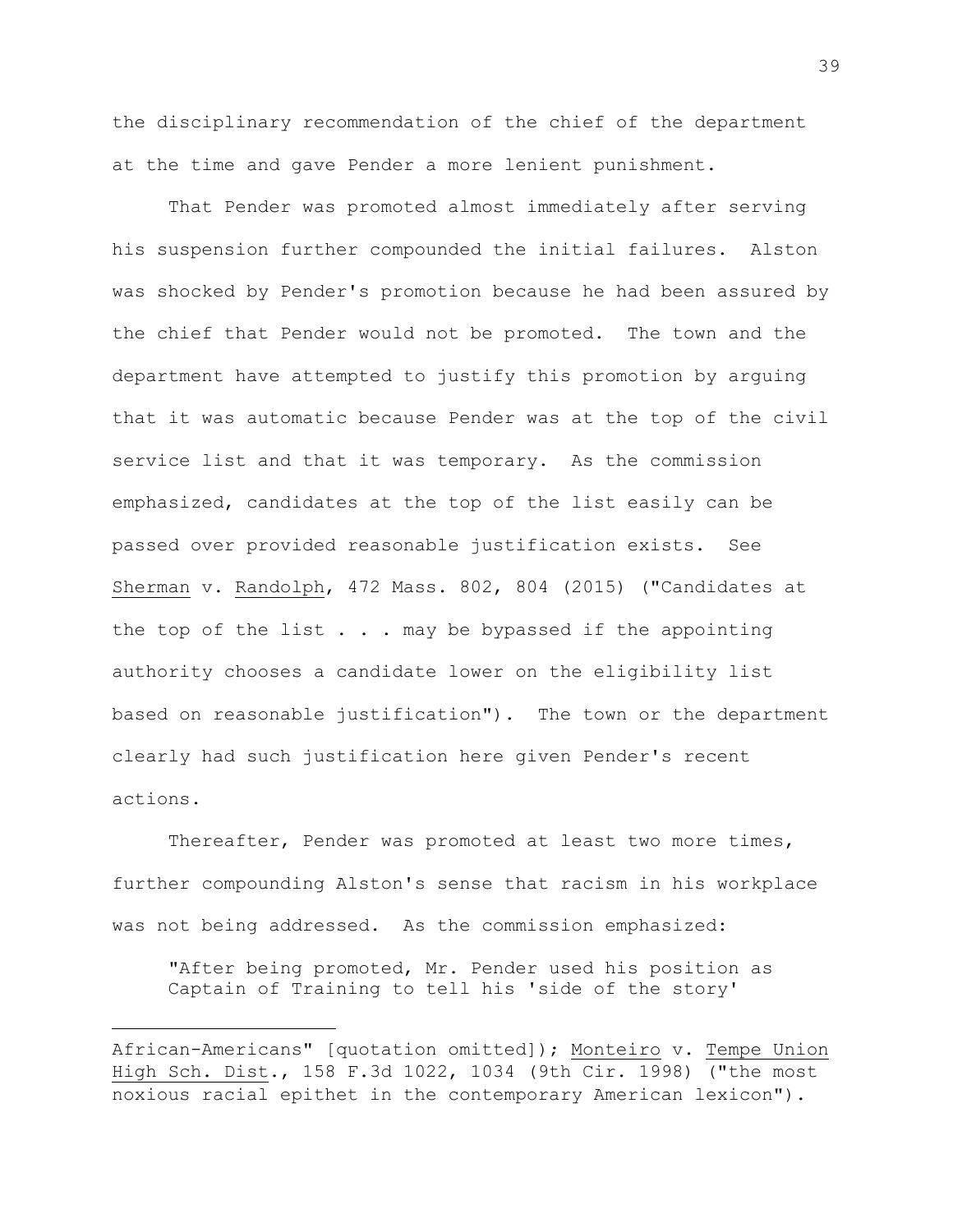regarding the incident to all new recruits, telling them that what they read in the local paper about this matter was 'a bunch of lies.' . . . This was not a momentary misstatement by Mr. Pender. Rather, both at the time, and years later, he would repeatedly make comments suggesting that his racist comment was overblown and, in turn, that Firefighter Alston had overreacted to the racist comment. Most troubling is that, over a period of years, Mr. Pender would reinforce that message to every new recruit of the Brookline Fire Department."

The commission also described numerous instances of retaliatory behavior in the ensuing months and years that the town failed to investigate or discipline properly. The town did nothing to investigative the union blog post -- which minimized the racist comment and retaliated against Alston for reporting it -- aside from asking that it be removed. It also did nothing when Pender himself handed the town transcripts of conversations with Alston in which he "attack[ed]" Alston's decision to report the incident. When referring to Pender's comments to Alston regarding his decision to report the incident, the commission observed that "[i]t is difficult to imagine a more stressful situation for an employee than when a supervisor, who had recently made a racist comment, is now attacking the employee for reporting it." Similarly, the commission identified a number of ways in which it found that the town acted in bad faith. One example was the town's unfounded, if not farcical, suggestion in its official investigative report of the incident that "Leave" could have been written by a fraternity member or a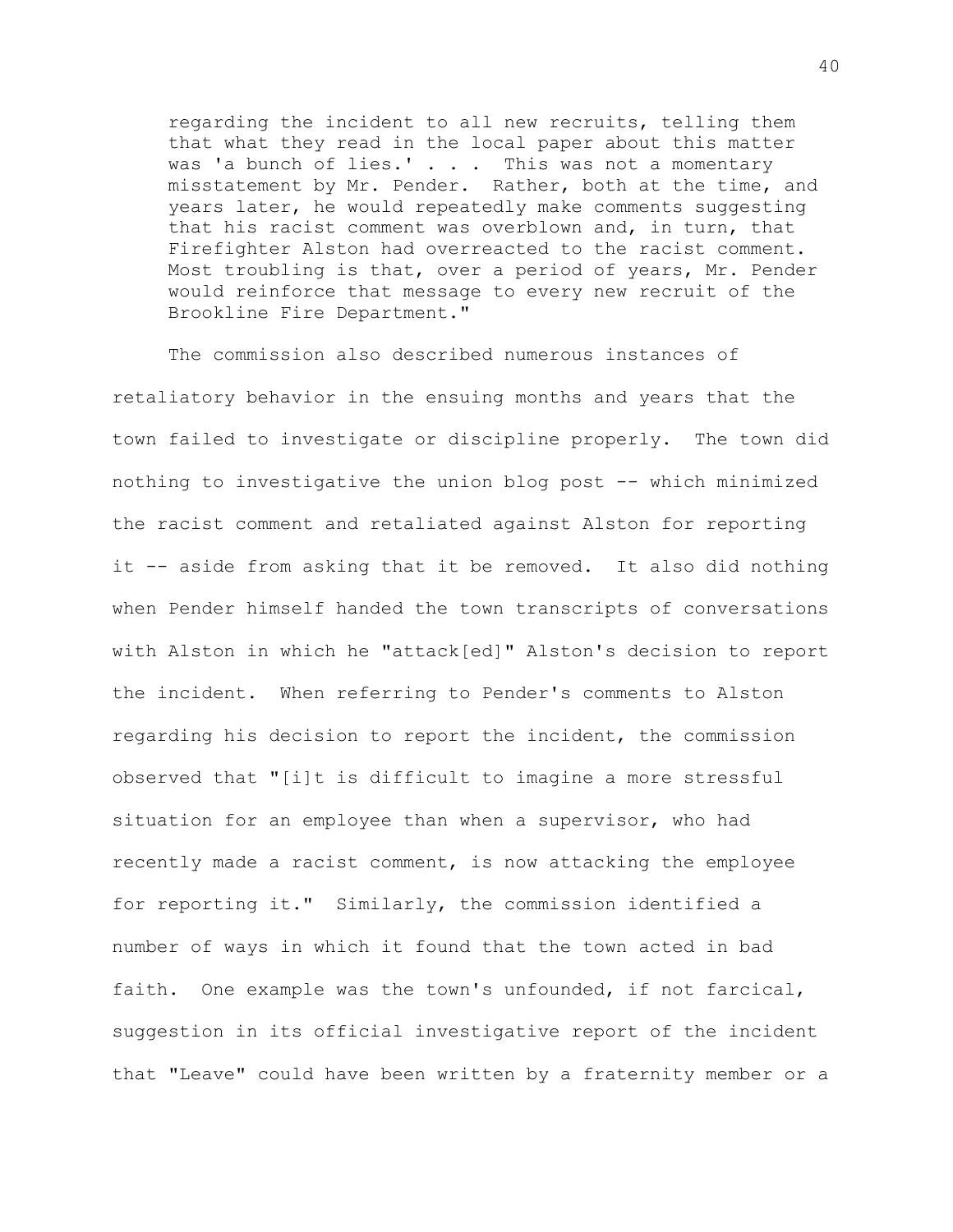passerby despite "there [being] no evidence to establish this scenario occurred."

The commission also pointed to evidence from the members of the board. Its findings show that "[d]uring the public comment session, Town officials and employees repeatedly referenced the remorse and apologies of Mr. Pender and appeared to explicitly call out Firefighter Alston for his inability to 'move on,'" ignoring that "Pender had, on multiple occasions, verbally attacked Firefighter Alston for reporting the incident and repeatedly minimized his misconduct to fellow firefighters, including all new recruits," and that other members of the department had engaged in retaliatory behavior against Alston in support of Pender.

The commission also made findings regarding the effect of these actions on Alston: "After reviewing all of the evidence, including the testimony of Firefighter Alston, [the commission has] concluded that Mr. Pender's use of the racial epithet 'fucking [n----r],' coupled with subsequent actions and inactions by Town officials at all levels, which compounded the racist comment into an avalanche of unfair, arbitrary, capricious and retaliatory behavior that infringed on Firefighter Alston's civil service rights, made it impossible for him to perform his job as a Brookline firefighter." More particularly, the commission credited the expert testimony from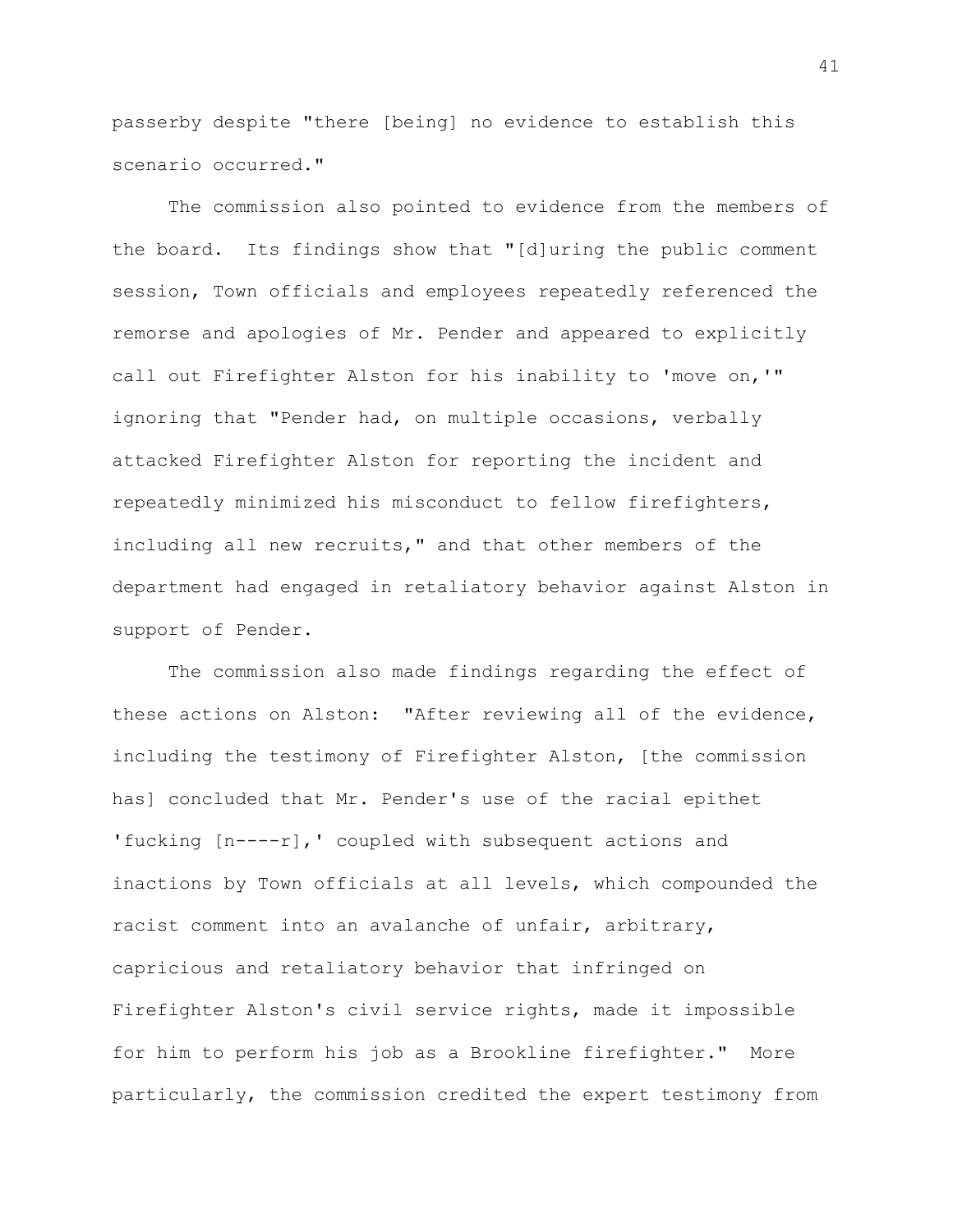Price to the extent that she concluded that "hearing a racial slur from a Lieutenant he trusted was especially troubling to Firefighter Alston because it called into question how he was really perceived by his fellow firefighters and raised concern about whether others would have his back in dangerous situations." Furthermore, the commission adopted the expert's determination that "Alston developed psychological symptoms in response to hearing the racial slur from his Lieutenant" and that Alston was diagnosed properly in 2015 with adjustment disorder. The commission did not, however, "find that the evidence supported [Price's] conclusion that Firefighter Alston would be able to return to work upon meeting the conditions outlined in her report." The commission rejected this part of her testimony because "she simply did not have the benefit of the entire record that was presented to the Commission through two hundred eighty (280) exhibits and fourteen (14) witnesses over ten (10) days of hearing."

In light of these findings, we conclude that there is substantial evidence to support the commission's determination that the town acted arbitrarily and capriciously and in violation of "Alston's rights under the civil service law to be treated fairly 'without regard to . . . race.'" Considering Pender's racist comment, the retaliatory actions, and the town's continuously insensitive and inappropriate, if not outright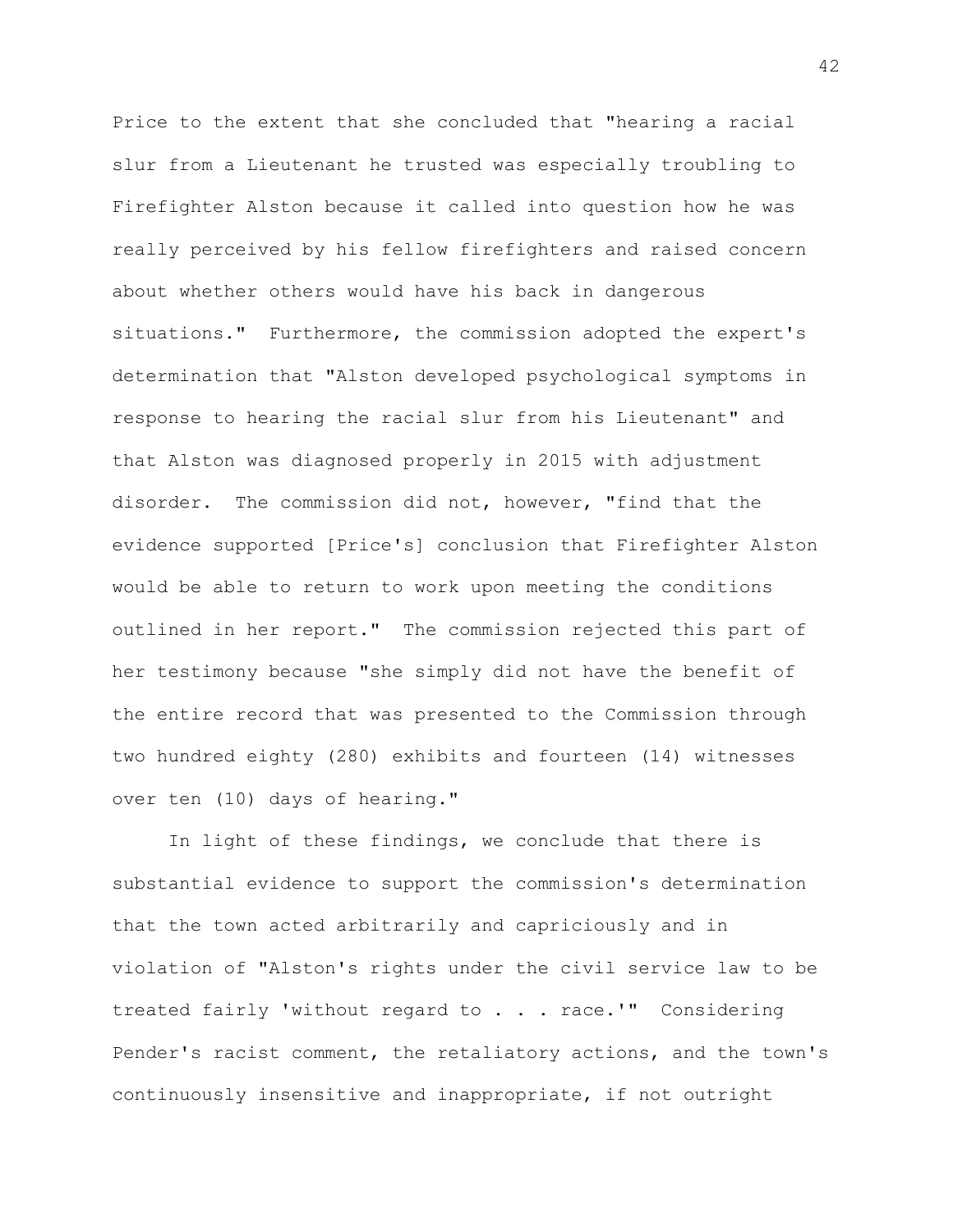discriminatory, responses, the commission's findings constitute "such evidence as a reasonable mind might accept as adequate to support" the conclusion that the town caused Alston's unfitness preventing his return to work. See G. L. c. 30A, § 1 (6). Cf. Salvi, 67 Mass. App. Ct. at 606-607.

The town makes several arguments why the commission's conclusion was not supported by substantial evidence. First, the town argues that the conclusion that Alston was prevented from returning to work was erroneous because the commission's findings demonstrate that the town terminated Alston after his absence from work for nearly two and one-half years and his failure to participate in the return to work process. This argument ignores the key conclusion of the commission -- that Alston's inability to work was caused by the town's actions and inactions. This is also the type of difficult, fact-specific determination that requires deference to the commission if it is supported by substantial evidence. As we explained in Labor Relations Comm'n v. University Hosp., Inc., 359 Mass. 516, 521 (1971):

"A court may not displace an administrative board's choice between two fairly conflicting views, even though the court would justifiably have made a different choice had the matter been before it de novo. The judicial inquiry is limited to a determination whether within the record which was before the Commission and which it has sent to the court for review there is 'such evidence as a reasonable mind might accept as adequate to support' the Commission's conclusion  $\ldots$  . If there is, the action of the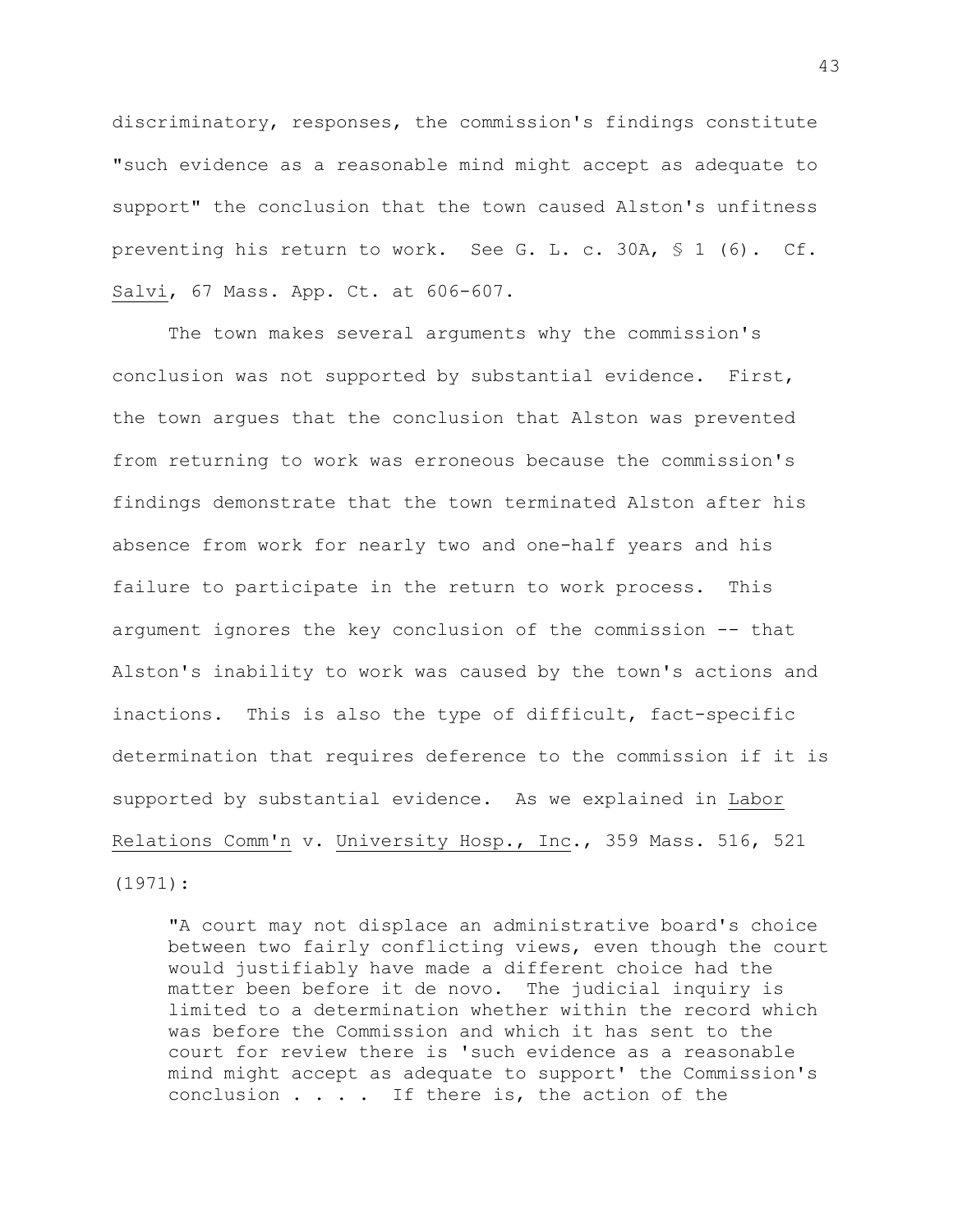Commission must be affirmed even though the court would have reached a different result if it were originally in the position of the Commission." (Citations omitted.)

The town does not dispute the findings on which the commission based its decision. It simply argues that the commission should have reached a different conclusion about Alston's ability to return to work and the causes thereof based on those findings.

To be sure, much of the conduct that the town points to as evidence of Alston's lack of fitness is also supported by evidence in the record. Alston's extended absence from work, his drug use and mental health concerns, and his steadfast refusal even to meet with or speak to members of the department on the return to work process present serious concerns, especially for public safety workers, and provide justification for discipline or even termination from employment in other circumstances, where the commission has not found racist and retaliatory conduct in the workplace and that the employer's arbitrary and capricious responses to such conduct, all in violation of merit principles, rendered the employer responsible for such absences, drug use, or mental health problems. We read the commission's decision here, in the context of the highly unusual facts of this case and Alston's particular mental illness, to excuse noncompliance with attendance and cooperation requirements. That is not to say, however, that illegal drug use, or a failure to participate in a reasonable return to work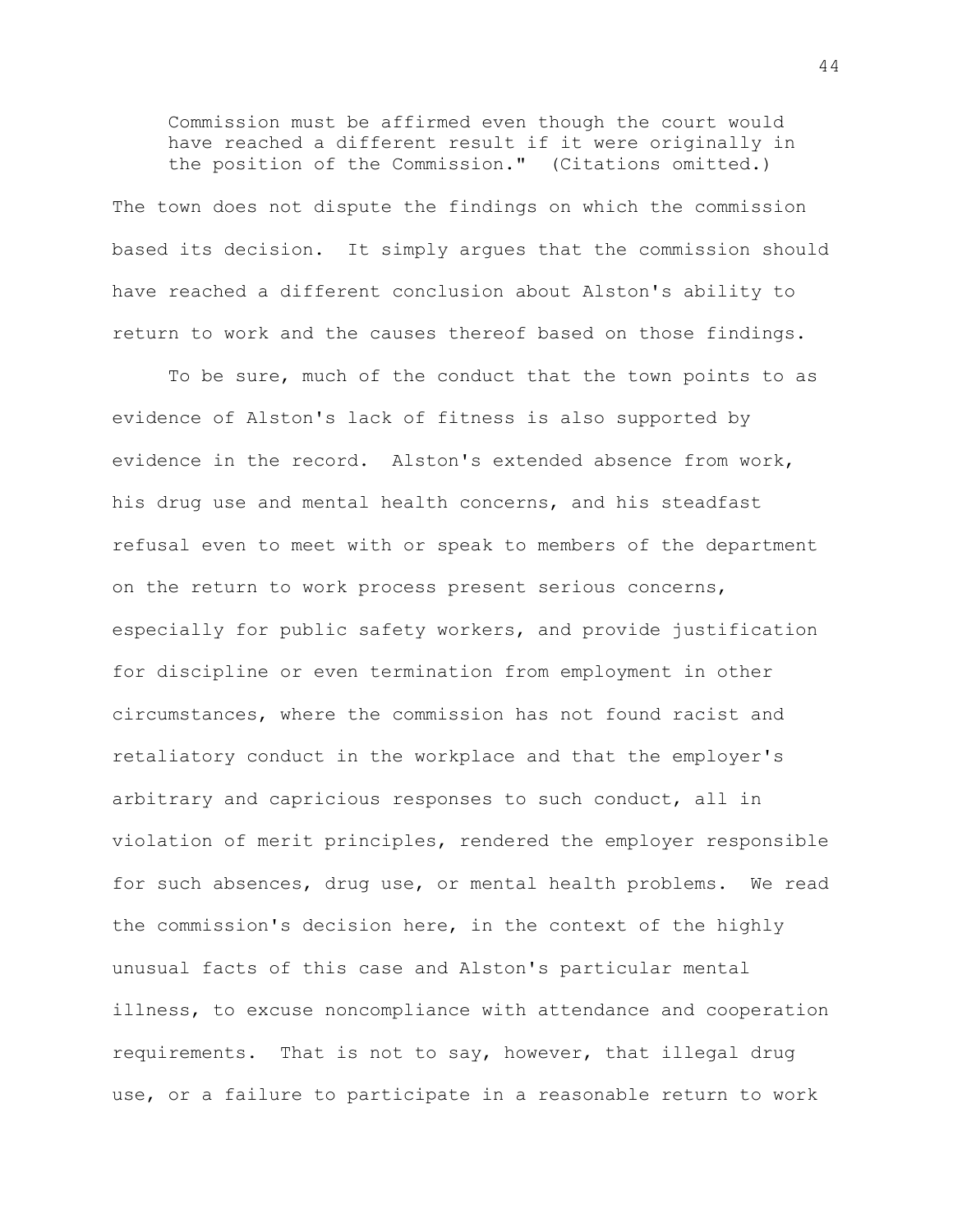process, would not be just cause for discipline or termination under different circumstances.

Ultimately, however, it is the job of the commission, not this court, to weigh the evidence before it and determine whether a municipality had just cause to terminate an employee. Our review is simply to determine whether the commission's decision is supported by substantial evidence. See Brackett v. Civil Serv. Comm'n, 447 Mass. 233, 241 (2006). See also Boston Police Dep't, 483 Mass. at 476. Here, the commission's essential findings are supported by evidence in the record. The commission provided detailed findings supporting its conclusion that racist comments and retaliatory actions and arbitrary and capricious responses by the town in violation of merit principles rendered Alston unfit and that there was not just cause for his discharge despite lack of cooperation with conditions imposed by the town. The town therefore has not carried its burden to demonstrate that the commission's decision was not supported by substantial evidence.

The town raises one more specific issue that we must address. It argues that the commission unlawfully substituted its judgment for that of Price, who concluded that Alston could return to work if he met several conditions. The town argues that agencies are permitted only to "take notice of general, technical or scientific facts within their specialized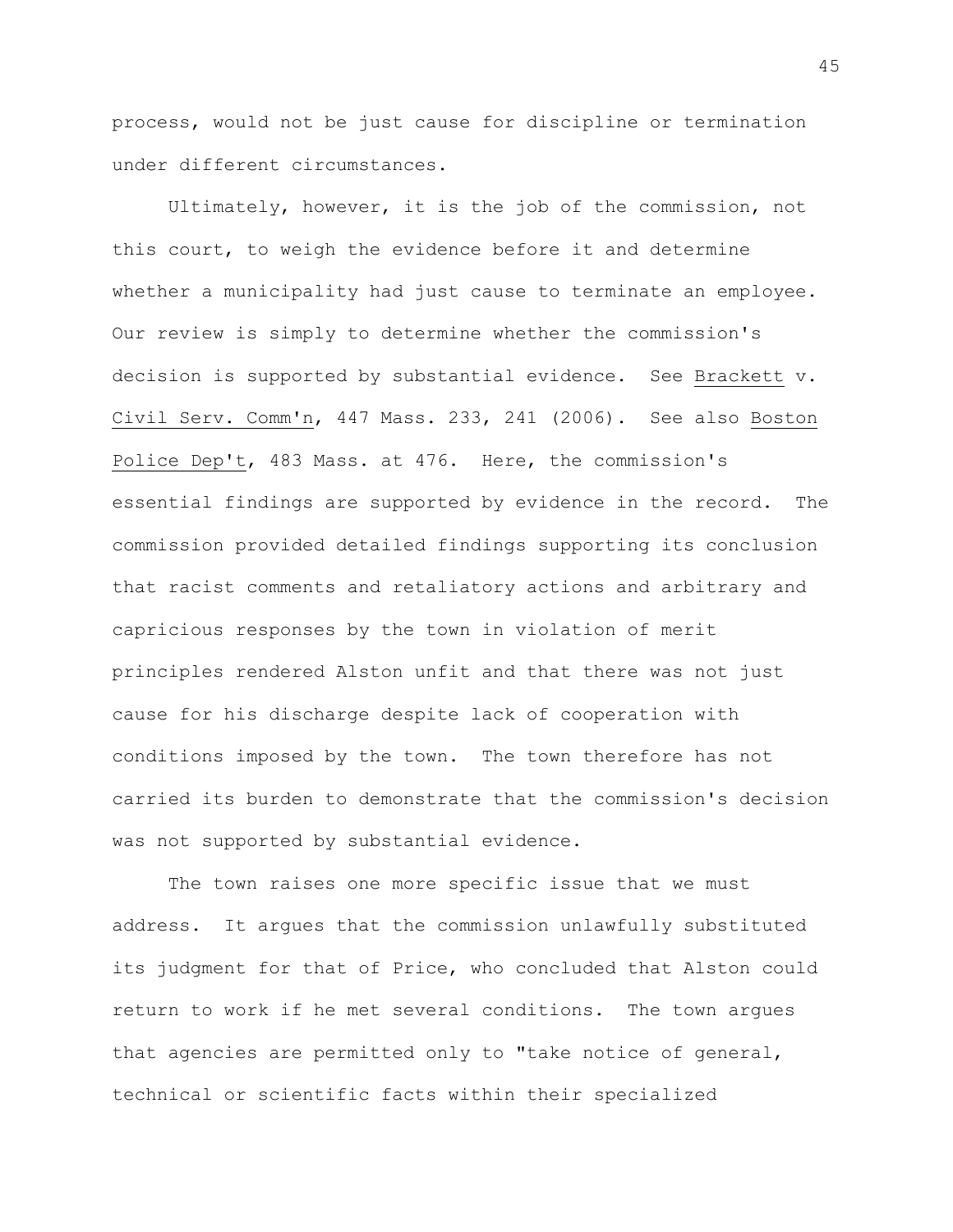knowledge." G. L. c. 30A, § 11 (5). As the fact finder, however, the commission was free to credit portions of Price's expert opinion and disregard others. Police Dep't of Boston v. Kavaleski, 463 Mass. 680, 694 (2012), quoting School Comm. of Brockton v. Massachusetts Comm'n Against Discrimination, 423 Mass. 7, 15 (1996) ("The commission . . . is the sole judge of the credibility and weight of the evidence before it"). See also Boston Police Dep't, 483 Mass. at 474 & n.24 (court defers to commission's credibility determinations and factual findings, including assessment of expert evidence).

Moreover, it was appropriate for the commission to reject portions of Price's report because it found that she was not aware of, or did not incorporate into her report, several important considerations that were presented to the board during the evidentiary hearing. See Kavaleski, 463 Mass. at 694 ("The commission was entitled to discredit [an expert's] assessment of Kavaleski even though Kavaleski offered no expert testimony of her own. . . . The commission properly explained on the record its reasons for rejecting portions of [the expert's] testimony"). Specifically, the commission found that Price was not aware of the following additional information: the town's failure to comprehend the seriousness of Pender's use of "n--- r" and failure to take the necessary steps to repair the damage caused by Pender; the town's enabling of retaliatory behavior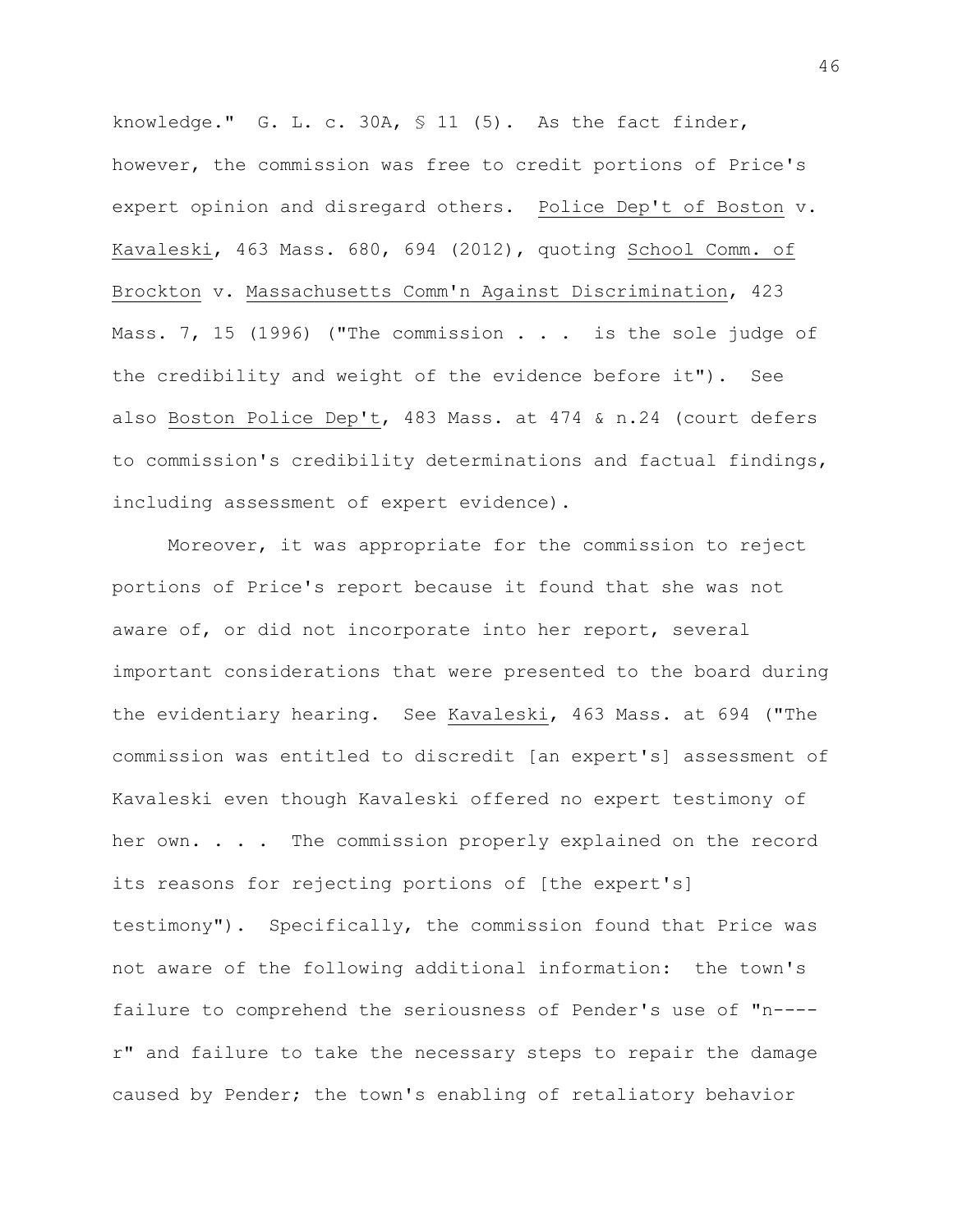against Alston by Pender and others and allowing Pender to paint himself as the victim; and the town's attacks on Alston's credibility "that appeared to lack bona fides and proper regard for fundamental fairness and good faith." The commission juxtaposed the extensive record it compiled over the course of a ten-day hearing with the more limited and mostly documentary information provided to Price by the town. $24$  The commission also offered detailed support based on its findings justifying each of these conclusions and explaining its deviation from Price's conclusions. There was therefore no error in the board's decision to diverge from Price's conclusion that Alston could return to work if several conditions were met.

c. Remedy. All that remains is determining the proper remedy for Alston's improper termination. The statute is unequivocal: G. L. c. 31, § 43, states, "If the commission by a preponderance of the evidence determines that there was just cause for an action taken against such person it shall affirm the action of the appointing authority, otherwise it shall reverse such action and the person concerned shall be returned to his position without loss of compensation or other rights . . ." (emphasis added). See Malloch, 472 Mass. at 788, quoting

<span id="page-46-0"></span><sup>24</sup> For example, the 2016 hearings at which Pender's promotion was considered and to which the commission pointed numerous times occurred well over one year after Price evaluated Alston.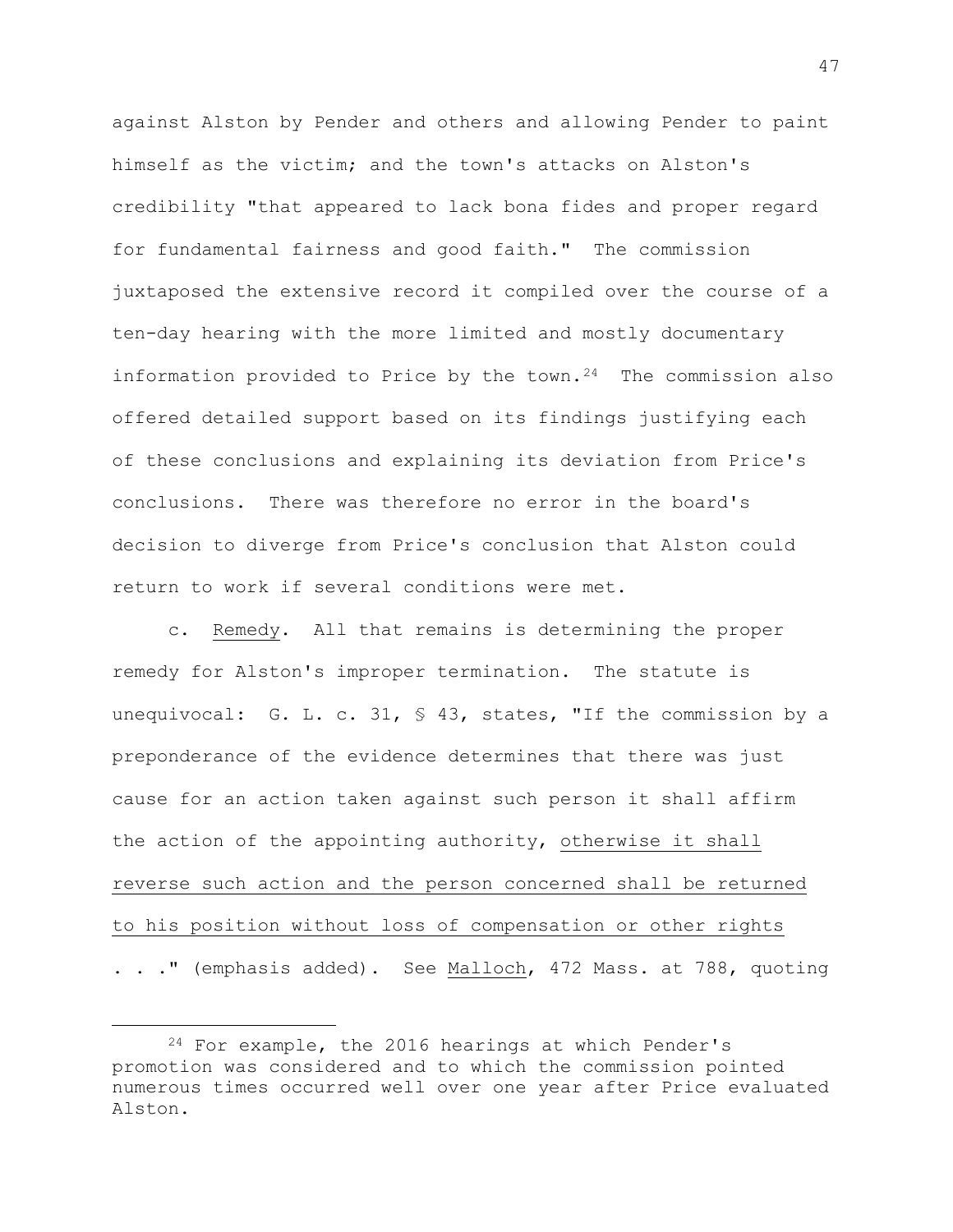Thurdin v. SEI Boston, LLC, 452 Mass. 436, 444 (2008) ("where the language of a statute is plain and unambiguous, it is conclusive as to legislative intent"). This express and specific language is controlling. Therefore, we conclude that once the commission concluded that the town lacked just cause to terminate Alston, the commission was statutorily required to order Alston's reinstatement.

The town argues nonetheless that an order to reinstate an unfit firefighter to the payroll and roster without a requirement that he actually work is beyond the commission's jurisdiction, as it is essentially an order for the town to pay for leave for an indefinite time. The problem with the town's argument is that the town has been found responsible by the commission for Alston's unfitness. The town cannot render him unfit, and then refuse to rehire or pay him.<sup>[25](#page-47-0)</sup>

<span id="page-47-0"></span><sup>25</sup> We recognize that G. L. c. 151B includes a variety of remedies for discrimination, providing for a more flexible response to discrimination in the work force. This helps explain why G. L. c. 151B provides the exclusive remedy when there is a pending claim of discrimination or a decision on the merits on the discrimination claim. Ordering Alston to return to a work environment in which he cannot currently work is far from ideal. Nevertheless, reinstatement is the remedy dictated by the civil service law. We do note that the commission suggests in its briefing that the town may have the option of pursuing involuntary disability retirement on behalf of Alston under G. L. c. 32, § 16. Our holding, however, is simply that the civil service law requires Alston's reinstatement, and we express no opinion as to what options the town or Alston may have going forward.